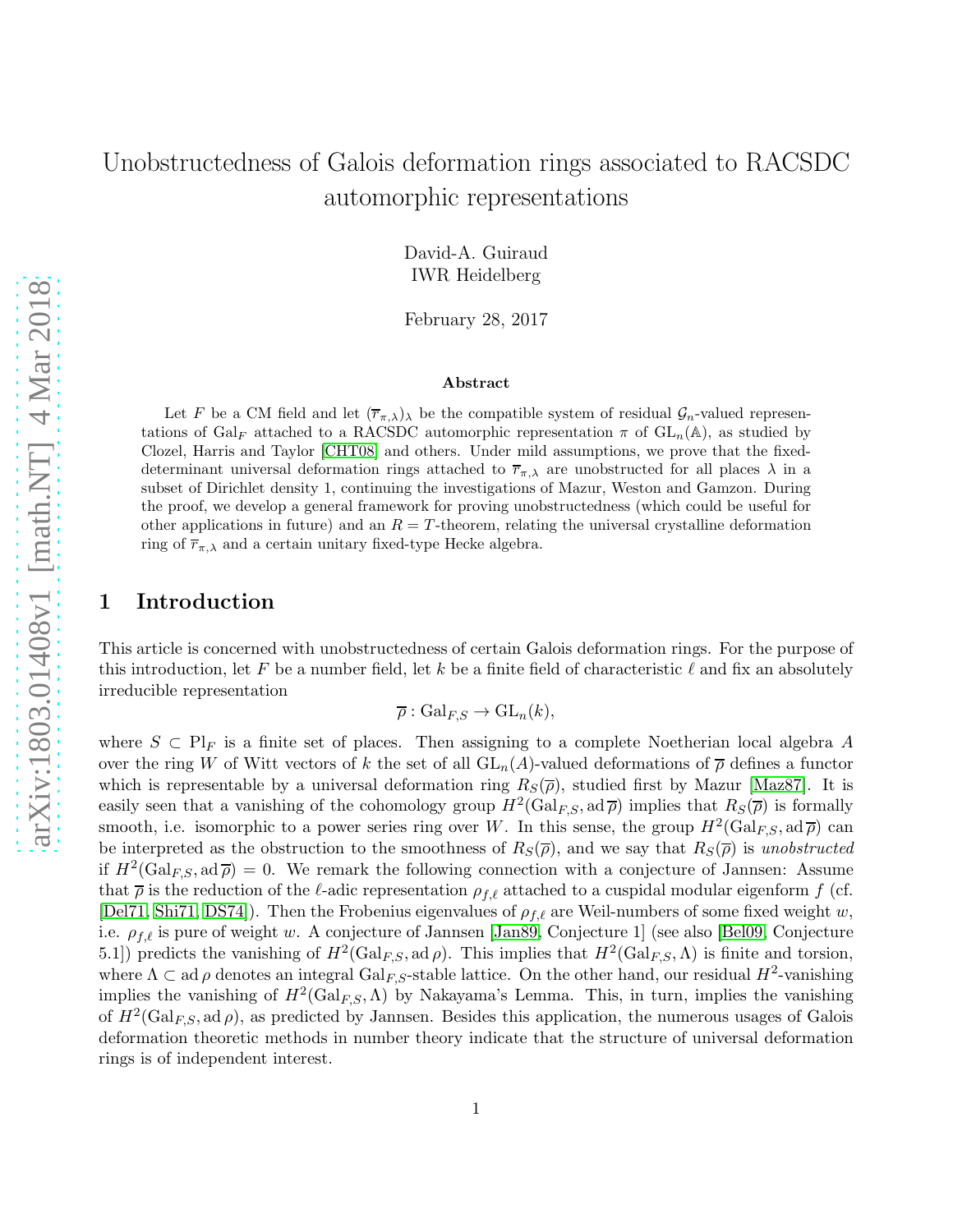Unobstructedness for Galois representations attached to automorphic objects can usually not be expected for all choices of  $\ell$ . The best we can hope for is that unobstructedness holds for almost all primes (or: for all primes in a subset of Dirichlet density 1), and this question has been studied (under different technical assumptions) in the following cases:

- For  $\overline{\rho}$  the reduction of the representation  $\rho_{E,\ell}$  attached to an elliptic curve E over  $F = \mathbb{Q}$ , cf. [\[Maz97\]](#page-45-2);
- for  $\bar{\rho}$  the reduction of the representation  $\rho_{f,\ell}$  attached to a newform f of weight  $k \geq 3$  over  $F = \mathbb{Q}$ , cf. [\[Wes04\]](#page-46-0) (but see also [\[Yam04,](#page-46-1) [Hat15\]](#page-44-1));
- for  $\bar{\rho}$  the reduction of the representation  $\rho_{f,\ell}$  attached to a Hilbert eigenform f over a totally real field  $F$ , cf. [\[Gam13\]](#page-44-2).

Note that  $n = 2$  in all these cases.

In this article, we develop a general framework for proving unobstructedness, which differs significantly from the previous approaches and which uses an  $R = T$ -theorem as the main ingredient. We apply this framework to the reduction of the Galois representation attached to a regular algebraic conjugate self-dual<sup>[1](#page-1-0)</sup> cuspidal (RACSDC) automorphic representation  $\pi$  of  $GL_n(\mathbb{A}_F)$  with ramification set S, where F is a CM field. In order to give a more precise statement, we have to recall that  $\pi$  gives in the first instance rise not to  $GL_n$ -valued representations, but to morphisms  $r_{\pi,\lambda}: Gal_{F^+} \to \mathcal{G}_n(\overline{\mathbb{Q}}_{\ell(\lambda)})$ , where  $\lambda$ runs through the places of the coefficient field of  $\pi$ , where  $\mathcal{G}_n$  denotes the group scheme from [\[CHT08,](#page-43-0) Section 2.1] and where  $\ell(\lambda)$  denotes the rational prime below  $\lambda$ . We make the following assumption:

Assumption 1.1. The set of the  $\lambda$  for which the GL<sub>n</sub>-valued representation  $\overline{r}_{\pi,\lambda}$  Gal<sub>F</sub> is absolutely irreducible has Dirichlet density 1.

We remark that this assumption is fulfilled e.g. if  $n \leq 5$  or if  $\pi$  is extremely regular, or would follow from absolute irreducibility of the  $\ell$ -adic system  $(r_{\pi,\lambda}|\text{Gal}_F)$ , cf. Remark [8.2.](#page-34-0) For the following, we fix for each  $\lambda$  a lift  $\chi$  of the character  $m \circ \overline{r}_{\pi,\lambda}$  of  $Gal_F$ , where m is the multiplier character of the group  $\mathcal{G}_n$ , cf. Section [6.1.](#page-22-0) By  $R_S^{\chi}$  $\frac{x}{S_{\ell}}(\overline{r}_{\pi,\lambda})$  we denote the universal ring parametrizing deformations r of  $\overline{r}_{\pi,\lambda}$  which are unramified outside the places which are in S or divide  $\infty.\ell(\lambda)$  and which fulfill  $\mathbf{m} \circ r = \chi$ . The correct unobstructedness requirement is then the vanishing of  $H^2(\text{Gal}_{F,S_{\ell}}, \mathfrak{g}_n^{\text{der}})$ , where  $\mathfrak{g}_n^{\text{der}}$  denotes the Lie algebra of the derived subgroup of  $\mathcal{G}_n$ . Our main result is:

<span id="page-1-1"></span>**Theorem 1.2.** Assume that all Hodge-Tate weights of  $r_{\pi,\lambda}$  (which are independent of  $\lambda$ , as the  $r_{\pi,\lambda}$ ) form a compatible system) are non-consecutive: if  $a, b \in \mathbb{Z}$  show up as Hodge-Tate weights, then  $|a - b| \neq 1$ . Then, for all  $\lambda$  in a set of places of Dirichlet density 1 the universal deformation ring  $R_S^{\chi}$  $\frac{\chi}{S_{\ell}}(\overline{r}_{\pi,\lambda})$  is unobstructed.

Remark that we do not require a particular splitting behavior at the places in S. We also want to stress that the developed framework is flexible and in principle applicable to Galois representations with values in other groups and can be used to establish unobstructedness of universal deformation rings with imposed deformation conditions which are more sophisticated than the fixed-determinant condition  $m \circ r = \chi$ . Therefore, we hope that the framework will be useful for other applications, as better modularity lifting results become available in future. We also remark that presently the

<span id="page-1-0"></span><sup>&</sup>lt;sup>1</sup>We remark that, in light of the results of [\[BLGGT14\]](#page-43-4), it should be possible to weaken the conjugate self-duality assumption to an essentially self-duality assumption, thus treating RACESDC automorhphic representations.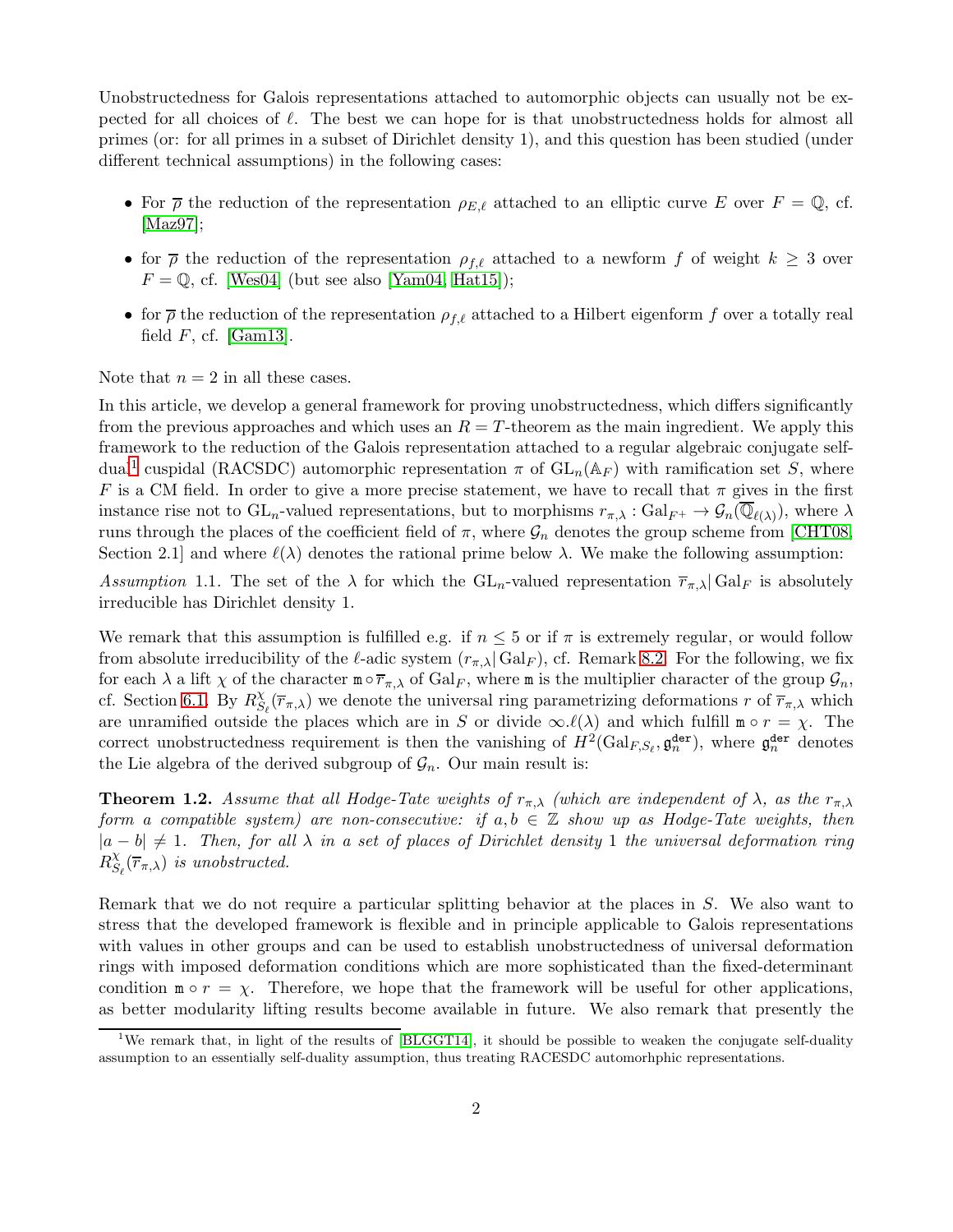condition on the Hodge-Tate weights is necessary in order to use a local unobstructedness property at the places above  $\ell(\lambda)$ , a technical inconvenience we expect to weaken in future work.

We give a short outline of the article: After some remarks about notation, we start in Section [3](#page-3-0) with a collection of the general deformation theoretic methods we will use. Moreover, we will define a suitably flexible notion of unobstructedness for conditioned deformation functors (Definition [3.27\)](#page-10-0). In Section [4,](#page-10-1) we state and prove the core framework (Theorem [4.2\)](#page-12-0), which uses a list of six assumptions as input and provides unobstructedness as output. This framework is presented with respect to local deformation conditions crys, min, sm, which have a purely formal meaning throughout Section [4.](#page-10-1) The main input is the formal smoothness of the deformation ring with respect to the conditions min and crys, which is the natural output of a suitable  $R = T$ -theorem, and the desired unobstructedness is then deduced by commutative algebra arguments and comparing dimensions. It is the purpose of Section [5](#page-15-0) to introduce and study useful local conditions which will be plugged in into the framework theorem later. After a reminder on the association of Galois deformations to automorphic forms, the additional results are provided in Section [7:](#page-28-0) We consider the deformation ring  $R^{\min,crys} := R^{\chi,\min,crys}_{S_\ell}$  $S_{\ell}^{(\overline{n},\overline{n})}(\overline{r}_{\pi,\lambda})$  parametrizing those lifts which are minimally ramified (in the sense of Section [5.4\)](#page-18-0) at all places in  $S$  and crystalline (in the Fontaine-Laffaille range) at all places dividing  $\ell$ . Morover, we consider a corresponding Hecke algebra  $\mathbb{T}^{\min}$  which is defined as the localization of a certain endomorphism algebra of automorphic forms of the same weight and level as  $\pi$ , and with a certain fixed type-requirement at the places in S. Then, using the modularity lifting results of [\[BLGGT14\]](#page-43-4), we show

**Theorem 1.3.**  $R^{\min, \text{crys}} \cong \mathbb{T}^{\min}$  and, for almost all  $\lambda$ ,  $\mathbb{T}^{\min} \cong W$ .

This result is crucial to prove in Section [8](#page-34-1) that, for almost all  $\lambda$ , there exists a suitable finite solvable extension F' of F such that the deformation ring  $R_{S_n}^{\chi,\min}$  $\mathcal{L}_{S_{\ell}}^{\text{min}}(\overline{r}_{\pi,\lambda} | \text{Gal}_{F',S}),$  parametrizing deformations of the base change of  $\overline{r}_{\pi,\lambda}$  to F' which are minimally ramified at all places above S, is unobstructed. Moreover, we show that the minimally-ramified condition can be waived for almost all  $\lambda$  (Theorem [7.11\)](#page-32-0). It is important to keep track of the different field extensions necessary when running through all  $\lambda$ , so that we are left with a set of Dirichlet density 1 to which we can apply a result on potential unobstructedness (Lemma [4.8\)](#page-15-1) and finally deduce the claim of Theorem [1.2.](#page-1-1)

Acknowledgements The main part of this article grew out of my PhD thesis [\[Gui16\]](#page-44-3) at the University of Heidelberg. I would like to thank my doctoral advisor Gebhard Böckle for his support and help, throughout my PhD studies and thereafter. Moreover, I would like to thank the Graduiertenkolleg Heidelberg (Stipendium nach dem Landesgraduiertenfördergesetz), MATCH (The Mathematics Center Heidelberg), the DAAD (Promos Stipendium) and the DFG (FG1920) for the funding received during my PhD studies and thereafter.

### 2 Notation

Before we start with the main body of this article, let us make some remarks on the used notation: If F denotes a number field, we denote by  $\text{Pl}_F$  the set of places of F and by  $\text{Pl}_F^{\text{fin}}$  the set of finite places of F. Moreover, we set  $\Omega_{\infty}^F = \text{Pl}_F \setminus \text{Pl}_F^{\text{fin}}$  and, for a rational prime  $\ell$ , we denote by  $\Omega_{\ell}^F$  the set of places of F dividing  $\ell$ . If F is understood, we will simply write  $\Omega_{\infty}$  and  $\Omega_{\ell}$ . For a place  $\lambda \in Pl_F^{\text{fin}}$  we define  $\ell(\lambda)$  (or  $\ell$ , if  $\lambda$  is understood) as the rational prime below  $\lambda$ . If  $S \subset Pl_F^{\text{fin}}$  and  $\ell$  is some rational prime, we set  $S_{\ell} := S \cup \Omega_{\infty} \cup \Omega_{\ell}.$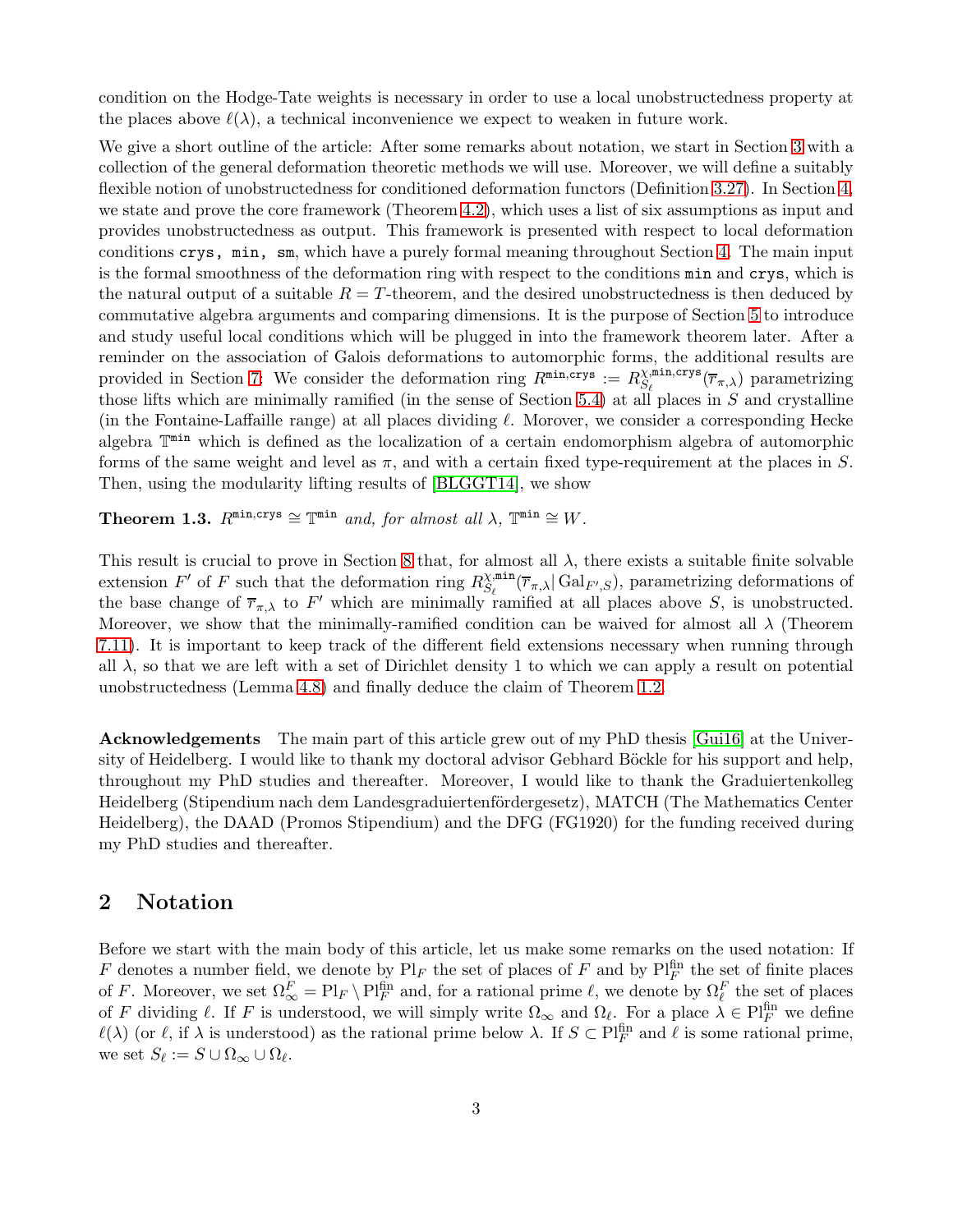We denote by  $\widetilde{F}$  the Galois closure of F. When dealing with a quadratic extension  $F|F^+$ , we will denote by c the non-trivial element of the Galois group  $Gal(F|F^+)$ . Moreover, for a rational prime  $\ell$ , we denote by  $\epsilon_{\ell} : \text{Gal}_F \to \overline{\mathbb{Z}}_{\ell}^{\times}$  the  $\ell$ -adic cyclotomic character and by  $\overline{\epsilon}_{\ell}$  its mod- $\ell$  reduction.

If  $L|F$  is a finite extension and S is a fixed set of places of F, we will write  $S\langle L \rangle$  for the set  $\{\nu' \in Pl_L:$  $\nu'$  divides some  $\nu \in S$ . For example, if  $Gal_{F,S}$  denotes the Galois group of the maximal, unramified outside S extension of F, we will write  $Gal_{L,S\langle L\rangle}$  for the Galois group of the maximal, unramified outside  $S\langle L \rangle$  extension of L. However, if there is no risk of confusion, we will often simplify this and write S in place of  $S\langle L \rangle$  and hence  $Gal_{L,S}$  instead of  $Gal_{L,S\langle L \rangle}$ . In a completely analogous way, if S is a subset of Pl<sub>L</sub>, we will write  $S\langle F\rangle$  (or, if there is no risk of confusion, simply S) for the set  $\{\nu' \in \text{Pl}_F : \nu' \text{ is divided by some } \nu \in S\}.$  If  $\rho$  is a representation of  $\text{Gal}_F$  and  $\nu$  a place of F, we will use the symbol  $\rho_{\nu}$  for the restriction of  $\rho$  to a decomposition subgroup at  $\nu$ .

For a topological group  $\Gamma$  and a topological ring R, we denote by  $\text{Rep}_R(\Gamma)$  the category of finitely generated R-modules with a continuous  $\Gamma$ -action. If A is a  $\Gamma$ -module, we denote by  $A^*$  the Pontryagin dual and by  $A^{\vee}$  the Tate dual of A.

We will often make statements concerning variations of deformation rings and we will shorten this using brackets. E.g., we will use the notation  $R^{(\chi),[min]}(\overline{\rho})=0$  as a shortcut for the four statements  $R(\overline{\rho}) = 0, R^{\chi}(\overline{\rho}) = 0, R^{\min}(\overline{\rho}) = 0$  and  $R^{\chi, \min}(\overline{\rho}) = 0$ . For cohomology groups, we abbreviate  $h^{i}(*, *)$ for  $\dim H^i(*, *)$ .

Let k be a finite field of characteristic  $\ell$ . For the valuation ring  $\Lambda$  of a finite extension of  $\mathbb{Q}_{\ell}$  with residue field  $k_{\Lambda} = k$ , we will consider the category  $\mathcal{C}_{\Lambda}$  of complete Noetherian local A-algebras A fulfilling  $k_A = k$ .

### <span id="page-3-0"></span>3 Liftings and deformations

In this section, which contains nothing original, we recall the main results on deformation theory. For general background literature, we refer the reader to [\[Til96,](#page-46-2) [Mau00,](#page-45-3) [Lev13,](#page-45-4) [Bal12,](#page-43-5) [BC03\]](#page-43-6). Let us first fix a finite field k and denote  $\ell = \text{char}(k)$ . We will denote the ring of Witt vectors over k by  $W(k)$ , or, if k is understood, by W. Moreover, let us fix a profinite group  $\Gamma$  which fulfills the  $\ell$ -finiteness condition  $(\Phi_{\ell})$  of [\[Maz87\]](#page-45-0): For any open subgroup  $H \subset \Gamma$ , the maximal pro- $\ell$  quotient of H is topologically finitely generated.

Let G be a smooth linear algebraic group over W and fix a continuous group homomorphism  $\overline{\rho}: \Gamma \to$  $G(k)$ , where  $G(k)$  carries the discrete topology.

**Basic facts on coefficient rings** Let us first state some basic facts on the category  $\mathcal{C}_{\Lambda}$ , whose proofs we leave to the reader: The pullback in  $\mathcal{C}_{\Lambda}$  is realized by the completed tensor product  $\otimes$ , cf. [\[Maz97,](#page-45-2) §12]. Consequently, if  $C \leftarrow A \rightarrow B$  is a diagram in  $C_{\Lambda}$ , then  $\text{Hom}_{C_{\Lambda}}(B \otimes_A C, \underline{\hspace{1cm}})$  is the pullback of the diagram of functors  $\text{Hom}_{\mathcal{C}_{\Lambda}}(C, \underline{\phantom{\Lambda}}) \to \text{Hom}_{\mathcal{C}_{\Lambda}}(A, \underline{\phantom{\Lambda}}) \leftarrow \text{Hom}_{\mathcal{C}_{\Lambda}}(B, \underline{\phantom{\Lambda}}).$ 

Consider a pushout diagram in  $\mathcal{C}_{\Lambda}$  where one arrow (say, f) is surjective. This implies that the parallel arrow (say, g) is surjective as well, so taking  $I = \text{ker}(f)$  and  $J = \text{ker}(g)$  we can extend the orthogonal arrow (say,  $\pi$ ) to a map of short exact sequences of  $\Lambda$ -modules:

$$
\begin{array}{ccc}\nA & \xrightarrow{f} & B \\
\pi & & & \\
C & \xrightarrow{g} & P\n\end{array}\n\qquad\n\begin{array}{ccc}\n0 & \longrightarrow I & \longrightarrow A & \xrightarrow{f} & B \longrightarrow 0 \\
\pi & & & \\
\pi & & & \\
\end{array}
$$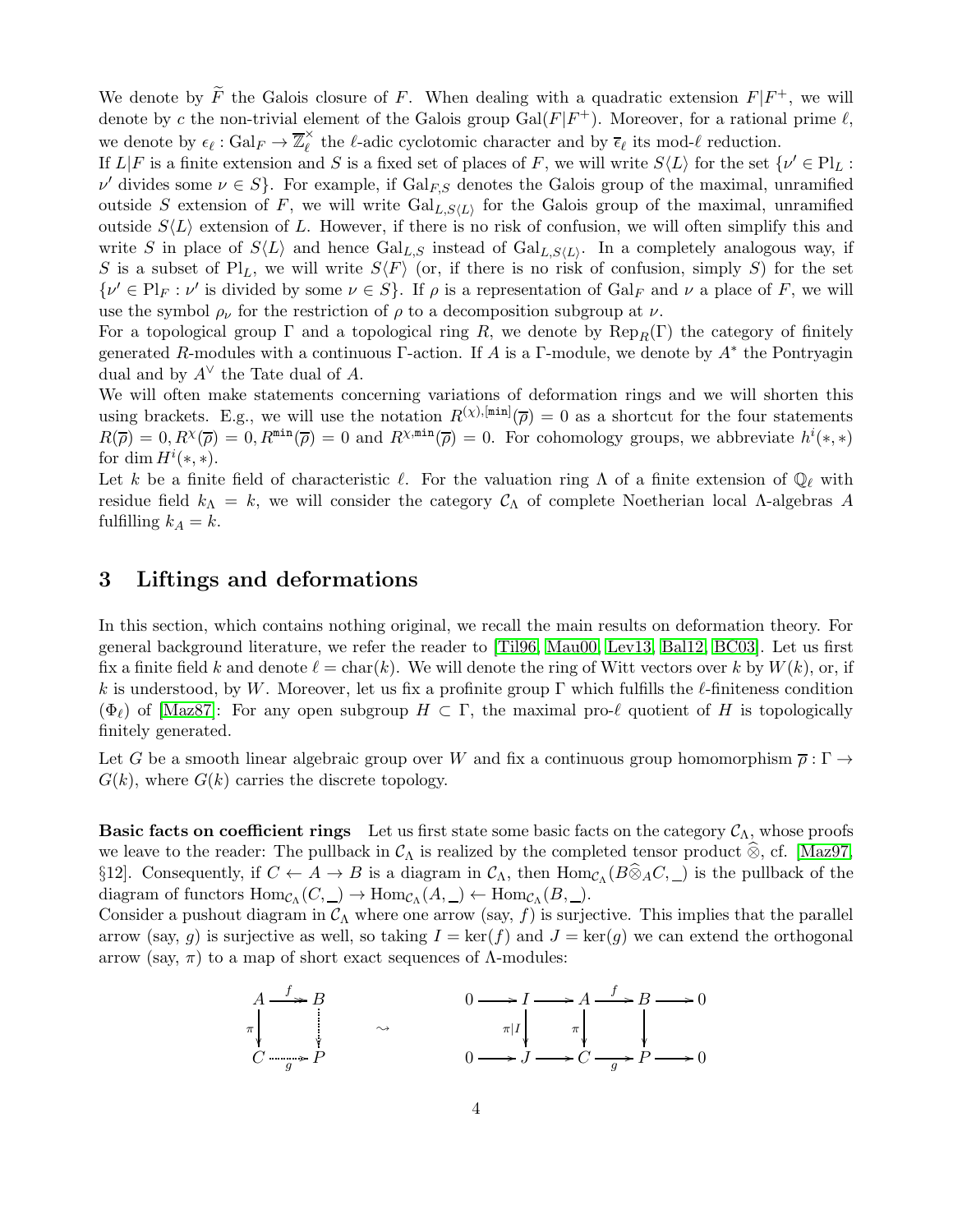If I is a finitely generated ideal of some  $D \in C_\Lambda$  we denote cardinality of a minimal set of generators of J by  $\text{gen}_D(\mathfrak{I}) := \dim_k \mathfrak{I}/\mathfrak{m}_D\mathfrak{I}$ . Then, we easily see that the following holds for the above diagram:

**Proposition 3.1.**  $\text{gen}_C(J) \leq \text{gen}_A(I)$ .

Moreover, we have the following results, which follow easily from standard facts about regular systems of parameters (cf. [\[Ser00,](#page-45-5) Proposition 22] and its use in Section 2 of  $[Gui16]$ ):

**Lemma 3.2.** Suppose  $A = \Lambda[\![x_1, \ldots, x_a]\!], B = \Lambda[\![x_1, \ldots, x_b]\!] \in \mathcal{C}_{\Lambda}$  and let  $J \subset A$  be an ideal of the form  $J = (f_1, \ldots, f_u)$  with  $f_i \in A$  and  $u \le a$ . Suppose moreover that there exists a surjective morphism  $f : A/J \twoheadrightarrow B$  and denote its kernel by I. Then the following are equivalent:

- $A/J \cong \Lambda[[x_1, \ldots, x_{a-u}]]$ ;
- $\text{gen}_{A/J}(I) = a u b;$
- gen<sub> $A/J$ </sub> $(I) \le a u b$ .

<span id="page-4-3"></span>**Proposition 3.3.** Let  $m \in \mathbb{N}$ . Then  $A \in \mathcal{C}_{\Lambda}$  is regular if and only if  $A[\![x_1, \ldots, x_m]\!]$  is regular.

**Proposition 3.4.** Let  $f : A \rightarrow B$  be a morphism in  $C_A$ .

- 1. f is formally smooth (cf. [\[Gro64,](#page-44-4) §19]) if and only if B is isomorphic to a formal power series ring over A;
- 2. Assume that A is formally smooth over  $\Lambda$  of relative dimension d and that f is surjective. Then f is an isomorphism if  $\text{rdim}_{\Lambda}(B) = d + 1$  (where  $\text{rdim}_{\Lambda}(B) = \text{dim}_k \mathfrak{m}_B/(\mathfrak{m}_B^2, \mathfrak{m}_\Lambda)$  denotes the relative dimension over  $\Lambda$ ).

**Lemma 3.5.** Let  $A \in \mathcal{C}_{\Lambda}, m \in \mathbb{N}$  such that  $\Lambda[\![x_1, \ldots, x_m]\!] \cong A \widehat{\otimes}_{\Lambda} \Lambda[\![x]\!]$ . Then  $A \cong \Lambda[\![x_1, \ldots, x_{m-1}]\!]$ .

<span id="page-4-2"></span>**Lemma 3.6.** Let  $\Lambda', R \in \mathcal{C}_{\Lambda}$ , such that the structure morphism  $\Lambda \to \Lambda'$  is flat. Then R is formally smooth of relative dimension  $d \in \mathbb{N}$  over  $\Lambda$  if and only if  $\Lambda' \hat{\otimes}_{\Lambda} R$  is formally smooth of relative dimension d over  $\Lambda'$ .

#### Liftings and deformations of G-valued representations

- **Definition 3.7.** 1. A lifting of  $\overline{\rho}$  to an  $A \in \mathcal{C}_{\Lambda}$  is a continuous group homomorphism  $\rho : \Gamma \to G(A)$ fulfilling  $mod_{\mathfrak{m}_A} \circ \rho = \overline{\rho}$ , where  $mod_{\mathfrak{m}_A} : G(A) \to G(A/\mathfrak{m}_A) = G(k)$  is the canonical reduction;
	- 2. Denote by  $D_{\Lambda}^{\square}$  $\Box(\overline{\rho})$  :  $\mathcal{C}_\Lambda \to$  Sets the functor which assigns to an object  $A \in \mathcal{C}_\Lambda$  the set of all liftings of  $\overline{\rho}$  to A.

By [\[Bal12,](#page-43-5) Theorem 1.2.2],  $D_{\Lambda}^{\square}$  $\mathcal{L}_{\Lambda}^{\square}(\overline{\rho})$  is representable by an object  $R_{\Lambda}^{\square}$  $\Box(\overline{\rho}) \in \mathcal{C}_{\Lambda}$ . As an examination of its proof easily yields, we get (with respect to the ring of integers  $\Lambda'$  of some finite extension of  $Quot(\Lambda)$ with residue field  $k_{\Lambda'} = k$ ) an isomorphism

<span id="page-4-0"></span>
$$
R_{\Lambda'}^{\square}(\overline{\rho}) \cong \Lambda' \widehat{\otimes}_{\Lambda} R_{\Lambda}^{\square}(\overline{\rho}). \tag{1}
$$

<span id="page-4-1"></span>**Definition 3.8.** A lifting condition is a family  $\mathcal{D} = (S(A))_{A \in \mathcal{C}_{\Lambda}}$  of subsets  $S(A) \subset D_{\Lambda}^{\square}$  $\frac{1}{\Lambda}(\overline{\rho})(A)$  s.t.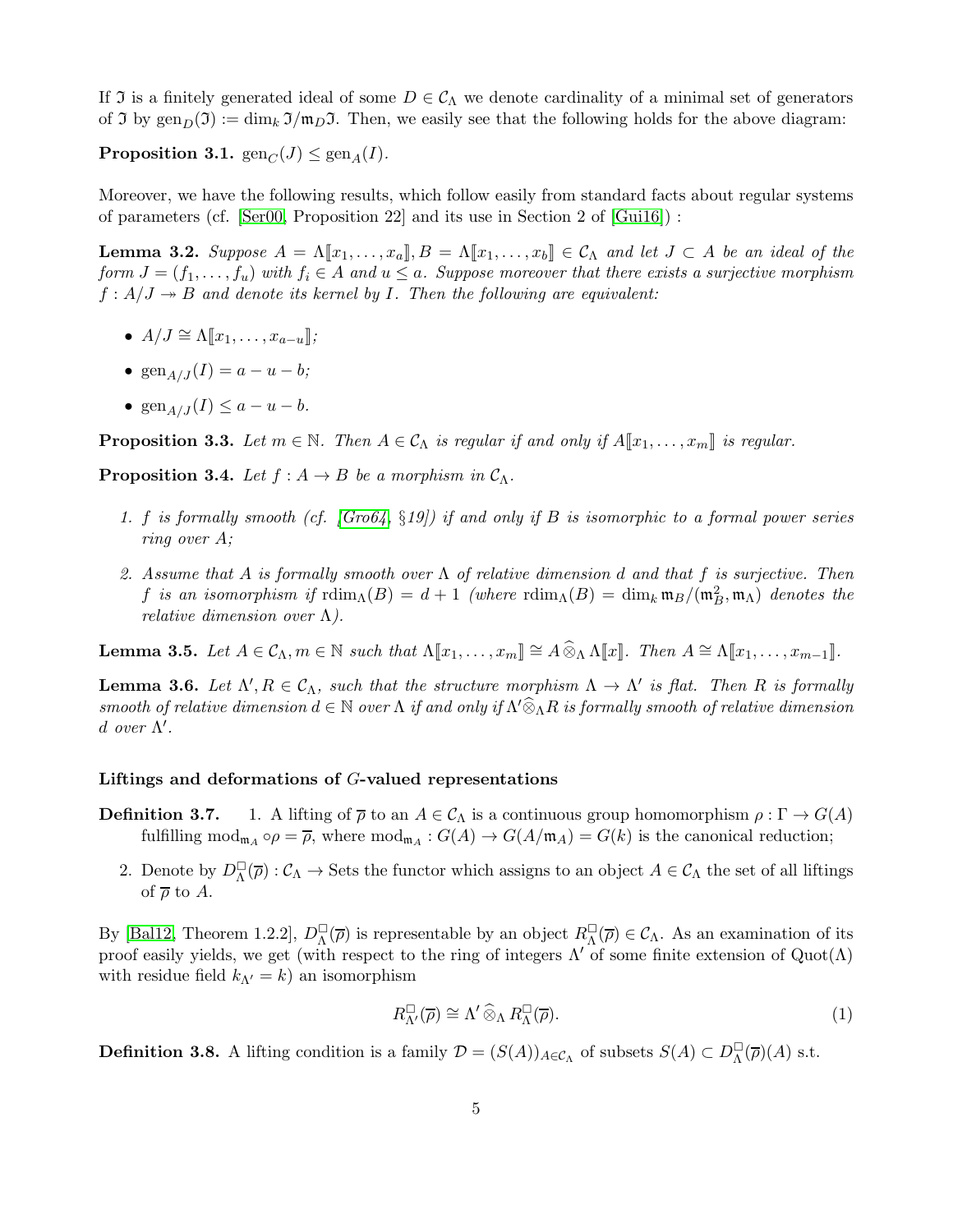- 1.  $\overline{\rho} \in S(k)$ ;
- 2. If  $f: A \to B$  is a morphism in  $\mathcal{C}_{\Lambda}$  and  $\rho \in S(A)$ , then  $G(f) \circ \rho \in S(B)$ ;
- 3. Let  $f_1: A_1 \to A, f_2: A_2 \to A$  be morphisms in  $\mathcal{C}_{\Lambda}$  and let  $\rho_3$  be a lifting of  $\overline{\rho}$  to  $A_3 := A_1 \times_A A_2$ . For  $i = 1, 2$  denote by  $\pi_i : A_3 \to A_i$  the canonical map and by  $\rho_i$  the lifting  $G(\pi_i) \circ \rho_3$  of  $\overline{\rho}$  to  $A_i$ . Then,  $\rho_3 \in S(A_3)$  if and only if  $\rho_1 \in S(A_1)$  and  $\rho_2 \in S(A_2)$ .

Condition 2. guarantees that  $\mathcal D$  defines a subfunctor  $D_{\Lambda}^{\square,\mathcal{D}}(\overline{\rho})\subset D_{\Lambda}^{\square}$  $\mathcal{L}_{\Lambda}(\overline{\rho})$ . Condition 3. is a variation of the Mayer-Vietoris property, so a standard argument yields

<span id="page-5-1"></span>**Proposition 3.9.**  $D_{\Lambda}^{\square, \mathcal{D}}(\overline{\rho})$  is a relatively representable subfunctor (in the sense of [\[Maz97,](#page-45-2) §19]) of  $D_{\Lambda}^{\square}$  $\Box_{\Lambda}(\overline{\rho})$ , *i.e.* representable by some  $R_{\Lambda}^{\Box, \mathcal{D}}(\overline{\rho}) \in \mathcal{C}_{\Lambda}$ . On the other hand, any representable subfunctor  $F \subset D_{\Lambda}^{\square}$  $\Box^{\Box}_{\Lambda}(\overline{\rho})$  yields a lifting condition  $\mathcal{D} = (S(A))_{A \in \mathcal{C}_{\Lambda}}$  via  $S(A) := F(A)$ .

We have the following conditioned version of [\(1\)](#page-4-0):

<span id="page-5-0"></span>
$$
R_{\Lambda'}^{\square,\mathcal{D}'}(\overline{\rho}) \cong \Lambda' \,\widehat{\otimes}_{\Lambda} \, R_{\Lambda}^{\square,\mathcal{D}}(\overline{\rho}),\tag{2}
$$

where the condition  $\mathcal{D}'$  on the left is a truncated version of  $\mathcal{D}$ , i.e. denotes the family of those  $S(A)$ as in the definition of D for which  $A \in \mathcal{C}_{\Lambda'}$ . We will often omit this distinction and write D in place of  $\mathcal{D}^{\prime}$ .

<span id="page-5-2"></span>Remark 3.10. Let  $\Lambda$  be as above and let  ${}^*\mathcal{C}_{\Lambda}$  denote the category of complete Noetherian local  $\Lambda$ -algebras A such that  $[k_A : k]$  is finite. Then one can extend  $D_{\Lambda}^{\square}$  $\mathcal{L}_{\Lambda}(\overline{\rho})$  to a functor on  $^{\ast}C_{\Lambda}$  by considering A-valued liftings of  $\overline{\rho}$  as continuous group homomorphisms  $\rho : \Gamma \to G(A)$  which fulfill mod<sub>m<sub>A</sub>  $\circ \rho = \iota_{k \subset k_A} \circ \overline{\rho}$ ,</sub> where  $\iota_{k\subset k_A}: G(k) \to G(k_A)$  is the map induced by the structure map  $\Lambda \to A$ . It is easy to check that this extended functor is representable by the same universal object  $R_{\Lambda}^{\Box}$  $\mathcal{L}_{\Lambda}(\overline{\rho})$  as the functor from Definition 3.7. Moreover, if  $\Lambda'$  is the ring of integers of some finite extension of  $\text{Quot}(\Lambda)$  such that  $[k_{\Lambda'} : k] < \infty$ , we have the following version of [\(1\)](#page-4-0):

$$
R_{\Lambda'}^{\square}(\iota_{k\subset k_{A}}\circ\overline{\rho})\cong\Lambda'\widehat{\otimes}_{\Lambda}R_{\Lambda}^{\square}(\overline{\rho}).
$$

Moreover, if D is an extended lifting condition, i.e. a family  $(S(A))_{A\in{}^*{\mathcal{C}}_\Lambda}$  fulfilling the analogue conditions of Definition [3.8](#page-4-1) (with  $A, A_i, B \in {}^{\ast}C_{\Lambda}$ ), we have the following conditioned version of [\(2\)](#page-5-0):

$$
R_{\Lambda'}^{\square,\mathcal{D}}(\iota_{k\subset k_{A}}\circ\overline{\rho})\cong\Lambda'\mathbin{\widehat{\otimes}}_{\Lambda}R_{\Lambda}^{\square,\mathcal{D}}(\overline{\rho}),
$$

where  $D$  on the left hand side is to be understood as the  $\Lambda'$ -truncated version of the condition  $D$ , i.e. a family indexed by  ${}^*\mathcal{C}_{\Lambda'}$  instead of  ${}^*\mathcal{C}_{\Lambda}$ . Moreover, the statement of Lemma [3.6](#page-4-2) holds if  $\Lambda'$  is in  ${}^*\mathcal{C}_{\Lambda}$ instead of  $C_\Lambda$ . (The content of this remark is strongly inspired by the treatment in [\[CDT99,](#page-43-7) Appendix A] and [\[Maz97\]](#page-45-2).)

- **Definition 3.11.** 1. A deformation of  $\overline{\rho}$  to  $A \in C_{\Lambda}$  is an equivalence class of liftings to A, where two lifts are taken to be equivalent if they are conjugate by some element of  $G(A) := \text{ker}(\text{mod}_{\mathfrak{m}_A})$ .
	- 2. Denote by  $D_{\Lambda}(\overline{\rho}) : C_{\Lambda} \to$  Sets the functor which assigns to an object  $A \in C_{\Lambda}$  the set of all deformations of  $\overline{\rho}$  to A.

For the following, denote by  $Z_G$  the center of G and by  $\mathfrak g$  (resp. by  $\mathfrak z$ ) the Lie algebra of the special fiber of G (resp. of  $Z_G$ ). We assume from now on that  $Z_G$  is formally smooth over  $\Lambda$ .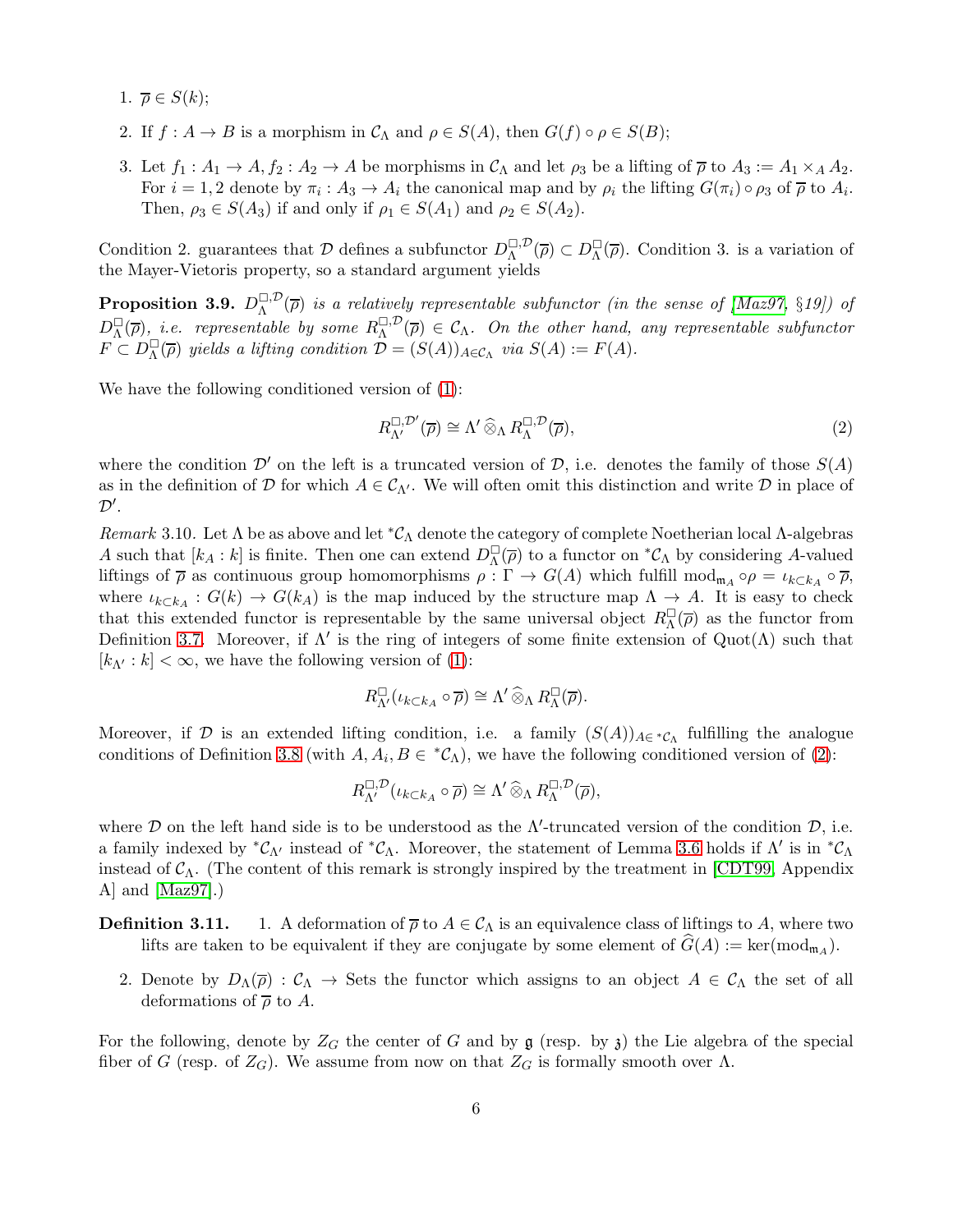<span id="page-6-0"></span>**Theorem 3.12** ([\[Til96,](#page-46-2) Theorem 3.3]). If  $H^0(\Gamma, \mathfrak{g}) = \mathfrak{z}$  then  $D_{\Lambda}(\overline{\rho})$  is representable by an object  $R_{\Lambda}(\overline{\rho}) \in \mathcal{C}_{\Lambda}.$ 

Observe that in the case  $G = GL_n$ , the condition of Theorem [3.12](#page-6-0) becomes the usual centralizer condition  $\text{End}_{k[\Gamma]}(\overline{\rho}) = k$ . In practice, this is often deduced from absolute irreducibility of  $\overline{\rho}$  by Schur's Lemma. This reasoning can be adopted to more general groups  $G$  as follows:

<span id="page-6-1"></span>**Definition 3.13** (Absolute Irreducibility, cf. [\[Ser98\]](#page-45-6)). We say that  $\bar{\rho}$  is absolutely irreducible if there does not exist a proper parabolic subgroup  $P \subsetneq G$  over  $\overline{k}$  such that  $\overline{\rho}(\Gamma) \subset P$ .

Then the following can be deduced from [\[BMR05,](#page-43-8) Proposition 2.13]:

**Lemma 3.14** (Schur's Lemma). Assume that  $\ell$  is very good for G (cf. [\[BMRT10,](#page-43-9) Section 2]) or that there exists an embedding  $G \hookrightarrow GL(V)$  such that  $(GL(V), G)$  is a reductive pair (in the sense of [\[BMR05,](#page-43-8) Definition 3.32]). Then  $H^0(\Gamma, \mathfrak{g}) = \mathfrak{z}$  if  $\overline{\rho}$  is absolutely irreducible.

We now give an appropriate version of Definition [3.8:](#page-4-1)

<span id="page-6-2"></span>Definition 3.15. A deformation condition is a lifting condition in the sense of Definition [3.8](#page-4-1) which fulfills additionally

4. If  $\rho \in S(A)$  and  $g \in \widehat{G}(A)$ , then  $g \rho g^{-1} \in S(A)$ .

This defines a relatively representable subfunctor  $D_{\Lambda}^{\mathcal{D}}(\overline{\rho})$  of  $D_{\Lambda}(\overline{\rho})$ : If  $D_{\Lambda}(\overline{\rho})$  is representable, the so is  $D_{\Lambda}^{\mathcal{D}}(\overline{\rho})$  and the representing object  $R_{\Lambda}^{\mathcal{D}}(\overline{\rho})$  is a quotient of  $R_{\Lambda}(\overline{\rho})$ . In addition to the conditions appearing in Section [5](#page-15-0) below, we will be interested in the following conditions:

- 1. If  $\Delta \subset \Gamma$  is a profinite subgroup and  $\overline{\rho}(\Delta) = \{1\}$ , then the assignment  $S(A) := \{\rho | \rho(\Delta) = \{1\}\}\$ defines a deformation condition. In the case  $\Gamma = \text{Gal}_K$  for a local field K and  $\Delta = I_K$ , we call this the unramified lifting condition and write  $D_{\Lambda}^{(\Box),\text{nr}}$  $\Lambda^{(m)}(\overline{\rho})$  for the corresponding subfunctor.
- 2. Fix a representation  $\chi : \Gamma \to G^{ab}(\Lambda)$  such that  $d(k) \circ \overline{\rho} = \overline{\chi}$ , where  $d : G \to G^{ab}$  is the canonical projection modulo the derived subgroup  $G^{\text{der}}$  and where  $\overline{\chi}$  denotes the reduction of  $\chi$ . In accordance with the case  $G = GL_n$ , we call this the fixed deformation condition and write  $D_{\Lambda}^{(\square),\chi}$  $\Lambda^{(1),\chi}(\overline{\rho})$  for the corresponding subfunctor.
- 3. Let  $\Gamma = \text{Gal}_F$  for a global field F and  $\Sigma \subset \text{Pl}_F$  a set of places and fix for each  $\nu \in \Sigma$  a local condition  $D_{\nu}$  of the functor  $D_{\Lambda}^{(\square)}(\overline{\rho}_{\nu})$ , where  $\overline{\rho}_{\nu}$  denotes the restriction of  $\overline{\rho}$  to a decomposition Λ group at  $\nu$ . Then the assignment  $S(A) = \{ \rho | \rho_{\nu} \in D_{\Lambda}^{(\square),D_{\nu}} \}$  $\Lambda^{\scriptscriptstyle{(L)},\scriptscriptstyle{\nu\nu}}(\overline{\rho}_{\nu}) \,\forall \nu \in \Sigma$  defines a global condition, denoted by  $\mathcal{D} = (D_{\nu})_{\nu \in \Sigma}$ . The afforded subfunctor of  $D_{\Lambda}^{(\square)}$  $\Lambda_{\Lambda}^{(\square)}(\overline{\rho})$  is denoted by  $D_{\Lambda}^{(\square),\mathcal{D}}(\overline{\rho})$ .
- 4. If  $\Gamma, F, \Sigma$  are as above and if  $\overline{\rho}$  is unramified outside  $\Sigma$ , then requiring that a lift  $\rho$  is unramified outside Σ defines a global deformation condition, and we denote the corresponding subfunctor by  $D_{\Sigma,\Lambda}^{(\square)}$  $\sum_{n=1}^{\infty}$  ( $\overline{\rho}$ ). It is easily seen that studying these lifts is equivalent to studying unconditioned lifts of  $\overline{\rho}$ , understood as a representation of the Galois group Gal<sub>F,</sub> $\Sigma$  of the maximal, unramified outside  $\Sigma$  extension  $F_{\Sigma}$  of F.

It is easily seen that decreeing multiple conditions defines another condition, i.e. it makes sense to write for example  $D_{\Lambda}^{\square,\chi,\text{nr}}$  $\mathcal{L}^{1,\chi,\mathrm{nr}}_{\Lambda}(\overline{\rho}).$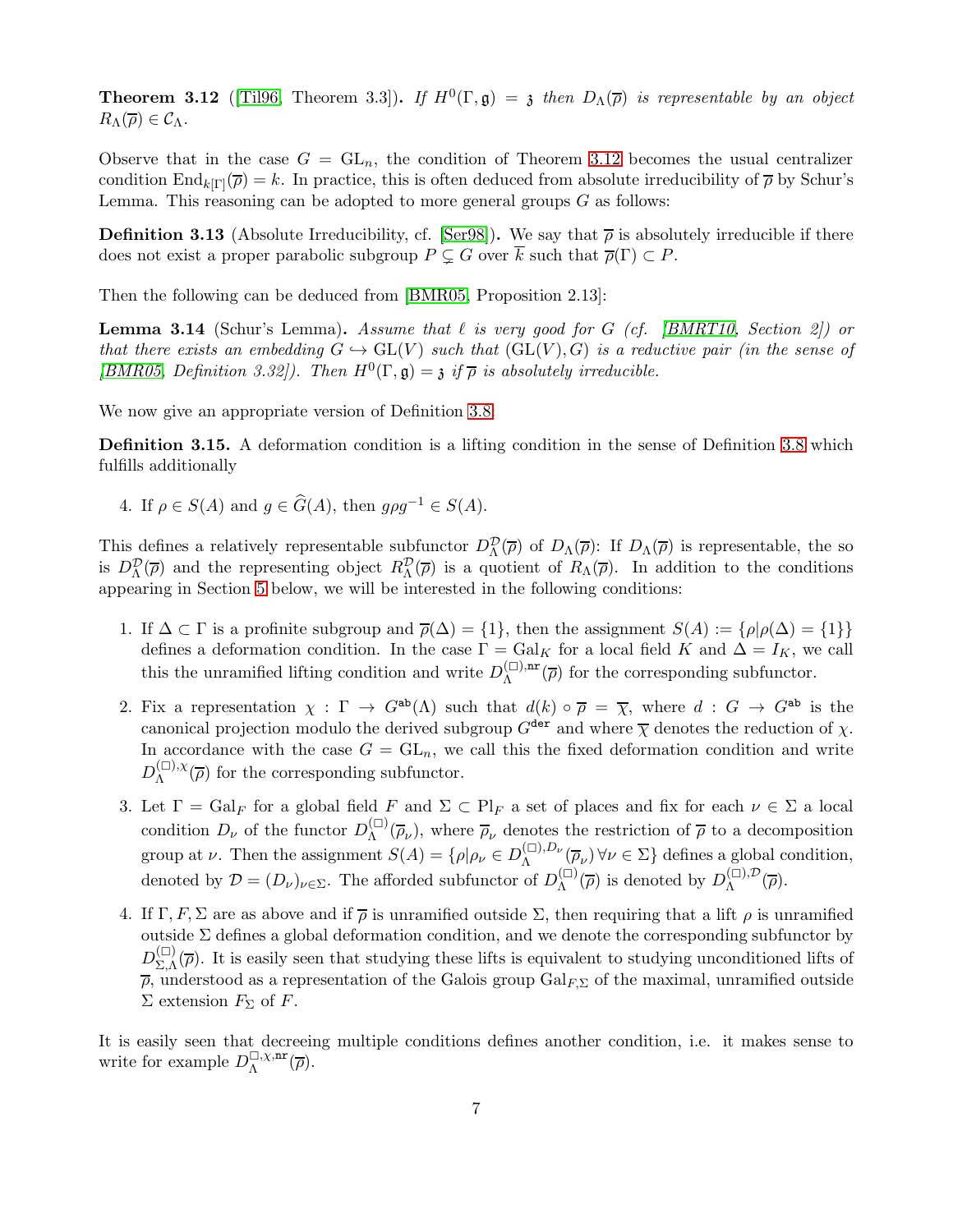Multiply framed deformations Continue to denote  $\Gamma = \text{Gal}_F$  and fix finite subsets  $\Sigma \subset S \subset \text{Pl}_F$ such that  $\bar{\rho}$  is unramified outside S.

<span id="page-7-2"></span>**Definition 3.16.** Following [\[KW09b,](#page-44-5) Section 4.1.1], we define the functor  $D_{\Lambda}^{\Box \Sigma}(\overline{\rho}) : C_{\Lambda} \to$  Sets by

$$
A \mapsto \Big\{ \big(\rho, (\rho_\nu, \beta_\nu)_{\nu \in \Sigma} \big) ~\Big\vert~ \substack{\rho \in D^\square_\Lambda(\overline{\rho})(A),~ \rho_\nu \in D^\square_\Lambda(\overline{\rho}_\nu)(A),~ \beta_\nu \in \widehat{G}(A) \\ {\rm s.~t.~}\rho \vert \operatorname{Gal}(F_\nu) = \beta_\nu \rho_\nu \beta_\nu^{-1}} \Big\}_{/\sim}
$$

where  $(\rho_{\lambda}(\rho_{\nu},\beta_{\nu})_{\nu\in\Sigma})$  and  $(\rho',(\rho'_{\nu},\beta'_{\nu})_{\nu\in\Sigma})$  are taken to be equivalent if  $\rho_{\nu}=\rho'_{\nu}$  for all  $\nu$  and if there is a  $\gamma \in \hat{G}(A)$  such that  $\rho' = \gamma \rho \gamma^{-1}$  and  $\beta'_{\nu} = \gamma^{-1} \beta_{\nu}$  for all  $\nu$ .

Note that specifying the  $\rho_{\nu}$  is not strictly necessary, as they can be obtained from  $\rho$  and  $\beta_{\nu}$ . We can impose a deformation condition  $\mathcal{D} = (S(A))_{A \in \mathcal{C}_{\Lambda}}$  on multiply framed deformations in the same way we did for liftings and deformations, i.e. we allow only those triples  $(\rho, (\rho_{\nu}, \beta_{\nu})_{\nu \in \Sigma})$  for which  $\rho \in S(A)$ . The following assertions are immediate, cf. [\[KW09b,](#page-44-5) Proposition 4.1] or [\[Gui16,](#page-44-3) Proposition 2.62]:

**Proposition 3.17.** 1.  $D_{[S],\Lambda}^{\Box_{\Sigma},(\chi),\mathcal{D}}$  is representable and we denote the afforded deformation ring by  $R_{[S],\Lambda}^{\Box_{\Sigma},(\chi),\mathcal{D}}$  (if  $\Sigma = \emptyset$ , we have to assume  $H^0(\Gamma, \mathfrak{g}) = \mathfrak{z}$ );

- 2. If  $\#\Sigma = 1$ , then the functors  $D_{[S],\Lambda}^{(\Sigma_\Sigma,(\chi),\mathcal{D})}$  and  $D_{[S],\Lambda}^{(\Sigma,(\chi),\mathcal{D})}$  are naturally isomorphic;
- 3. If  $\Sigma \neq \emptyset$ , then

$$
R_{[S],\Lambda}^{\square_{\Sigma},(\chi),\mathcal{D}} \cong R_{[S],\Lambda}^{\square,(\chi),\mathcal{D}}[\![x_1,\ldots,x_t]\!]\text{ and, if }H^0(\Gamma,\mathfrak{g})=\mathfrak{z},\text{ then also }R_{[S],\Lambda}^{\square,(\chi),\mathcal{D}} \cong R_{[S],\Lambda}^{(\chi),\mathcal{D}}[\![x_1,\ldots,x_u]\!]
$$
  
with  $t = \dim(\mathfrak{g}).(\#\Sigma - 1), u = \dim(\mathfrak{g}) - \dim(\mathfrak{z}) = \dim(\mathfrak{g}^{\text{der}}).$ 

From now on, let us suppose

<span id="page-7-1"></span>Assumption 3.18.  $H^0(\text{Gal}_{F,S}, \mathfrak{g}^{\text{der}}) = 0.$ 

With respect to a deformation condition  $\mathcal{D} = (D_{\nu})_{\nu \in \Sigma}$  as in example 4. above, we set

$$
R_\Lambda^{\text{loc}_\Sigma,(\chi),\mathcal{D}}(\overline{\rho})\;:=\;\widehat{\bigotimes}_{\nu\in\Sigma}\,R_\Lambda^{\square,(\chi_\nu),D_\nu}(\overline{\rho}_\nu).
$$

The following is essentially a special case of [\[Bal12,](#page-43-5) Proposition 4.2.5] (which goes back to [\[Kis07,](#page-45-7) Proposition 4.1.5]):

<span id="page-7-0"></span>**Proposition 3.19.** Assume that  $D_{\Lambda}^{(\chi)}$  $\Lambda^{(\chi)}(\overline{\rho})$  is representable. Then

$$
R_{S,\Lambda}^{\square_{\Sigma},(\chi),\mathcal{D}}(\overline{\rho})\cong R_{\Lambda}^{\text{loc}_{\Sigma},(\chi),\mathcal{D}}(\overline{\rho})[\![x_1,\ldots,x_{a+b}]\!]/(f_1,\ldots,f_a)
$$

for suitable  $a \in \mathbb{N}$ ,  $f_i \in R_\Lambda^{\text{loc},(\chi),\mathcal{D}}(\overline{\rho})[\![x_1,\ldots,x_{a+b}]\!]$  and with  $b=0$  if the determinant is not fixed (resp.  $b = (\# \Sigma - 1)$ . dim( $\mathfrak{g}^{\mathsf{ab}}$ ) if the determinant is fixed).

<span id="page-7-3"></span>**Corollary 3.20.** Assume that each  $R^{ \Box, (\chi_{\nu}),D_{\nu}} (\overline{\rho}_{\nu})$  is a complete intersection ring of relative dimension  $d_{\nu}$  over  $\Lambda$ . Assume moreover that  $D^{\mathcal{D}}_{[S],\Lambda}(\overline{\rho})$  is representable and that  $d := \sum_{\nu \in \Sigma} d_{\nu} > \dim(\mathfrak{g}) \cdot \#\Sigma$  $\dim(\mathfrak{z}) - b$  (with b as in Proposition [3.19\)](#page-7-0). Then there exists a presentation

$$
R^{\mathcal{D}}_{[S],\Lambda}(\overline{\rho}) \cong \Lambda[\hspace{-1.5pt}[ x_1,\ldots,x_m]\hspace{-1.5pt}]/(f_1,\ldots,f_m)
$$

for a suitable  $m \in \mathbb{N}$ .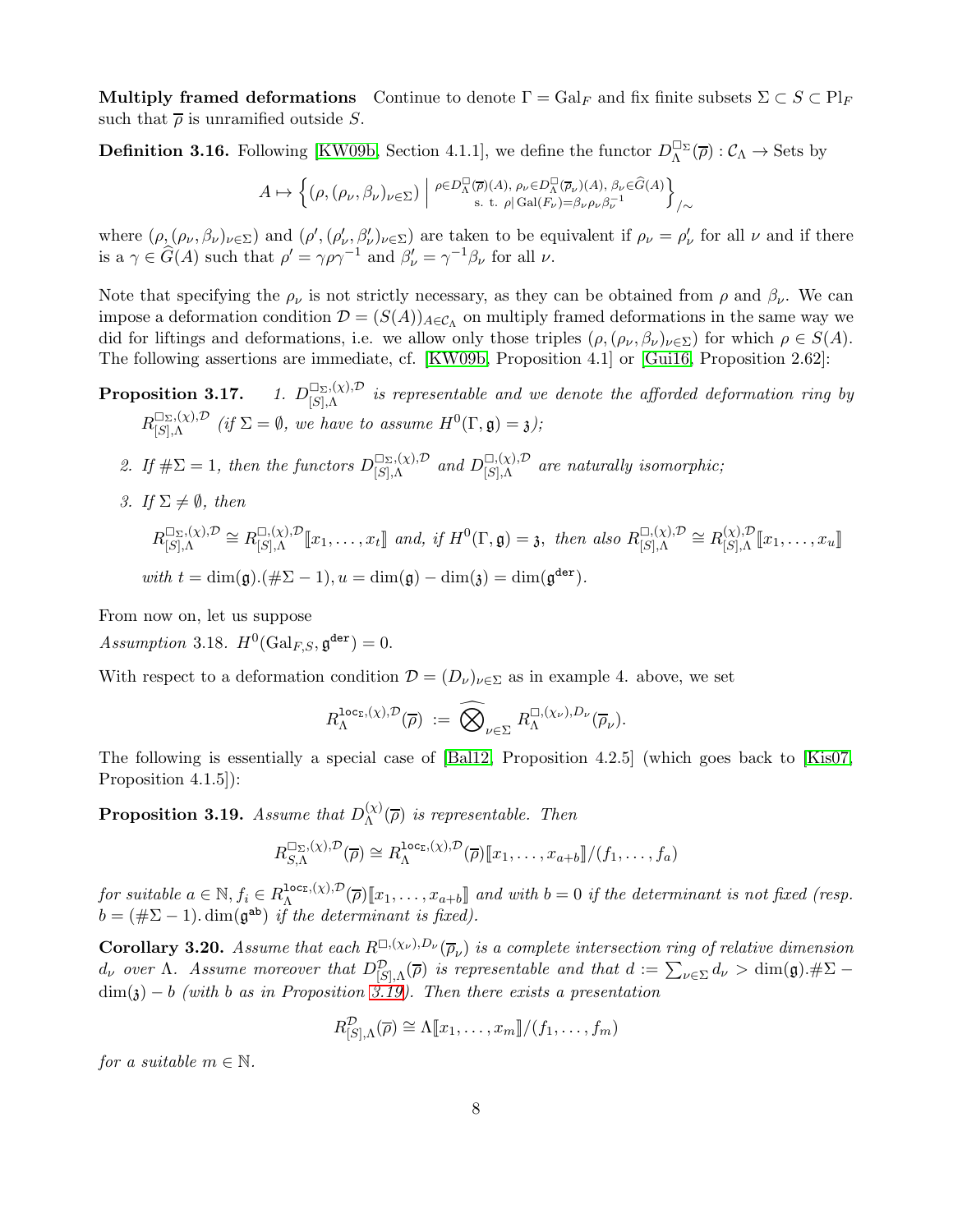*Proof.* Using Proposition [3.19](#page-7-0) and the assumption on  $\mathcal{D}$ , we can write

$$
R_{S,\Lambda}^{\square_{\Sigma},(\chi),\mathcal{D}}(\overline{\rho})\cong R_{\Lambda}^{\text{loc}_{\Sigma},(\chi),\mathcal{D}}(\overline{\rho})[x_1,\ldots,x_{a+b}]/(f_1,\ldots,f_a)\cong \Lambda[[x_1,\ldots,x_{a+b+c+d}]/(f_1,\ldots,f_{a+c})
$$

for a, b as above and for a suitably chosen  $c \in \mathbb{N}_0$ . On the other hand, by Cohen's structure theorem we can write  $R_{S,\Lambda}^{(\chi),\mathcal{D}}(\overline{\rho}) \cong \Lambda[\![x_1,\ldots,x_u]\!]/(f_1,\ldots,f_v)$  for suitable  $u, v \in \mathbb{N}_0$  (and we assume that this is a minimal presentation, i.e. that the quantity  $u - v$  is maximal among all ways to write  $R_{S,\Lambda}^{(\chi),\mathcal{D}}(\overline{\rho})$  as a quotient of a power series ring), so by the third part of Proposition 3.17 we have

$$
R_{S,\Lambda}^{\square_{\Sigma},(\chi),\mathcal{D}}(\overline{\rho})\cong R_{S,\Lambda}^{(\chi),\mathcal{D}}(\overline{\rho})[\![x_1,\ldots,x_r]\!]\cong \Lambda[\![x_1,\ldots,x_{r+u}]\!]/(f_1,\ldots,f_v)
$$

with  $r = \dim(\mathfrak{g}). \# \Sigma - \dim(\mathfrak{z}).$  Comparing these two presentations, we get

$$
u - v + \dim(\mathfrak{g}).\#\Sigma - \dim(\mathfrak{z}) \ge b + d \Rightarrow u - v \ge b + d - \dim(\mathfrak{g}).\#\Sigma + \dim(\mathfrak{z}).
$$

Thus, the claim follows immediately from our assumption on d.

Tangent spaces and systems of local conditions With respect to a deformation condition  $D$  will consider the tangent space  $t_{D_{\Lambda}^{(\Box)},\mathcal{D}} = D_{\Lambda}^{(\Box),\mathcal{D}}(k[\epsilon])$ , which we consider as a (finite-dimensional) k-vector space (cf. [\[Gou01,](#page-44-6) Lecture 2]). There are canonical isomorphisms

$$
t_{D_{\Lambda}^{\square,(\chi)}} \cong Z^1(\Gamma, \mathfrak{g}^{(\tt{der})}), t_{D_{\Lambda}} \cong H^1(\Gamma, \mathfrak{g}) \text{ and } t_{D_{\Lambda}^{\chi}} \cong H^1(\Gamma, \mathfrak{g}^{\tt{der}})' := \text{im}(H^1(\Gamma, \mathfrak{g}^{\tt{der}}) \to H^1(\Gamma, \mathfrak{g})),
$$

so via the embedding  $D_{\Lambda}^{(\chi),\mathcal{D}}(k[\epsilon]) \hookrightarrow D_{\Lambda}^{(\chi)}$  $\Lambda^{(\chi)}(k[\epsilon])$  we are provided with an assignment  $\mathcal{D} \mapsto L(\mathcal{D})^{(\chi)} :=$  $D_{\Lambda}^{(\chi),\mathcal{D}}(k[\epsilon])$  from deformation conditions to subspaces of  $H^1(\Gamma,\mathfrak{g})$  (resp.  $H^1(\Gamma,\mathfrak{g}^{der})'$ ). In the case  $\Gamma = \text{Gal}_F$  for a number field F and if  $\mathcal{D} = (D_\nu)_{\nu \in \Sigma}$ , we call the afforded family  $\mathcal{L}^{(\chi)} = (L(D_\nu))_{\nu \in \text{Pl}_F}$ of subspaces of  $H^1(\text{Gal}_{F_{\nu}}, \mathfrak{g})$  (resp. of  $H^1(\text{Gal}_{F_{\nu}}, \mathfrak{g}^{\text{der}})'$ ) a system of local conditions. Also note that there is an exact sequence

$$
0\to \mathfrak{g}/\mathfrak{g}^\Gamma\to t_{D_\Lambda^{\square,(\chi)}}\to t_{D_\Lambda^{(\chi)}}
$$

where, in case  $\ell \gg 0$  (such that  $\mathfrak{g} = \mathfrak{g}^{\text{der}} \oplus \mathfrak{g}^{\text{ab}}$ ), the object  $\mathfrak{g}/\mathfrak{g}^{\Gamma}$  can be replaced by  $\mathfrak{g}^{\text{der}}/(\mathfrak{g}^{\text{der}})^{\Gamma}$ .

#### Liftings at infinity

<span id="page-8-0"></span>**Proposition 3.21.** Assume  $\Gamma = \mathbb{Z}/2\mathbb{Z} = \{1, c\}$  and  $\ell = \text{char}(\mathbb{F}) \neq 2$ . Then

$$
R_{\Lambda}^{\square}(\overline{\rho}) \cong \Lambda[\![x_1,\ldots,x_m]\!]
$$
 with  $m = \dim(\mathfrak{g}^{c=-1}).$ 

If  $\psi$  is a lift of the determinant, then the same result holds for  $R_{\Lambda}^{\Box,\psi}$  $\Box, \psi$  $(\overline{\rho})$  after replacing **g** by  $\mathfrak{g}^{\text{der}}$ .

*Proof.* We use the general formula  $H^2(\mathbb{Z}/n\mathbb{Z},M) = M^{\mathbb{Z}/n\mathbb{Z}}/\text{im}(\varphi)$  with

$$
\varphi: M \to M \qquad m \mapsto \sum_{j=0}^{n-1} j.m.
$$

Now, if  $x \in \mathfrak{g}^{\{1,\tilde{c}\}}$ , we see that  $(\tilde{c}+1)(\frac{1}{2}x) = x \in \text{im}(\tilde{c}+1)$ , hence  $H^2(\{1,c\}, \mathfrak{g}) = 0$  and the lifting ring is unobstructed. To get the number of variables we have to evaluate

$$
Z^{1}(\{1, c\}, \mathfrak{g}) = \{f : \{1, c\} \to \mathfrak{g} \mid f(xy) = f(x) + {}^{x}f(y)\}.
$$

 $\Box$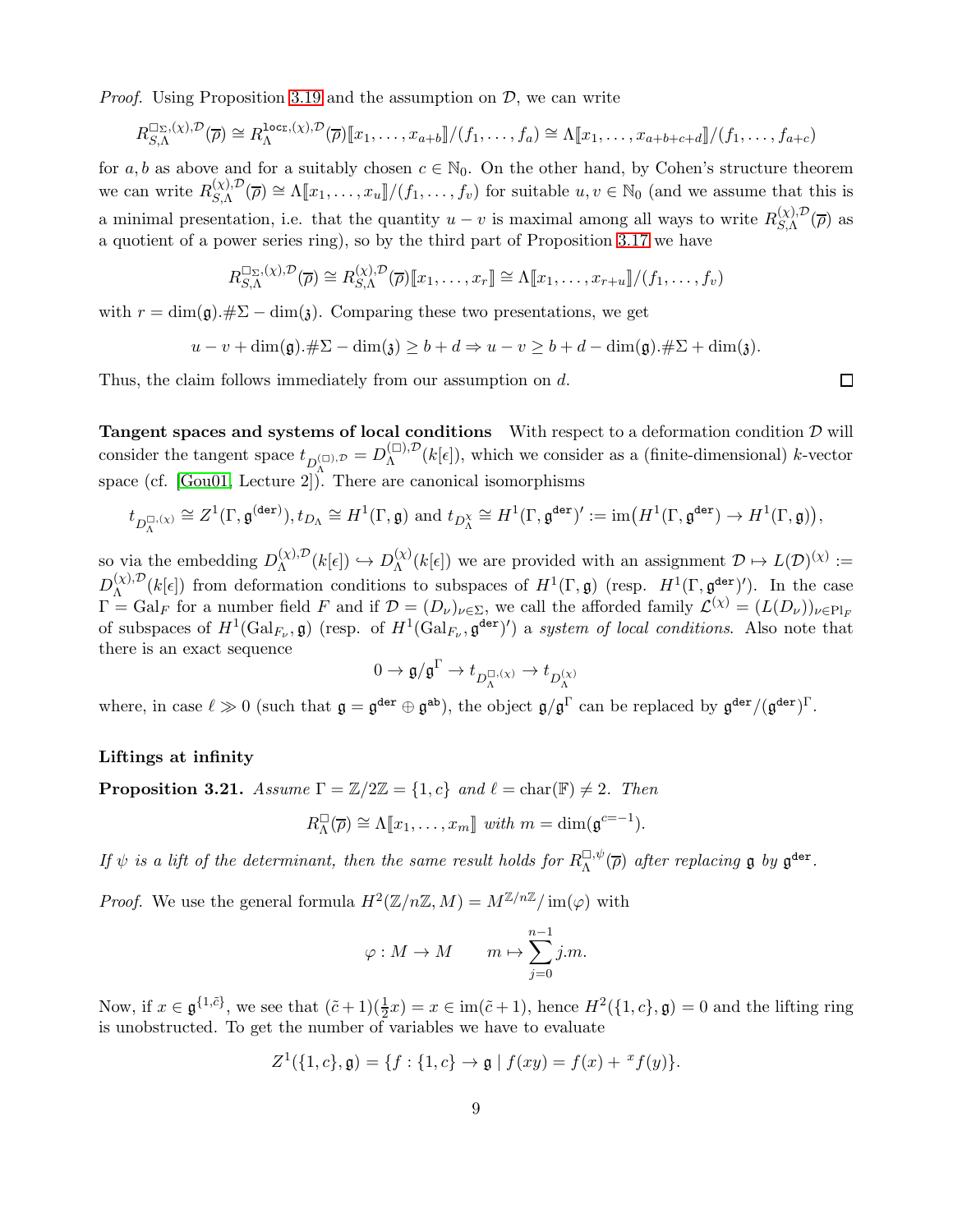Looking at  $x = y = c$ , we see that f is uniquely determined by a vector  $v = f(c)$ . Looking at  $x = 1, y = c$ , we see that  $f(1) = v + c$  or  $v = 0$ , i. e. that  $v \in \mathfrak{g}^{c=-1}$ . On the other hand, any such v defines an  $f \in Z^1$  via  $1 \mapsto 0, c \mapsto v$ .

 $\Box$ 

The modifications of this argument for the fixed-determinant case are straight-forward.

A simple criterion for the vanishing of cohomology groups Now assume that  $\Gamma = \text{Gal}_K$  for a local field K. Recall that, by local Tate duality, the Pontryagin dual of  $H^2(\Gamma, \mathfrak{g})$  can be identified with  $H^0(\Gamma, \mathfrak{g}^\vee) = (\mathfrak{g}^\vee)^\Gamma$ . Together with the identification of  $(\text{ad}\,\overline{\rho}^{(0)})^\vee$  and  $(\text{ad}\,\overline{\rho}^{(0)})(1)$  via the trace pairing, this implies the following criterion for the vanishing of  $H^2(\Gamma, \mathfrak{g}^{\text{der}})$  in the case  $G = GL_n$ :

<span id="page-9-0"></span>**Lemma 3.22** (Local case). Let  $\Gamma$  be the absolute Galois group of a non-archimedean local field, k be a finite field of characteristic  $\ell$  and

$$
\overline{\rho}: \Gamma \to \mathrm{GL}_n(k)
$$

a representation.

- 1. If  $\text{Hom}_{\Gamma}(\overline{\rho}, \overline{\rho}(1))$  vanishes, then  $H^2(\Gamma, \text{ad}\,\overline{\rho})$  vanishes.
- 2. Assume that  $\ell \nmid n$ . Then, if  $\text{Hom}_{\Gamma}(\overline{\rho}, \overline{\rho}(1))$  vanishes, also  $H^2(\Gamma, \text{ad } \overline{\rho}^0)$  vanishes.

In the global case, there is no such duality and we record the following:

**Lemma 3.23** (Global case). Let  $\Gamma = \text{Gal}_{F,S}$  for a number field F and a (possibly empty) finite set of places of F. Let  $k, \overline{\rho}$  be as in Lemma [3.22](#page-9-0) above.

- 1. If  $\text{Hom}_{\Gamma}(\overline{\rho}, \overline{\rho}(1))$  vanishes, then  $H^0(\Gamma, (\text{ad}\,\overline{\rho})^{\vee})$  vanishes.
- 2. Assume that  $\ell \nmid n$ . Then, if  $\text{Hom}_{\Gamma}(\overline{\rho}, \overline{\rho}(1))$  vanishes, also  $H^0(\Gamma, (\text{ad } \overline{\rho}^0)^{\vee})$  vanishes.

We easily deduce the following result, which also implies the vanishing of the error term  $\delta$  in [Böc13a] (see Remark 5.2.3.(d) of loc.cit.) for large  $\ell$ :

<span id="page-9-2"></span>**Corollary 3.24.** There exists a constant C, depending only on n and F, such that Assumption [3.18](#page-7-1) holds if  $char(k) > C$ ,  $G = GL_n$  and  $\overline{\rho}$  is irreducible.

#### Unobstructedness

<span id="page-9-1"></span>**Definition 3.25.** The functor  $D_{\Lambda}^{(\square),[\chi]}$  $\Lambda^{(\square),[\chi]}(\overline{\rho})$  is called unobstructed if  $h^2(\Gamma, \mathfrak{g}^{[\tt{der}]}) = 0$ .

**Definition 3.26.** A relatively representable subfunctor of  $D_{\Lambda}^{(\square),[\chi]}$  $\Lambda^{(\square),\{X\}}(\overline{\rho})$  is called smooth (of dimension m) if its representing object is isomorphic to  $\Lambda[x_1, \ldots, x_m]$ .

The most apparent application of the unobstructedness-property is that it implies the smoothness of the lifting/deformation ring, cf. [Böc07]: Assume that  $D_{\Lambda}^{\square,\overline{(\chi)}}$  $\Lambda^{(1)}_{\Lambda}(\overline{\rho})$  is smooth and (in the fixed-determinant case) that  $\ell \gg 0$  and (in the non-framed case) that  $D_{\Lambda}^{(\chi)}$  $\Lambda^{(\chi)}(\overline{\rho})$  is representable. Then

$$
D_{\Lambda}^{\square,(\chi)}(\overline{\rho}) \cong [x_1,\ldots,x_{a(+c)}]
$$
 and  $D_{\Lambda}^{(\chi)}(\overline{\rho}) \cong [x_1,\ldots,x_{b(+c)}]$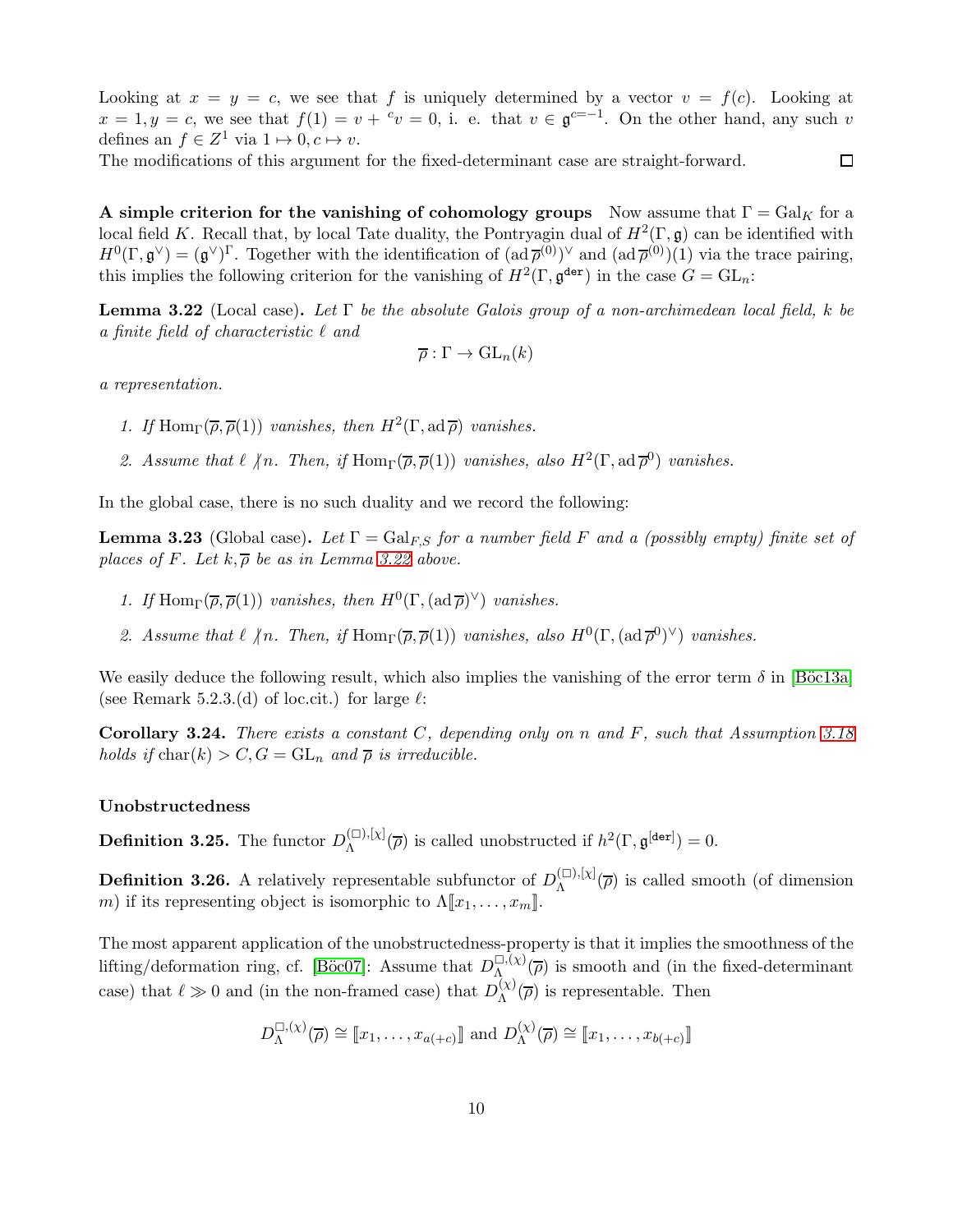with  $b = h^1(\Gamma, \mathfrak{g}), c = h^1(\Gamma, \mathfrak{g}^{\text{der}})' - b, a = b + \dim(\mathfrak{g}^{\text{(der)}}) - h^0(\Gamma, \mathfrak{g}^{\text{(der)}}).$  The converse direction (i.e. that smoothness implies unobstructedness) is known not to hold (for general profinite groups Γ), cf. [\[Spr01\]](#page-45-8).

In order to relax this notion to functors corresponding to deformation conditions, we restrict to the case  $\Gamma = \text{Gal}_{F,S}$ . Let  $\mathcal{L}^{(\chi)} = (L^{(\chi)}_{\nu})_{\nu \in \text{Pl}_F}$  be a system of local conditions and  $\mathcal{D}^{(\chi)} = (D^{(\chi)}_{\nu})_{\nu \in \text{Pl}_F}$  the corresponding global deformation condition.

Denote by  $\mathfrak{g}^{(\tt{der}),\vee}$  the Tate dual of  $\mathfrak{g}^{\tt{der}}$  and by  $L_{\nu}^{(\chi),\perp}$  the annihilator of  $L_{\nu}^{(\chi)}$  under the Tate pairing

$$
H^i(F_{\nu}, \mathfrak{g}^{\text{der}, \vee}) \times H^{2-i}(F_{\nu}, \mathfrak{g}^{\text{der}}) \longrightarrow H^2(F_{\nu}, k(1)) \cong \mathbb{Q}/\mathbb{Z}
$$

for  $i = 1$ , cf. [\[NSW08,](#page-45-9) (7.2.6) Theorem]. Then we denote the corresponding dual Selmer group by

$$
H^1_{\mathcal L^{(\chi), \perp}}(F, \mathfrak g^{(\tt{der}), \vee}):=\ker \Bigl(\bigoplus_{\nu \in \mathrm{Pl}} \mathrm{res}_\nu : H^1(F, \mathfrak g^{(\tt{der}), \vee}) \longrightarrow \bigoplus_{\nu \in \mathrm{Pl}} H^1(F, \mathfrak g^{(\tt{der}), \vee})/L^{(\chi), \perp}_\nu \Bigr).
$$

From now on, let us assume that  $D_{\nu}^{(\chi)}$  for  $\nu \notin S$  parametrizes unramified deformations.

<span id="page-10-0"></span>**Definition 3.27.** We say that  $D_{S,\Lambda}^{\mathcal{D}(\chi)}(\overline{\rho})$  (or  $D_{S,\Lambda}^{\Box,\mathcal{D}(\chi)}(\overline{\rho})$ , or  $D_{S,\Lambda}^{\Box\Sigma,\mathcal{D}(\chi)}(\overline{\rho})$  for some set of places  $\Sigma$ ) has vanishing dual Selmer group if  $H^1_{\mathcal{L}(\chi),\perp}(F,\mathfrak{g}^{(\tt{der}),\vee})=0.$ 

**Definition 3.28.** Let  $\mathbf{m} = (m_{\nu})_{\nu \in S} \in \mathbb{N}_{0}^{S}$ . We say that  $D_{S,\Lambda}^{\mathcal{D}(\chi)}(\overline{\rho})$  (or  $D_{S,\Lambda}^{\square, \mathcal{D}(\chi)}(\overline{\rho})$ , or  $D_{S,\Lambda}^{\square_{\Sigma}, \mathcal{D}(\chi)}(\overline{\rho})$ ) is globally unobstructed (of local dimensions **m**) if its dual Selmer group vanishes and if each  $D_{\Lambda}^{\Box, \mathcal{D}(\chi_{\nu})}(\overline{\rho}_{\nu})$ for  $\nu \in S$  is smooth (of dimension  $m_{\nu}$ ).

We remark that if  $D_{S,\Lambda}^{\mathcal{D}(\chi)}(\overline{\rho})$  is globally unobstructed and representable, then by [Böc07, Theorem 5.2] the representing object  $R_{\mathcal{S},\Lambda}^{\mathcal{D}(\chi)}(\overline{\rho})$  is isomorphic to a power series ring in  $h^1_{\mathcal{L}(\chi)}(F, \mathfrak{g}^{(\tt{der})})^{(\prime)}$  variables. The following results directly from the exact sequece of  $[\text{Böc07}, p. 7]$ ,

$$
0\rightarrow \mathrm{III}^2_S(\mathfrak{g}^{(\tt{der})})\rightarrow H^2(\mathrm{Gal}_{F,S},\mathfrak{g}^{(\tt{der})})\rightarrow \bigoplus_{\nu\in S}H^2(F_\nu,\mathfrak{g}^{(\tt{der})})\rightarrow H^0(F,\mathfrak{g}^{(\tt{der}),\vee})^*\rightarrow 0,
$$

where  $H^0(F, \mathfrak{g}^{(\tt{der}), \vee})^*$  vanishes for  $\ell \gg 0$ :

**Proposition 3.29.** Assume that  $D_{\Lambda}^{(\chi_{\nu})}$  $\chi_{\Lambda}^{(\chi_{\nu})}(\overline{\rho}_{\nu})$  is unobstructed (for all  $\nu \in S$ ) and that  $D_{S,\Lambda}^{(\chi)}$  $\int_{S,\Lambda}^{(\chi)}(\overline{\rho})$  is globally unobstructed (without making an assumption on the dimension). Then  $D_{S}^{(\chi)}$  $\mathcal{L}_{S,\Lambda}^{(\chi)}(\overline{\rho})$  is unobstructed in the sense of Definition [3.25.](#page-9-1) For  $\ell \gg 0$ , also the converse is true.

### <span id="page-10-1"></span>4 A general framework for unobstructedness

For this section, we take the following static point of view: Let  $k$  be a finite field with ring of Witt vectors  $W = W(k)$ , let S be a finite set of finite places of F. We assume  $\ell := \text{char}(k) \notin S \cup \{2\}$ . Then we fix a continuous representation

$$
\overline{\rho}: \mathrm{Gal}_{F,S} \to G(k)
$$

together with a lift  $\chi : \text{Gal}_{FS} \to G^{ab}(k)$  of the determinant. Let us moreover fix a Borel subgroup  $B \subset G$  and denote by  $\mathfrak{g}^{\text{der}}$  (resp.  $\mathfrak{b}^{\text{der}}$ ) the Lie algebra of the derived subgroup  $G^{\text{der}}$  (resp. the Lie algebra of  $B \cap G^{\text{der}}$ ).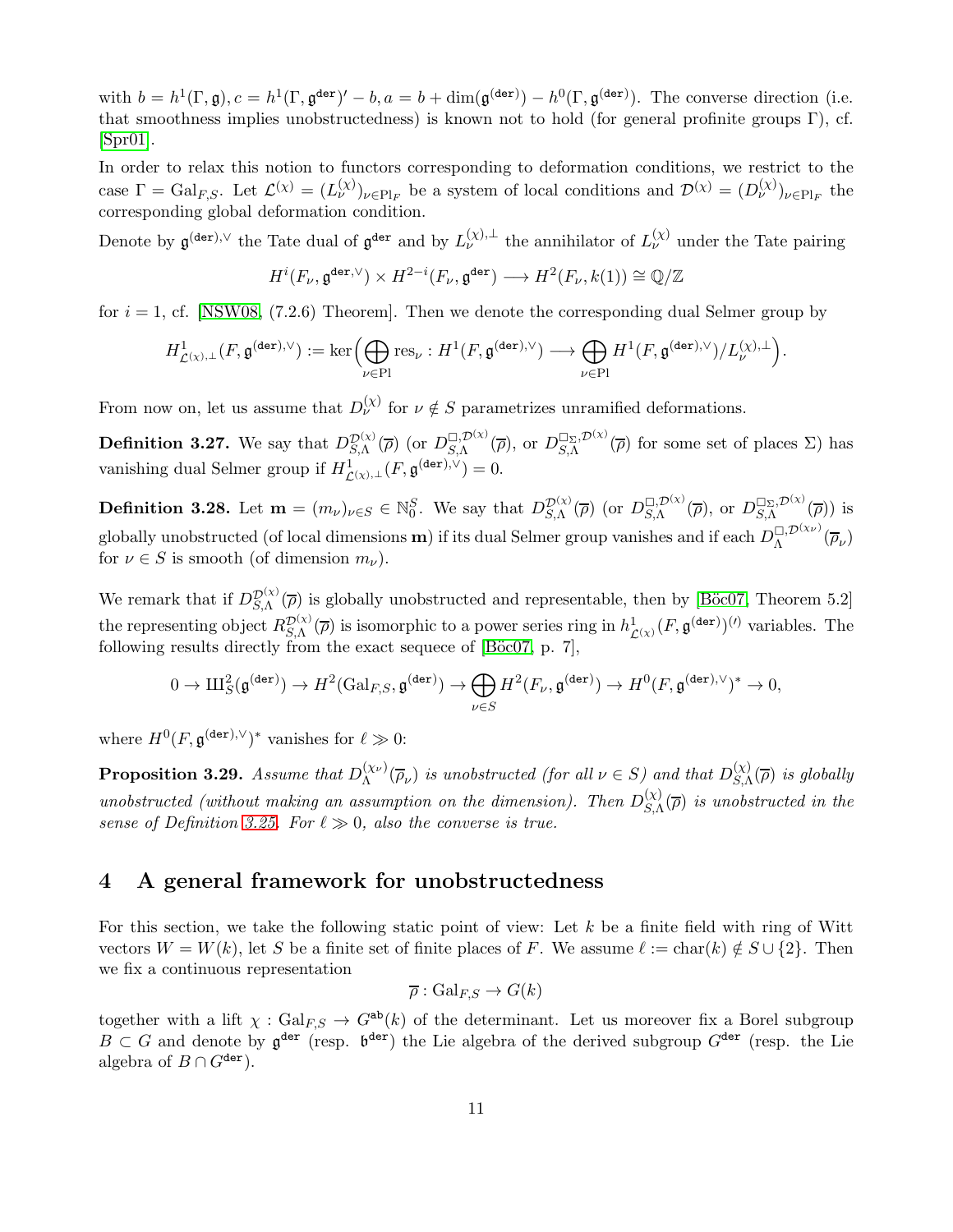With respect to some choice<sup>[2](#page-11-0)</sup> of local deformation conditions

- min of the restriction  $\overline{\rho}_{\nu}$  of  $\overline{\rho}$  to a decomposition group at  $\nu \in S$ ,
- sm and crys of the restriction  $\overline{\rho}_{\nu}$  of  $\overline{\rho}$  to a decomposition group at  $\nu|\ell$ ,

consider the following list of assumptions, where we leave out the  $W$  in the subscript of the occurring deformation functors and rings:

- 1.  $(\mathbf{sm}/k)$ : For each  $\nu|\ell$ , the subfunctor  $D^{\square,\chi_{\nu},\mathsf{sm}}(\overline{\rho}_{\nu})$  of  $D^{\square,\chi_{\nu}}(\overline{\rho}_{\nu})$  is representable by a formally smooth (over W) object  $R_{\nu}^{\square,\chi_{\nu},\text{sm}}$  (and we denote the dimension by  $d_{\nu}^{\square,\text{sm}}$ ).
- 2. (crys): For each  $\nu|\ell$ , the subfunctor  $D^{\square,\chi_{\nu},\text{crys}}(\overline{\rho}_{\nu})$  of  $D^{\square,\chi_{\nu}}(\overline{\rho}_{\nu})$  is representable by a formally smooth (over W) object  $R_{\nu}^{\square,\chi_{\nu},\text{crys}}$  of relative dimension

$$
d_{\nu}^{\square,\operatorname{crys}}=\dim(\mathfrak{g}^{\tt{der}})+\big(\dim(\mathfrak{g}^{\tt{der}})-\dim(\mathfrak{b}^{\tt{der}})\big)[F_{\nu}:\mathbb{Q}_{\ell}].
$$

3. (min): For each  $\nu \in S$ , the subfunctor  $D^{\square,\chi_{\nu},\min}(\overline{\rho}_{\nu})$  of  $D^{\square,\chi_{\nu}}(\overline{\rho}_{\nu})$  is representable by a formally smooth (over W) object  $R_{\nu}^{\square,\chi_{\nu},\min}$  of relative dimension

$$
d_{\nu}^{\square,{\rm min}} = {\rm dim}(\mathfrak{g}^{\tt{der}}).
$$

- 4. (∞): For each  $\nu|\infty$ , the functor  $D^{\square,\chi_{\nu}}(\overline{\rho}_{\nu})$  is representable by an object (over W) of relative dimension  $d_{\nu}^{\square} = \dim(\mathfrak{b}^{\text{der}})$ . (As  $\ell > 2 = \#\operatorname{Gal}_{F_{\nu}}$ , the strict  $\ell$ -cohomological dimension  $\operatorname{scd}_{\ell}(\operatorname{Gal}_{F_{\nu}})$ is zero, i.e. the representing object is automatically formally smooth over  $W$ .)
- 5. (Presentability): There exists a presentation

$$
R_{S_{\ell}}^{\square_{S_{\ell}},\chi,\min,\mathrm{sm}}\cong R_{S_{\ell}}^{\texttt{loc},\min,\mathrm{sm}}[\![x_1,\ldots,x_a]\!]/(f_1,\ldots,f_b)
$$

for integers a, b fulfilling  $a - b = (\#S_\ell - 1)$ . dim( $\mathfrak{g}^{\mathsf{ab}}$ ). In this equation, we take

<span id="page-11-1"></span>
$$
R_{S_{\ell}}^{\text{loc,min,sm}} = \widehat{\bigotimes_{\nu \in S_{\ell}}} \widetilde{R}_{\nu} \text{ with } \widetilde{R}_{\nu} = \begin{cases} R_{\nu}^{\square, \chi_{\nu}, \text{min}} & \text{if } \nu \in S; \\ R_{\nu}^{\square, \chi_{\nu}, \text{sm}} & \text{if } \nu | \ell; \\ R_{\nu}^{\square, \chi_{\nu}} & \text{if } \nu | \infty. \end{cases}
$$
(3)

6.  $(R = T)$ : The ring  $R_{S_{\ell}}^{\square_{S_{\ell}}, \chi, \min, \text{crys}}$  $S_{\ell}^{S_{\ell},\text{min},\text{sup}}$  is formally smooth of relative dimension

$$
r_0 := \dim(\mathfrak{g}).\#S_{\ell} - \dim(\mathfrak{g}^{\mathtt{ab}}).
$$

Remark 4.1 (Taylor-Wiles condition). Let  $\nu | \infty$  so that  $\text{scd}_{\ell}(\text{Gal}_{F_{\nu}}) = 0$ , then it follows from condition  $(\infty)$ ,  $\mathrm{scd}_{\ell}(\mathrm{Gal}_{F_{\nu}}) = 0$  and the remark following Definition [3.25](#page-9-1) that

$$
\dim(\mathfrak{b}^{\mathbf{der}}) = \dim_W(R^{\square}) = h^1(\operatorname{Gal}_{F_{\nu}}, \mathfrak{g}^{\mathbf{der}})' + \dim(\mathfrak{g}^{\mathbf{der}}) - h^0(\operatorname{Gal}_{F_{\nu}}, \mathfrak{g}^{\mathbf{der}}) = \dim(\mathfrak{g}^{\mathbf{der}}) - h^0(\operatorname{Gal}_{F_{\nu}}, \mathfrak{g}^{\mathbf{der}}).
$$

This implies

<span id="page-11-2"></span>
$$
\sum_{\nu|\infty} h^0(\text{Gal}_{F_{\nu}}, \mathfrak{g}^{\text{der}}) = [F : \mathbb{Q}].(\mathfrak{g}^{\text{der}} - \dim(\mathfrak{b}^{\text{der}})).
$$
\n(4)

<span id="page-11-0"></span><sup>&</sup>lt;sup>2</sup>During the following applications of the presented material, we will consider for  $min$  the condition of Section [5.4,](#page-18-0) for crys the condition of Section [5.3](#page-17-0) and for sm the unconditioned deformation condition. We stress, however, that for the purpose of this section we treat min, crys, sm purely formally as deformation conditions satisfying the listed assumptions of Definition [3.8.](#page-4-1)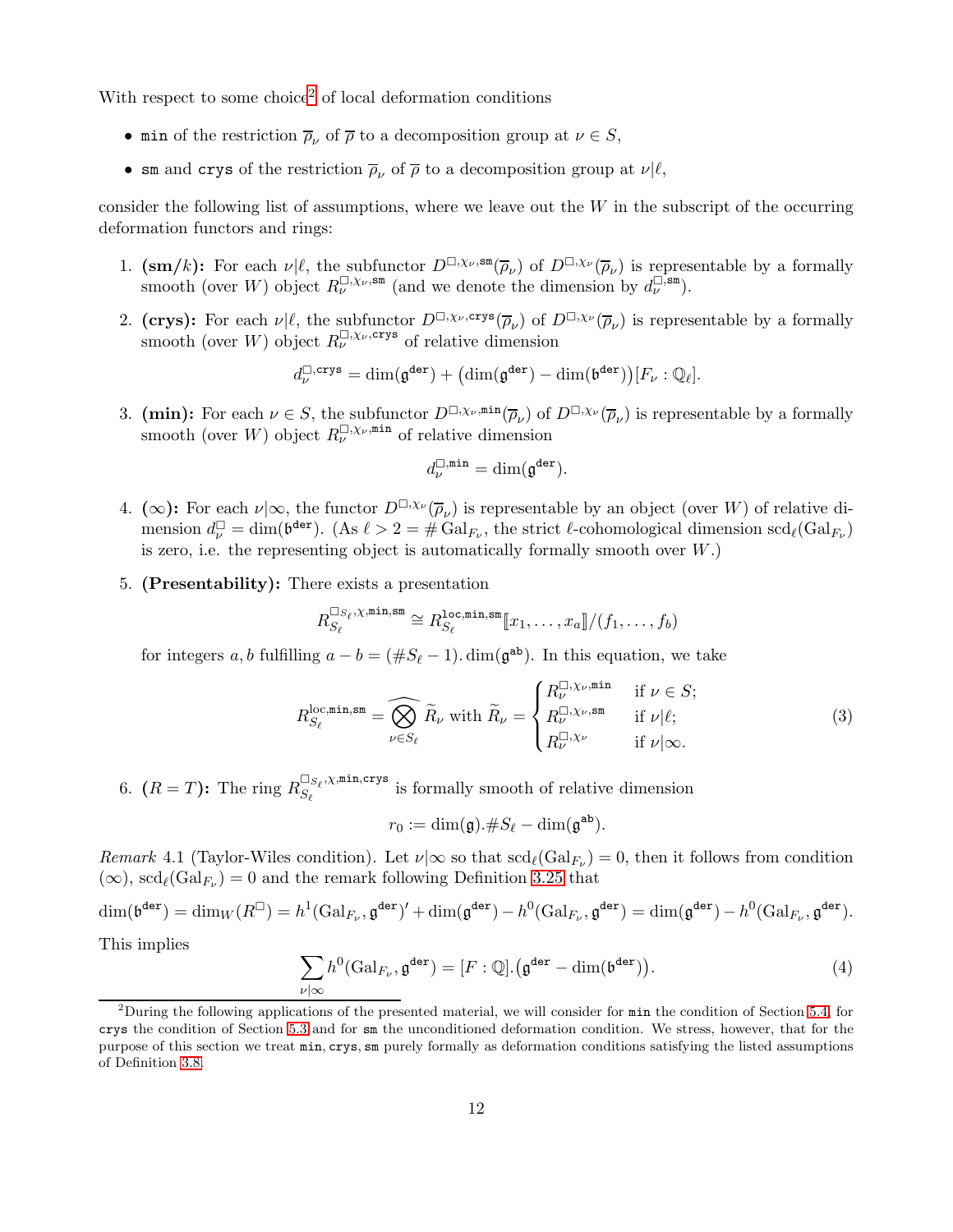We can now state the main result of this section:

<span id="page-12-0"></span>**Theorem 4.2.** Suppose conditions 1.-6. are met and, for  $\nu | \ell$ , write  $d_{\nu}^{\Box, \text{sm}} = \dim(\mathfrak{g}^{\text{der}}) \cdot ([F_{\nu} : \mathbb{Q}_{\ell}] + 1) - \delta_{\nu}$ for suitable numbers  $\delta_{\nu} \in \mathbb{N}_0$ .

1. The ring  $R_{S_{\ell}}^{\square_{S_{\ell}}, \chi, \min, \text{sm}}$  $S_{\ell}^{S_{\ell},\chi,\text{min},\text{sum}}$  is formally smooth of relative dimension

#S<sup>ℓ</sup> . dim(g) − dim(g ab) + [F : Q]. dim(b der) <sup>−</sup> X ν|ℓ δν.

If the unframed deformation functor  $D_{S_\ell}^{\chi,\min,\text{sm}}$  $\mathcal{X}^{\texttt{min},\texttt{sm}}_{S_\ell}$  is representable, then  $R_{S_\ell}^{\chi,\texttt{min},\texttt{sm}}$  $S_{\ell}^{(X,\texttt{min},\texttt{sm})}$  is formally smooth of relative dimension  $[F: \mathbb{Q}]$ . dim $(\mathfrak{b}^{\text{der}}) - \sum_{\nu|\ell} \delta_{\nu}$ .

- 2. Let  $\mathcal{L} := (L^{\chi}_{\nu})_{\nu}$  be the system of local conditions corresponding to the deformation functor  $D_{S_{e}}^{\chi,\mathtt{min},\mathtt{sm}}$  $S_{\ell}^{\text{min,sm}}(\overline{\rho})$ . Assume
	- a)  $\mathfrak{g} = \mathfrak{g}^{\texttt{der}} \oplus \mathfrak{g}^{\texttt{ab}}$  (e.g. because  $\ell \gg 0$ );
	- b)  $H^0(\text{Gal}_F, \mathfrak{g}^{\text{der}, \vee}) = 0;$
	- c) For  $\nu \in S$ , we have  $\dim(L_{\nu}) = h^0(\text{Gal}_{F_{\nu}}, \mathfrak{g}^{\text{der}})$ ;
	- d) All  $\delta_{\nu}$  vanish.

Then 
$$
H^1_{\mathcal{L}^\perp}(\text{Gal}_{F,S}, \mathfrak{g}^{\text{der}, \vee}) = H^0(\text{Gal}_{F,S}, \mathfrak{g}^{\text{der}}) = 0.
$$

- Remark 4.3. 1. As the deformation conditions sm and crys are relatively representable (cf. conditions 1. and 2.),  $D_{S_s}^{\chi,\min,\text{sm}}$  $\chi$ <sup>nin,sm</sup> is representable if  $D_S^{\chi}$  $\mathcal{L}_{S_{\ell}}$  is representable. For example, this is the case if  $\bar{\rho}$  is absolutely irreducible (in the sense of Definition [3.13\)](#page-6-1).
	- 2. For  $\nu \notin S_{\ell}$ , the equality  $\dim(L_{\nu}) = h^0(\text{Gal}_{F_{\nu}}, \mathfrak{g}^{\text{der}})$  holds automatically if  $\ell \gg 0$  (so that  $\mathfrak{g} =$  $\mathfrak{g}^{\tt{der}} \oplus \mathfrak{g}^{\tt{ab}}$ ).

*Proof.* First remark that the second claim of part 1. follows directly from Lemma 2.15, as  $R_{S_e}^{\Box_{S_\ell}, \chi, \min, \text{sm}}$  $S_{\ell}$ is a power series ring over  $R_{S_c}^{\chi,\min,\text{sm}}$  $\mathcal{L}_{S_{\ell}}^{\text{min,sm}},$  and from the formula dim  $\mathfrak{g} = \dim \mathfrak{g}^{\text{der}} + \dim \mathfrak{g}^{\text{ab}}.$ 

For the first sentence of 1, we use the shorthand notation  $d^* = \sum_{\nu \in T} d^*_{\nu}$  for a subset T of Pl<sub>F</sub>. Moreover, we write  $d_{\infty}^{\square}$  for  $d_{\Omega}^{\square}$  $\mathcal{L}_{\Omega_{\infty}}^{\square}$  and  $d_{\ell}^*$  for  $d_{\Omega_{\ell}}^*$ . Let us consider the commutative diagram



In this diagram, the right square is a pushout square,  $R_{S_{\ell}}^{\text{loc,min,crys}}$  $S_{\ell}$  is defined as in [\(3\)](#page-11-1) (but with  $\tilde{R}_{\nu} = R_{\nu}^{\square, \chi_{\nu}, \text{crys}}$  for  $\nu | \ell$  and  $f, g$  are the canonical projections. Moreover,  $\pi = \otimes_{\nu \in S_{\ell}} \pi_{\nu}$  is induced from the natural transformations

$$
D^{\square S_{\ell}, \chi, \text{min,crys}}_{S_{\ell}} \to \widetilde{D}_{\nu},
$$

where  $\tilde{D}_{\nu}$  is the deformation functor corresponding to (i.e. represented by) the ring  $\tilde{R}_{\nu}$  in [\(3\)](#page-11-1) and, analogously,  $\pi' = \otimes_{\nu \in S_{\ell}} \pi'_{\nu}$  is defined with crys in place of sm.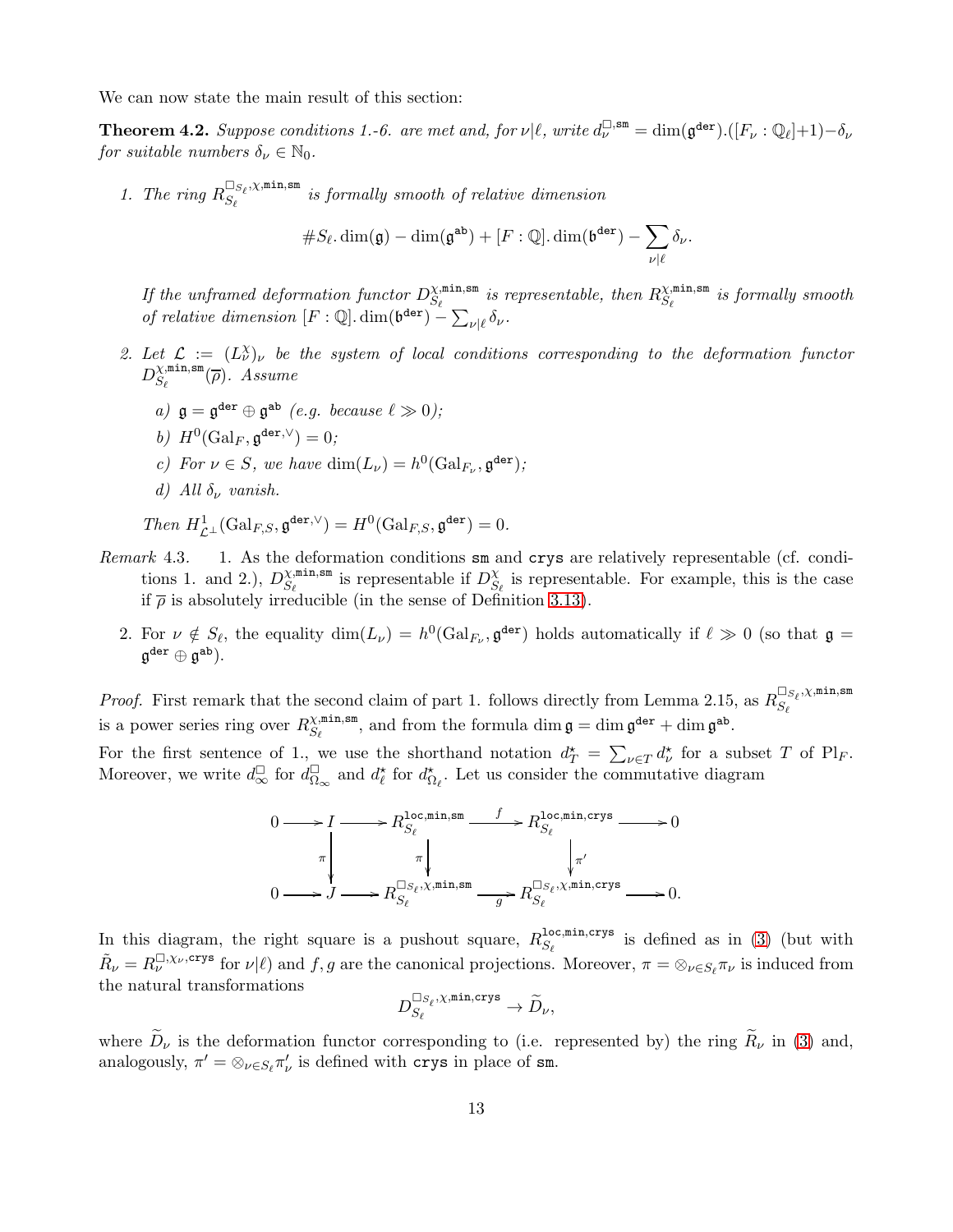Using the list of assumptions, we can rewrite the above diagram as

$$
0 \longrightarrow I \longrightarrow W[\![x_1, \ldots, x_{d_{\ell}^{\square}, \mathrm{sm}} + d_{\infty}^{\square}, d_{S}^{\square, \mathrm{min}}] \longrightarrow W[\![x_1, \ldots, x_{d_{\ell}^{\square}, \mathrm{crys}} + d_{\infty}^{\square, \mathrm{crys}} + d_{S}^{\square, \mathrm{min}}] \longrightarrow 0
$$
\n
$$
0 \longrightarrow J \longrightarrow W[\![x_1, \ldots, x_m]\!]/(f_1, \ldots, f_{m-\gamma}) \longrightarrow W[\![x_1, \ldots, x_{r_0}]\!]\longrightarrow 0
$$

with  $\gamma = (\#S_{\ell}-1) \cdot \dim(\mathfrak{g}^{\mathrm{ab}}) + d_{\ell}^{\square, \mathrm{sm}} + d_{\infty}^{\square} + d_{S}^{\square, \mathrm{min}}$  $S^{\Box, \texttt{min}}$ . It is easily seen that  $R_{S_{\ell}}^{\Box_{S_{\ell}}, \chi, \texttt{min}, \texttt{sm}}$  $S_{\ell}^{S_{\ell},\lambda,\text{min},\text{min}}$  is formally smooth if we can show gen( $J$ )  $\leq m - (m - \gamma) - r_0 = \gamma - r_0$ . From the pushout property of the diagram, we can easily deduce that  $gen(J) \leq gen(I)$ . As f is a surjection of regular rings, it follows from (Serre, Local Algebra, Proposition 22) that  $gen(I) = d_{\ell}^{\Box,sm} - d_{\ell}^{\Box,crys}$  $\ell$ <sup> $\ell$ </sup>. Thus, we are left to show the inequality

$$
d_{\ell}^{\square,\text{sm}} - d_{\ell}^{\square,\text{crys}} \leq \gamma - r_0 = (\#S_{\ell} - 1). \dim(\mathfrak{g}^{\text{ab}}) + d_{\ell}^{\square,\text{sm}} + d_{\infty}^{\square} + d_{S}^{\square,\text{min}} - \dim(\mathfrak{g}). \#S_{\ell} + \dim(\mathfrak{g}^{\text{ab}})
$$

$$
= \#S_{\ell}.(\dim(\mathfrak{g}^{\text{ab}}) - \dim(\mathfrak{g})) + d_{\ell}^{\square,\text{sm}} + d_{\infty}^{\square} + d_{S}^{\square,\text{min}}.
$$

By assumptions (min) and ( $\infty$ ) and by the identity  $\dim(\mathfrak{g}^{\text{der}}) + \dim(\mathfrak{g}^{\text{ab}}) = \dim(\mathfrak{g})$ , this amounts to

$$
d_{\ell}^{\square,\mathrm{crys}} \ge \dim(\mathfrak{g}^{\mathrm{der}}).(\#\Omega_{\ell}+[F:\mathbb{Q}])-\dim(\mathfrak{b}^{\mathrm{der}})[F:\mathbb{Q}].
$$

Assumption (crys) amounts precisely to the fact that this inequality is fulfilled (with equality), which implies the formal smoothness of  $R_{S_{\ell}}^{\square_{S_{\ell}}, \chi, \min, \text{sm}}$  $S_{\ell}^{S_{\ell},\ldots}$ . Moreover, we easily check that the relative dimension of  $R_{S_{\ell}}^{\square_{S_{\ell}}, \chi, \texttt{min}, \texttt{sm}}$  $S_{\ell}^{\text{S} \ell, \lambda, \text{min,sm}}$  is

$$
\gamma = (\#S_{\ell} - 1). \dim(\mathfrak{g}^{\mathbf{a}\mathbf{b}}) + d_{\ell}^{\square, \mathbf{sm}} + d_{\infty}^{\square} + d_{S}^{\square, \mathbf{min}}
$$
  
=  $\#S_{\ell}$ .  $\dim \mathfrak{g}^{\mathbf{a}\mathbf{b}} - \dim \mathfrak{g}^{\mathbf{a}\mathbf{b}} + \dim \mathfrak{g}^{\mathbf{der}} . ([F : \mathbb{Q}] + \# \Omega_{\ell}) - (\sum_{\nu | \ell} \delta_{\nu}) + [F : \mathbb{Q}]. \dim(\mathfrak{b}^{\mathbf{der}}) + \#S. \dim(\mathfrak{g}^{\mathbf{der}})$   
=  $\#S_{\ell}$ .  $\dim(\mathfrak{g}) + [F : \mathbb{Q}]. \dim(\mathfrak{b}^{\mathbf{der}}) - \dim(\mathfrak{g}^{\mathbf{a}\mathbf{b}}) - \sum_{\nu | \ell} \delta_{\nu}$ .

Concerning part 2., note that (using condition a)) we have an exact sequence

$$
0\rightarrow \mathfrak{g}/\mathfrak{g}^{\mathrm{Gal}_{F_{\nu}}}=\mathfrak{g}^{\mathrm{der}}/(\mathfrak{g}^{\mathrm{der}})^{\mathrm{Gal}_{F_{\nu}}}\rightarrow t_{D_W^{\square,\chi_{\nu},\mathrm{sm}}(\overline{\rho}_{\nu})}\rightarrow t_{D_W^{\chi_{\nu},\mathrm{sm}}(\overline{\rho}_{\nu})}\rightarrow 0
$$

for  $\nu|\ell$ . Therefore, using condition 2. and the vanishing of  $\delta_{\nu}$ , we have for  $\nu|\ell$  the following:

$$
\dim(L_{\nu}) = \dim t_{D^{\chi_{\nu},\mathrm{sm}}_W(\overline{\rho}_{\nu})} = h^0(\mathrm{Gal}_{F_{\nu}}, \mathfrak{g}^{\mathrm{der}}) + [F_{\nu} : \mathbb{Q}_{\ell}]. \dim(\mathfrak{g}^{\mathrm{der}}).
$$

Recall the Greenberg-Wiles-Formula [NSW08, Theorem 8.7.9]:

$$
\dim H^1_{\mathcal{L}}(\mathrm{Gal}_{F,S}, \mathfrak{g}^{\mathrm{der}}) - \dim H^1_{\mathcal{L}^\perp}(\mathrm{Gal}_{F,S}, \mathfrak{g}^{\mathrm{der}, \vee})
$$
\n
$$
= h^0(\mathrm{Gal}_{F,S}, \mathfrak{g}^{\mathrm{der}}) - h^0(\mathrm{Gal}_{F,S}, \mathfrak{g}^{\mathrm{der}, \vee}) + \sum_{\nu \in S_\ell} (\dim(L_\nu) - h^0(\mathrm{Gal}_{F_\nu}, \mathfrak{g}^{\mathrm{der}}))
$$

By [Böc07, Section 5], we know that  $H^1_{\mathcal{L}}(\text{Gal}_{F,S}, \mathfrak{g}^{\text{der}})$  can be identified with the tangent space of the functor  $D_{S_{\ell}}^{\chi,\min,\text{sm}}$  $\chi_{n}^{\min,\text{sm}}$  and hence (by part 2.) equals  $[F : \mathbb{Q}]$ . dim( $\mathfrak{b}^{\text{der}}$ ). For  $\nu|\infty$ , we have  $L_{\nu} \subset$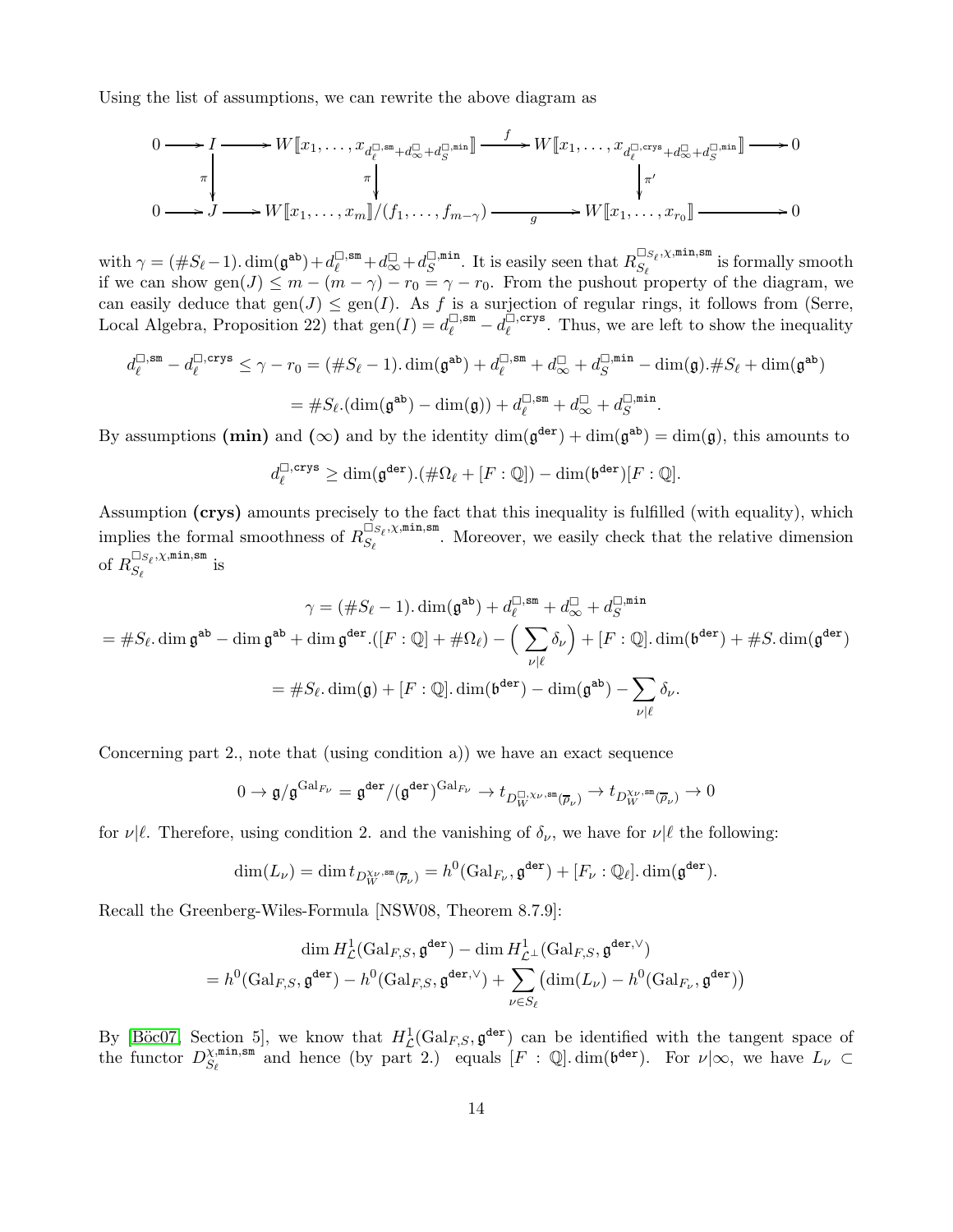$H^1(\text{Gal}_{F,S}, \mathfrak{g}^{\text{der}}) = 0$ . Thus, using the Taylor-Wiles formula [\(4\)](#page-11-2) and assumption b), the sum evaluates to

$$
\sum_{\nu \in S_{\ell}} \left( \dim(L_{\nu}) - h^0(\mathrm{Gal}_{F_{\nu}}, \mathfrak{g}^{\tt{der}}) \right) = [F : \mathbb{Q}]. \dim(\mathfrak{g}^{\tt{der}}) - [F : \mathbb{Q}]. \left( \dim(\mathfrak{g}^{\tt{der}}) - \dim(\mathfrak{b}^{\tt{der}}) \right).
$$

Therefore we get

$$
-\dim H^1_{\mathcal{L}^\perp}(\operatorname{Gal}_{F,S}, \mathfrak{g}^{\tt{der}, \vee}) = h^0(\operatorname{Gal}_{F,S}, \mathfrak{g}^{\tt{der}}).
$$

As neither quantity can be negative, they must both vanish and the result follows.

From the exact sequence

$$
H^1_{\mathcal{L}^\perp}(\operatorname{Gal}_{F,S}, \mathfrak{g}^{\tt{der}, \vee})^* \to \mathrm{III}_{S_\ell}^2(\mathfrak{g}^{\tt{der}}) \to 0
$$

(see e.g. equation (9) on p. 10 of [Boeckle07]) we can deduce:

<span id="page-14-0"></span>**Corollary 4.4.** Under the assumptions of part 2. of Theorem [4.2,](#page-12-0)  $\text{III}_{S_{\ell}}^2(\mathfrak{g}^{\text{der}})$  vanishes. In particular, under these hypotheses the unrestricted deformation functor  $D_{S_{\epsilon}}^{(\Box_{S_{\ell}}), \chi}$  $S_{\ell}^{(s)}(z)$  is globally unobstructed precisely if the local deformation functors  $D^{(\Box),\chi_{\nu}}(\overline{\rho}_{\nu})$  are relatively smooth for  $\nu \in S \cup \Omega_{\ell}$ .

We remark that  $D^{(\square),\chi_{\nu}}(\overline{\rho}_{\nu})$  is relatively smooth for  $\nu \in \Omega_{\infty}$  by Proposition [3.21,](#page-8-0) so Corollary [4.4](#page-14-0) holds true with ".... for  $\nu \in S_{\ell}$ " in place of ".... for  $\nu \in S \cup \Omega_{\ell}$ ".

Potential unobstructedness We start with the following, easy observation:

<span id="page-14-2"></span>**Proposition 4.5.** Let K be a local field and let K' be a finite extension of K such that  $\ell$  does not divide the index  $[K': K]$ . Let  $\overline{\rho}$  be a G-valued residual representation of  $Gal_K$  and fix a lift  $\chi$  of the determinant. Then unobstructedness of  $D_{\Lambda}^{(\chi)}$  $\chi_\Lambda^{(\chi)}(\overline{\rho}|\operatorname{Gal}_{K'})$  implies unobstructedness of  $D_\Lambda^{(\chi)}$  $\Lambda^{(\chi)}(\overline{\rho}).$ 

Proof. This follows immediately from the injectivity of

$$
\operatorname{res}_{K'|K}:H^2(K,\mathfrak{g}^{(\tt{der})})\to H^2(K',\mathfrak{g}^{(\tt{der})}),
$$

cf. [\[NSW08,](#page-45-9) Corollary (1.5.7)].

This proof is not directly applicable to the global situation, as we have to keep track of the set of places at which we allow ramification. Therefore, we first describe a more flexible method which can also handle conditioned deformation functors:

<span id="page-14-1"></span>**Definition 4.6** (Dual-pre condition). Let  $F'|F$  be a finite extension of number fields.

1. Let  $\nu' \in \text{Pl}_{F'}, \nu \in \text{Pl}_{F}$  such that  $\nu'|\nu$ . Moreover, let  $L_{\nu} \subset H^1(F_{\nu}, \mathfrak{g}^{(\text{der})}), L'_{\nu'} \subset H^1(F'_{\nu'}, \mathfrak{g}^{(\text{der})})$  be local conditions. We say that  $L_{\nu}$  is a dual-pre- $L'_{\nu'}$  condition if  $res_{\nu'}^{\vee}(L_{\nu}^{\perp}) \subset L'_{\nu'}$ , where

$$
\operatorname{res}_{\nu'}^{\vee}:H^1(F_{\nu},\mathfrak{g}^{(\tt{der}),\vee})\to H^1(F'_{\nu'},\mathfrak{g}^{(\tt{der}),\vee})
$$

denotes the usual restriction map.

2. Let  $\mathcal{L}' = (L'_{\nu'})_{\nu' \in Pl_{F'}}$  be a system of local conditions for F'. We say that a system  $\mathcal{L} = (L_{\nu})_{\nu \in Pl_{F'}}$ of local conditions for F is dual-pre- $\mathcal{L}'$  if for each pair  $\nu, \nu'$  as above,  $L_{\nu}$  is a dual-pre- $L'_{\nu'}$  condition.

 $\Box$ 

 $\Box$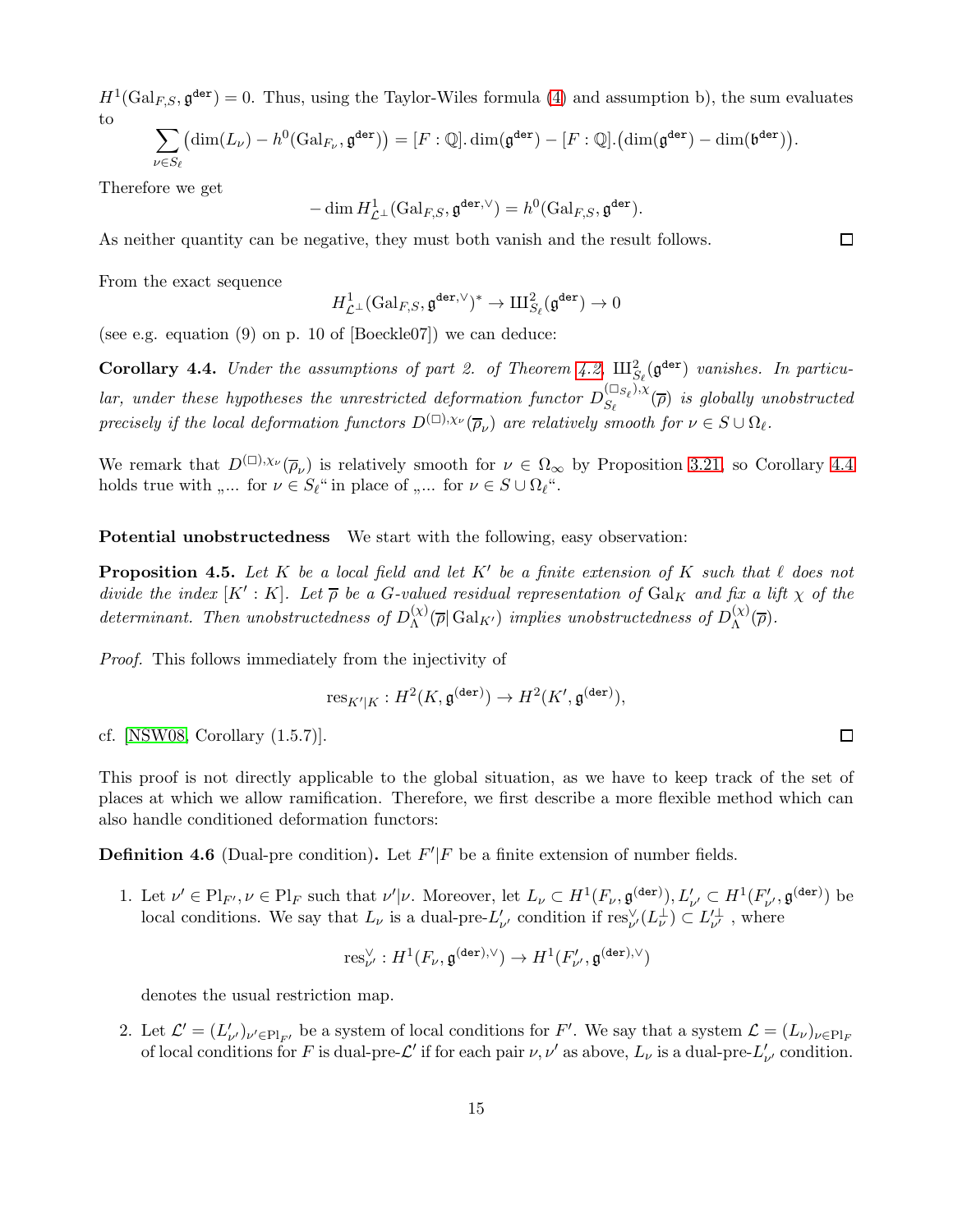<span id="page-15-2"></span>**Example 4.7.** Let F, F' be as in Definition [4.6](#page-14-1) and fix a finite set  $S \subset Pl_F$  such that  $\overline{\rho}$  is unramified outside S. Take for  $\mathcal L$  the local system parametrizing all deformations which are unramified outside S, i.e.  $L_{\nu} = H^1(F_{\nu}, \mathfrak{g}^{(\text{der})})$  if  $\nu \in S$  and  $L_{\nu} = H^1(\text{Gal}_{F_{\nu}}/I_{F_{\nu}}, \mathfrak{g}^{(\text{der})})$  otherwise. Analogously, let  $\mathcal{L}'$  the local system parametrizing all deformations which are unramified outside  $S\langle F' \rangle$ . Then any lift of  $\overline{\rho}$ which is unramified outside S is, after restriction to  $Gal_{F'}$ , a lift of  $\overline{\rho}$  Gal<sub>F'</sub> which is unramified outside  $S\langle F'\rangle$ . But this implies easily that the restriction map  $res_{\nu'} : H^1(F_{\nu}, \mathfrak{g}^{(\tt{der})}) \to H^1(F'_{\nu'}, \mathfrak{g}^{(\tt{der})})$  maps  $L_{\nu}$  into  $L'_{\nu'}$  for any pair of places  $\nu, \nu'$  with  $\nu'|\nu$ . Using the fact that Tate duality is given by the cup product, we see that  $\mathcal L$  is dual-pre- $\mathcal L'.$ 

<span id="page-15-1"></span>**Lemma 4.8.** Let  $\overline{\rho}$ , F and F' be as above and assume  $(\ell, [F' : F]) = 1$ . Let  $\mathcal{L} = (L_{\nu})_{\nu \in Pl_F}$ ,  $\mathcal{L}' =$  $(L'_{\nu'})_{\nu'\in Pl_{F'}}$  be systems of local conditions (with associated deformation conditions  $\mathcal D$  and  $\mathcal D'$ ) such that  $\mathcal L$  is dual-pre- $\mathcal L'$ . Moreover, assume that  $D^{[\Box],(\chi),\mathcal D'}(\overline{\rho}|\operatorname{Gal}_{F'})$  has vanishing dual Selmer group. Then also  $D^{[\Box],(\chi),\mathcal{D}}(\overline{\rho})$  has vanishing dual Selmer group.

*Proof.* As above, the invertibility of  $[F':F]$  implies that the restriction map

$$
H^1(\operatorname{Gal}_F,\mathfrak{g}^{(\tt{der}),\vee})\to H^1(\operatorname{Gal}_{F'},\mathfrak{g}^{(\tt{der}),\vee})
$$

is injective. Consider the diagram

$$
\begin{array}{ccc} H^1_{{\mathcal L}^{\perp}}(F, \mathfrak{g}^{(\tt{der}), \vee})\check{~} \longrightarrow H^1(F, \mathfrak{g}^{(\tt{der}), \vee}) \longrightarrow \bigoplus_{\nu \in \operatorname{Pl}_F} H^1(F_{\nu}, \mathfrak{g}^{(\tt{der}), \vee})/L^{\perp}_{\nu} \\ \downarrow^{\varphi} & \hspace{-20pt} \int\limits_{H^1_{{\mathcal L}', {\perp}}(F', \mathfrak{g}^{(\tt{der}), \vee})\check{~} \longrightarrow H^1(F', \mathfrak{g}^{(\tt{der}), \vee}) \longrightarrow \bigoplus_{\nu' \in \operatorname{Pl}_{F'}} H^1(F'_{\nu'}, \mathfrak{g}^{(\tt{der}), \vee})/L^{\prime, \perp}_{\nu'} \end{array}
$$

The vertical map on the right is defined because  $\mathcal L$  is dual-pre- $\mathcal L'$ , and this implies the well-definedness of  $\varphi$ . A simple diagram chase implies injectivity of  $\varphi$ , from which the claim follows.  $\Box$ 

The following follows now directly from Example [4.7](#page-15-2) and Lemma [4.8:](#page-15-1)

**Corollary 4.9.** Let F be a number field and let F' be a finite extension of F such that  $\ell$  does not divide the index  $[F':F]$ . Let  $\overline{\rho}$  be a G-valued residual representation of  $Gal_F$  which is unramified outside a finite set of places S and fix a lift  $\chi$  of the determinant. Then unobstructedness of  $D_{\Lambda, S/F'}^{(\chi|Gal_{F'})}$  $\langle \chi | \text{Gal}_{F'} \rangle (\overline{\rho} | \text{Gal}_{F'})$ implies unobstructedness of  $D_{\Lambda}^{(\chi)}$  $\Lambda^{(\chi)}(\overline{\rho}).$ 

## <span id="page-15-0"></span>5 Local deformation conditions for  $G = GL_n$

Let K be a finite extension of  $\mathbb{Q}_p$  and let k be a finite field of characteristic  $\ell$ . In the following, we consider deformation conditions for a continuous representation  $\bar{\rho}$ : Gal<sub>K</sub>  $\rightarrow$  GL<sub>n</sub>(k).

### 5.1 Unrestricted deformations  $(p \neq \ell)$

In the case  $p \neq \ell$ , we have the following result:

<span id="page-15-3"></span>**Theorem 5.1.** Spec  $R^{\square}(\overline{\rho})$  is a reduced complete intersection, flat and equidimensional of relative dimension  $n^2$  over  $Spec W$ .

Proof. This is Theorem 2.5 in [\[Sho16\]](#page-45-10).

 $\Box$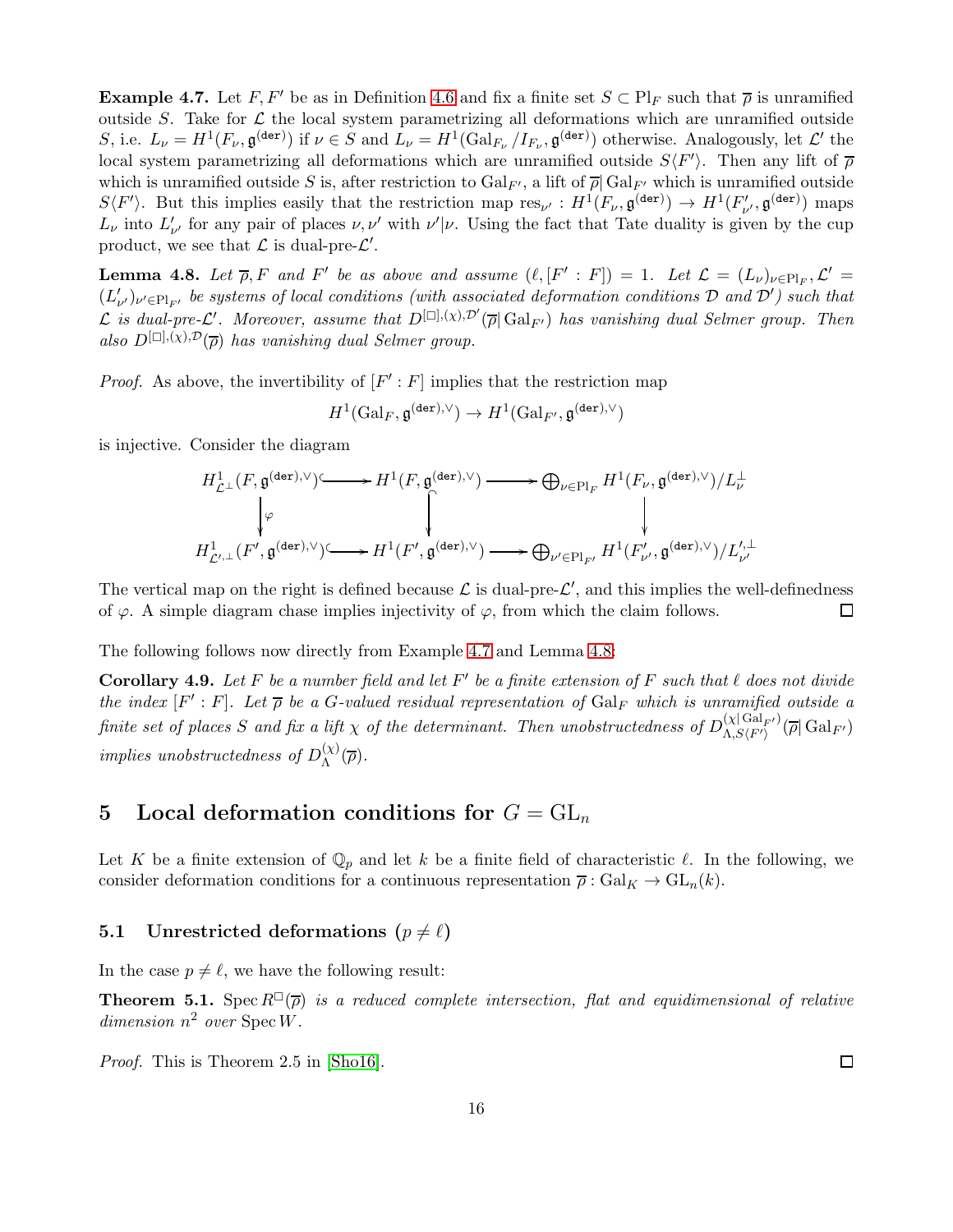### <span id="page-16-2"></span>5.2 Unrestricted deformations  $(p = \ell)$

For the remainder of this subsection, we assume that  $\bar{\rho}$  is the semi-simplification of the reduction of a crystalline representation

$$
\rho: \mathrm{Gal}_K \to \mathrm{GL}_n(L)
$$

for a suitable finite extension L of  $\mathbb{Q}_p$  with residue field k and for  $p = \ell$ . Denote the set of embeddings  $\tau: K \hookrightarrow \mathbb{Q}_p$  by  $\mathbb{E}_K$  and for  $\tau \in \mathbb{E}_K$  denote by  $\operatorname{HT}_{\tau}(\rho)$  the multiset of Hodge-Tate weights of  $\rho$  with respect to  $\tau$ .

<span id="page-16-0"></span>**Theorem 5.2.** Assume that  $K|\mathbb{Q}_p$  is unramified and that for each  $\tau \in \mathbb{E}_K$ 

- 1. there exists an  $\alpha \in \mathbb{Z}$  such that all Hodge-Tate weights in  $\operatorname{HT}_{\tau}(\rho)$  lie in the range  $[\alpha, \alpha + \ell 3]$ ;
- 2. the Hodge-Tate weights of  $\rho$  are non-consecutive, i.e. if two numbers  $a, b \in \mathbb{Z}$  occur in  $HT_{\tau}(\rho)$ , then  $|a - b| \neq 1$ .

Then 
$$
R^{\square}(\overline{\rho}) \cong W[[x_1,\ldots,x_m]]
$$
 with  $m = n^2 \cdot ([K:\mathbb{Q}_\ell]+1)$ .

Before we come to the proof, recall the theory of Fontaine-Laffaille [\[FL82\]](#page-43-12), as normalized in [\[CHT08\]](#page-43-0) (see also [\[BLGGT14,](#page-43-4) Section 1.4]): We consider the category  $\underline{\mathrm{FL}}_{\mathcal{O}_K,\mathcal{O}_L}$ , consisting of  $\mathcal{O}_K \otimes_{\mathbb{Z}_{\ell}} \mathcal{O}_L$ modules M, endowed with a decreasing filtration  $(\mathrm{Fil}^i M)_{i\in\mathbb{Z}}$  with  $\mathrm{Fil}^0 M = M$  and  $\mathrm{Fil}^{\ell-1} M = 0$  and a family of Frob⊗1-linear maps  $\textnormal{Fil}^i M \to M$  such that  $\varphi^i | \textnormal{Fil}^{i+1} = \ell \cdot \varphi^{i+1}$  and  $\sum_i \varphi^i(\textnormal{Fil}^i M) = M$ . Let  $\underline{\text{FL}}_{\mathcal{O}_K,k}$  denote the full subcategory of finite length objects which are annihilated by the maximal ideal  $\varpi_L \mathcal{O}_L$ . We need the following well-known facts:

• There exists an exact, fully-faithful, covariant and  $\mathcal{O}_L$ -linear functor

$$
\mathsf{G}_K: \underline{\mathrm{FL}}_{\mathcal{O}_K, \mathcal{O}_L} \to \mathrm{Rep}_{\mathcal{O}_L}(\mathrm{Gal}_K).
$$

The essential image is closed under taking subobjects and quotients. Moreover,  $G_K$  restricts to a functor

$$
\underline{\mathrm{FL}}_{\mathcal{O}_K,k} \to \mathrm{Rep}_k(\mathrm{Gal}_K).
$$

• For  $\mathbf{M} \in \underline{\mathrm{FL}}_{\mathcal{O}_K, \mathcal{O}_L}$  projective over  $\mathcal{O}_L$ , we have

$$
\mathrm{HT}_{\tau}(\mathtt{G}_{K}(\mathbf{M}\otimes_{\mathbb{Z}_{p}}\mathbb{Q}_{p}))=\mathrm{FL}_{\tau}(\mathbf{M}\otimes_{\mathcal{O}_{L}}k),
$$

where for  $N \in \underline{FL}_{\mathcal{O}_K,k}$  we denote by  $FL_{\tau}(M)$  the multiset of integers i, such that

$$
\mathrm{gr}^i(\mathbf{N}^\tau)=\mathrm{Fil}^i\,N\otimes_{\mathcal{O}_K\otimes_{\mathbb{Z}_p}\mathcal{O}_L,\tau\otimes 1}\mathcal{O}_L/\mathrm{Fil}^{i+1}\,N\otimes_{\mathcal{O}_K\otimes_{\mathbb{Z}_p}\mathcal{O}_L,\tau\otimes 1}\mathcal{O}_L
$$

does not vanish, where *i* is counted with multiplicity  $\dim_k \operatorname{gr}^i(\mathbf{N}^{\tau}).$ 

- Assuming condition 1. of Theorem [5.2,](#page-16-0) any Gal<sub>K</sub>-stable  $\mathcal{O}_L$ -lattice of  $\rho$  is in the image of  $\mathsf{G}_K$ , and so is its reduction  $\Lambda/\varpi_L.\Lambda$ .
- Morphisms in  $\underline{\mathrm{FL}}_{\mathcal{O}_K,k}$  are strict with filtrations. If  $f : \mathbf{M} \to \mathbf{N}$  is such a morphism, then  $f(\mathrm{Fil}^i M) = f(M) \cap \mathrm{Fil}^i N$  for all  $i \in \mathbb{Z}$ . In particular, if  $\mathbf{M}, \mathbf{N} \in \underline{\mathrm{FL}}_{\mathcal{O}_K, k}$  fulfill

<span id="page-16-1"></span>
$$
\mathrm{FL}_{\tau}(\mathbf{M}) \cap \mathrm{FL}_{\tau}(\mathbf{N}) \tag{5}
$$

for all  $\tau \in \mathbb{E}_K$ , then  $\text{Hom}_{\underline{\text{FL}}_{\mathcal{O}_K,k}}(\mathbf{M},\mathbf{N})=0$ .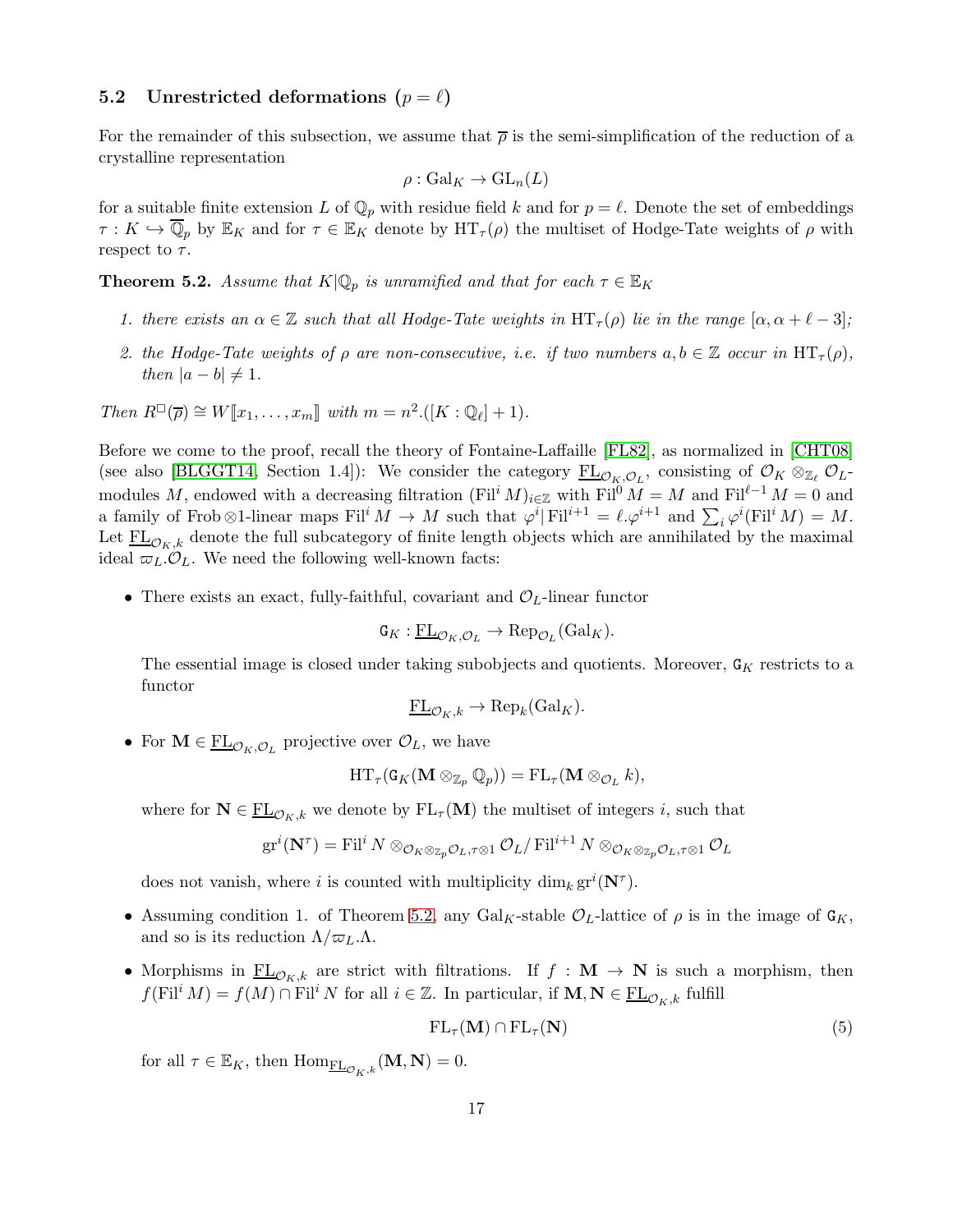*Proof.* As  $h^2(K, ad\overline{\rho})$  is an upper bound on the number of generators of the kernel of a surjection  $W[\![x_1,\ldots,x_s]\!] \twoheadrightarrow R^{\square}(\overline{\rho})$  with  $s = \dim Z^1(K, \mathrm{ad}\,\overline{\rho})$  (cf. [\[All16,](#page-42-0) Proposition 2.1.2]), we have to prove

<span id="page-17-1"></span>
$$
H^2(K, \operatorname{ad} \overline{\rho}) = 0. \tag{6}
$$

Moreover, using the exact sequence

$$
0 \to \mathrm{ad}\,\overline{\rho}/(\mathrm{ad}\,\overline{\rho})^{\mathrm{Gal}_K} \to t_{D_W^{\square}(\overline{\rho})} \to t_{D_W(\overline{\rho})} \to 0
$$

and the local Euler-Poincare formula, we can compute

$$
s = h1(K, ad\overline{\rho}) + n2 - h0(K, ad\overline{\rho}) = n2 - \chi(K, ad\overline{\rho}) = n2([K : \mathbb{Q}_p] + 1).
$$

Thus, [\(6\)](#page-17-1) implies the claim.

As the trace pairing identifies ad  $\bar{\rho}^{\vee}$  and ad  $\bar{\rho}(1)$ , we are finished if we can show that

$$
H^2(K, \mathrm{ad}\,\overline{\rho})^* \cong H^0(K, \mathrm{ad}\,\overline{\rho}^{\vee}) \cong H^0(K, \mathrm{ad}\,\overline{\rho}(1)) \cong \mathrm{Hom}_{\mathrm{Gal}_K}(\overline{\rho}, \overline{\rho}(1)) = 0.
$$

Because  $\text{Hom}_{\text{Gal}_K}(\overline{\rho}, \overline{\rho}(1)) \cong \text{Hom}_{\text{Gal}_K}(\overline{\rho}(1-\alpha), \overline{\rho}(2-\alpha))$ , we can assume without loss of generality that  $\alpha = 1$ .

It is easy to see that we can choose a  $Gal_K$ -stable  $\mathcal{O}_L$ -lattice  $\Lambda$  of  $\rho$  such that its reduction is semisimple, i.e.  $\Lambda/\varpi_L.\Lambda \cong \overline{\rho}$  (if necessary, after replacing  $\rho$  by a base change  $\rho \otimes_L L'$  to a sufficiently ramified finite extension  $L'$  of  $L$ , which does not affect the validity of  $(6)$ ). By our first assumption that all weights of  $\rho$  lie in the range  $[1, \ell-2]$ , it thus follows that  $\overline{\rho}$  is of the form  $G_K(M)$  for a suitable  $\mathbf{M} \in \underline{\mathrm{FL}}_{\mathcal{O}_K,k}$ . By the same argument,  $\overline{\rho}(1) = \mathsf{G}_{\mathsf{K}}(\mathbf{N})$  for a suitable  $\mathbf{N} \in \underline{\mathrm{FL}}_{\mathcal{O}_K,k}$ . As the cyclotomic character shifts the weights by  $-1$ , the second condition translates precisely into the condition [\(5\)](#page-16-1). Thus, using that  $G_K$  is fully faithful, we get

$$
0 = \text{Hom}_{\underline{\text{FL}}_{\mathcal{O}_K,k}}(\mathbf{M}, \mathbf{N}) \cong \text{Hom}_{\text{Gal}_K}(\overline{\rho}, \overline{\rho}(1)).
$$

#### <span id="page-17-0"></span>5.3 Crystalline deformations  $(\ell = p)$

Consider again a representation  $\rho : \text{Gal}_K \to \text{GL}_n(L)$  which fulfills the conditions of Theorem [5.2.](#page-16-0) We will also make the additional assumption that all occurring Hodge-Tate weigths of  $\bar{\rho}$  have multiplicity one. We will consider the deformation problem crys of  $\bar{\rho}$  consisting of those lifts  $\tilde{\rho}: Gal_K \to GL_n(A)$ of  $\overline{\rho}$  for which  $\tilde{\rho} \otimes_A A'$  lies in the essential image of  $G_K$  for all Artinian quotients  $A'$  of  $A$  (cf. [\[CHT08\]](#page-43-0), Section 2.4.1). We refer to those lifts as  $FL-crystalline$  lifts of  $\bar{\rho}$ .

That crys defines a deformation condition in the sense of Definition [3.15](#page-6-2) was already remarked in [\[CHT08\]](#page-43-0) and follows easily from the Ramakrishna framework, cf. [\[Ram93\]](#page-45-11): We remarked already in Section [5.2](#page-16-2) that the essential image of  $G_K$  is closed under subobjects and quotients. That the essential image is closed under direct sums follows immediately from the exactness of  $G_K$ , since then  $G_K$  preserves direct sums (see [\[Fre64,](#page-43-13) Theorem  $3.12^{(*)}$ ]). Thus we can record the following (where for part 2. we refer to the remark just below Proposition [3.9\)](#page-5-1):

**Lemma 5.3.** Let  $\Lambda$  be the ring of integers of a finite, totally ramified extension E of Quot $(W(k))$  and Let  $\Lambda'$  be the ring of integers of a finite, totally ramified extension of E (so that we have  $k=k_\Lambda=k_{\Lambda'}$ .) Then: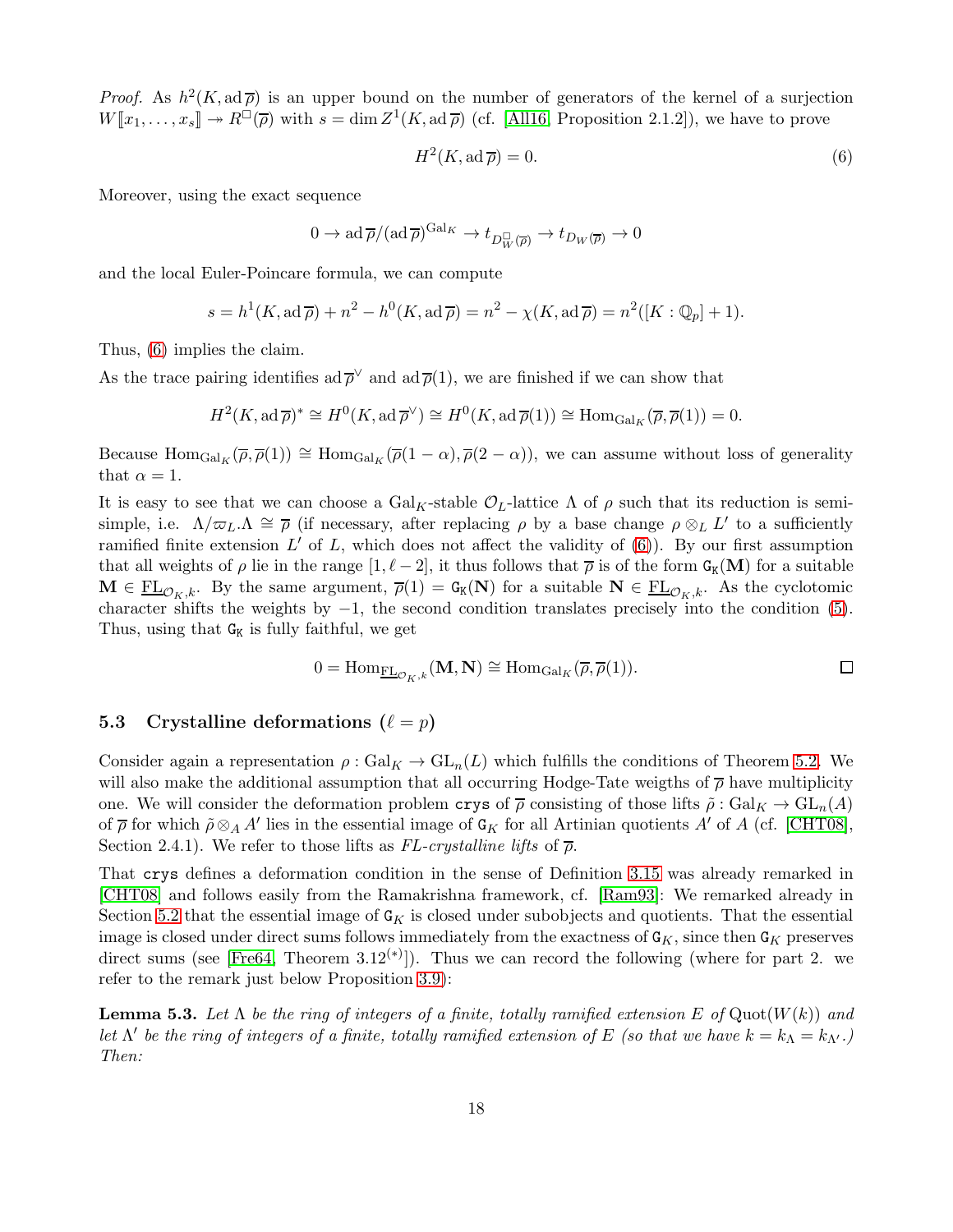- 1. The functor  $D_{\Lambda}^{\square, \text{crys}}$  $\Box_{\Lambda}^{(\text{crys})}(\overline{\rho})$  is representable by a quotient  $R_{\Lambda}^{\Box,\text{crys}}$  $\Box, \text{crys}(\overline{\rho})$  of  $R_{\Lambda}^{\Box}$  $\frac{1}{\Lambda}(\overline{\rho})$ .
- 2. The functor  $D_{\Lambda'}^{\square,\text{crys}}(\overline{\rho})$  is representable by

<span id="page-18-1"></span>
$$
R_{\Lambda'}^{\square,\text{crys}}(\overline{\rho}) \cong \Lambda' \otimes_{\Lambda} R_{\Lambda}^{\square,\text{crys}}(\overline{\rho}).
$$
\n(7)

We remark that the condition crys fulfills the extended requirements as described in Remark [3.10,](#page-5-2) so that [\(7\)](#page-18-1) holds even if  $\infty > [k_{\Lambda'} : k_{\Lambda}] > 1$ .

<span id="page-18-4"></span>Lemma 5.4. Under the above hypotheses

$$
R_{\Lambda}^{\square,\mathrm{crys}}(\overline{\rho})\cong\Lambda[[x_1,\ldots,x_m]]
$$

with  $m = n^2 + [K : \mathbb{Q}_\ell]^{\frac{n.(n-1)}{2}}$ .

Proof. This is a part of the statement of [\[CHT08,](#page-43-0) Corollary 2.4.3].

We also remark that the condition crys defines a dual-pre-crys condition in the sense of Definition [4.6,](#page-14-1) cf. [\[Gui16,](#page-44-3) Lemma 4.15].

#### <span id="page-18-0"></span>5.4 Minimally ramified deformations  $(p \neq \ell)$

For this subsection, recall from [\[CHT08,](#page-43-0) Section 2.4.4] the minimal ramification condition for a lift  $\rho$ of  $\bar{\rho}$ . Let  $P_K$  denote the kernel of one (hence, any) surjection  $I_K \to \mathbb{Z}_{\ell}$ . Moreover, let  $\Delta_{\bar{\rho}}$  denote the set of equivalence classes of  $P_K$ -representations over k such that  $\text{Hom}_{P_K}(\tau, \overline{\rho}) \neq 0$ . Then the following can easily be deduced from the material in [\[CHT08,](#page-43-0) Section 2.4.4], in particular [\[CHT08,](#page-43-0) Corollary 2.4.21]:

<span id="page-18-3"></span>**Proposition 5.5.** Assume that any  $\tau \in \Delta_{\overline{\rho}}$  is absolutely irreducible. Then we have:

1. The condition of being minimally ramified defines a lifting condition, denoted min. The representing universal object fulfills

$$
R_{\Lambda}^{\square,\min}(\overline{\rho}) \cong \Lambda[\![X_1,\ldots,X_{n^2}]\!].
$$

2. If  $\Lambda$  is the ring of integers of some finite extension of  $\text{Quot}(\Lambda)$  with residue field  $k_{\Lambda'} = k$ , we have

$$
R_{\Lambda'}^{\square,\min}(\overline{\rho}') \cong \Lambda' \otimes_{\Lambda} R_{\Lambda}^{\square,\min}(\overline{\rho}).
$$

We will be particularly interested in the case where  $\bar{\rho}$  has unipotent ramification<sup>[3](#page-18-2)</sup>, i.e. where  $\bar{\rho}(P_K)$  = {1}. In the unipotent case, we have a strong connection between minimally ramified liftings and liftings of prescribed type as considered in  $[\text{Sho15}]$ . In order to make this precise, let E denote the quotient field of  $\Lambda$  and  $\overline{E}$  its algebraic closure.

**Definition 5.6** (Def. 2.10 of [\[Sho15\]](#page-45-12)). Let  $\tau: I_K \to GL_n(\overline{E})$  be a representation which extends to a continuous representation of the Weil group  $W_K$  of K (considered with the  $\ell$ -adic topology). Then the isomorphism class of  $\tau$  is called an *inertial type.* (*Warning:* This differs from the usual definition of an inertial type as e.g. in [\[GK14\]](#page-44-7).)

 $\Box$ 

<span id="page-18-2"></span><sup>&</sup>lt;sup>3</sup>This notion is explained by the observation that  $\bar{\rho}$  is unipotently ramified if and only if  $\bar{\rho}(I_K)$  lies in a conjugate of the standard unipotent subgroup consisting of upper-triangular matrices in  $GL_n(k)$  with diagonal entries all equal to 1.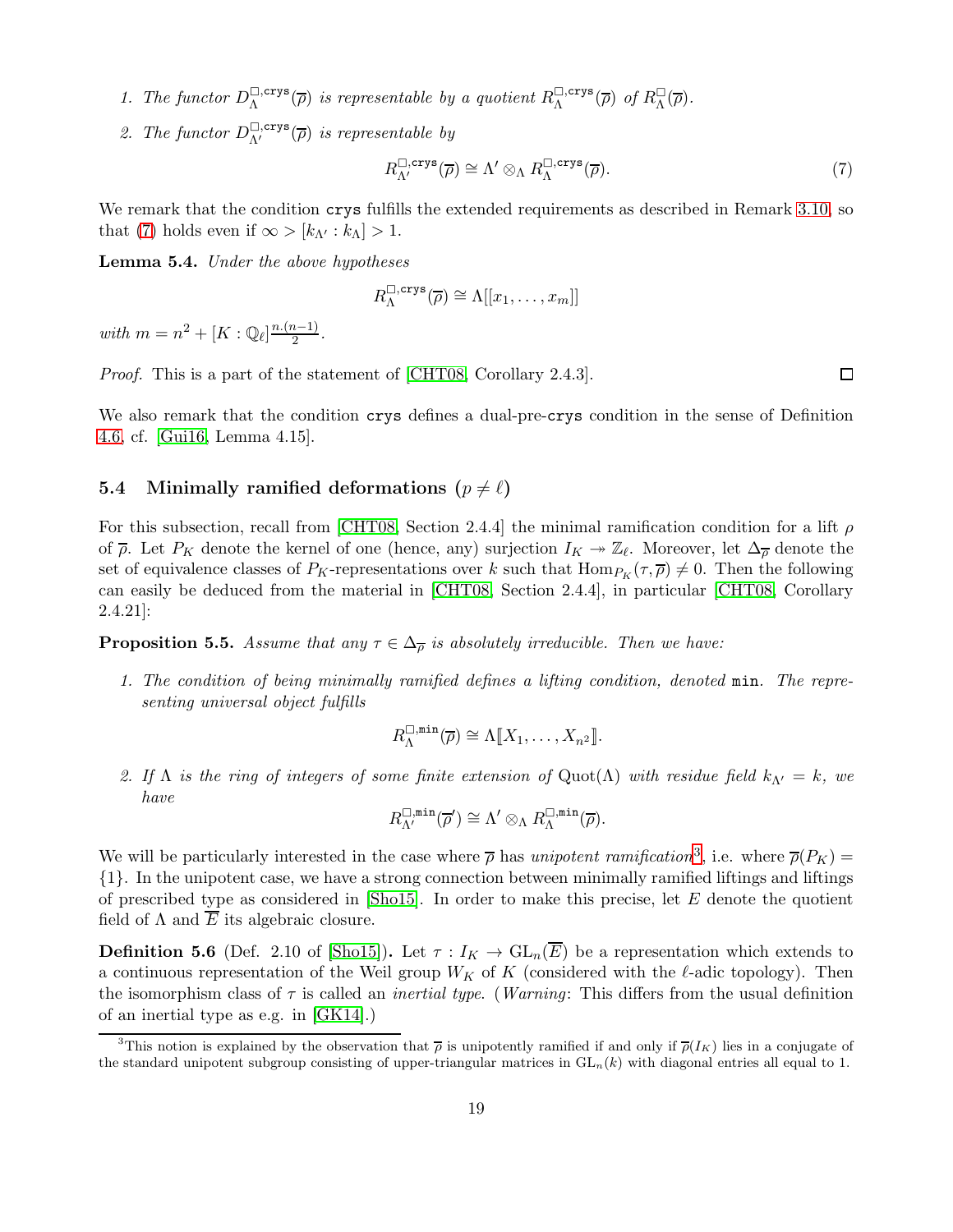Let  $\rho$  be a lift of  $\overline{\rho}$  which has values in  $\overline{E}$ , then we say that  $\rho$  "is of type  $\tau$ " if  $\rho|I_K$  is isomorphic to  $\tau$ . For the following we consider a  $\tau$  which is defined over E. Then we say that a morphism  $x : \text{Spec } \overline{E} \to$  $\operatorname{Spec} R_{\Lambda}^{\square}$  $\Box(\overline{\rho})$  is of type  $\tau$  if the associated E-valued representation  $\rho_x$  is of type  $\tau$ . This notion depends only on the image of x (because  $\tau$  is defined over E).

**Definition 5.7** (Fixed type deformation ring, Def. 2.14 of [\[Sho15\]](#page-45-12)). Let  $R_{\Lambda}^{\square, \tau}$  $\Lambda^{\square, \tau}(\overline{\rho})$  be the reduced quotient of  $R_{\Lambda}^{\square}$  $\mathbb{G}_{\Lambda}(\overline{\rho})$  which is characterized by the requirement that  $\operatorname{Spec} R_{\Lambda}^{\square,\tau}$  $\Delta^{\Box, \tau}(\overline{\rho})$  is the Zariski closure of the  $\overline{E}$ -points of type  $\tau$  in Spec  $R_{\Lambda}^{\square}$  $\frac{1}{\Lambda}(\overline{\rho}).$ 

A general classification of inertial types is given in Section 2.2.1 of [\[Sho15\]](#page-45-12). Under the unipotent ramification assumption, this becomes particularly simple: The set  $\mathcal{I}^{\text{uni}}$  of the isomorphism classes of inertial types which are trivial on  $P_K$  is in bijection with the set  $\mathcal{Y}_n$  of Young diagrams of size n. The partition  $(l_1, \ldots, l_k)$  (with  $l_i \geq l_{i+1}$ ) corresponds (using the notation of [\[Sho15\]](#page-45-12)) to the type given by the  $I_K$ -restriction of the  $W_K$ -representation

$$
\bigoplus_{i=1}^k \mathrm{Sp}(\mathbf{1},l_i),
$$

where  $Sp(\bullet, \bullet)$  is defined as in [\[Sho16,](#page-45-10) Section 3.1]. We can express this differently: Each member of  $\mathcal{I}^{\text{uni}}$  is uniquely characterized by (the conjugacy class of) its value on the generator  $\zeta := \zeta_{\text{triv}}$  of  $I_K/P_K$ , and a bijection  $\nabla : \mathcal{Y}_n \to \mathcal{I}^{\text{uni}}$  is given by

<span id="page-19-0"></span>
$$
(l_1, \ldots, l_k) \stackrel{\nabla}{\longmapsto} \tau(\zeta) = \left[1 + \begin{pmatrix} \mathcal{B}_{l_1} & & & \\ & \mathcal{B}_{l_2} & & \\ & & \ddots & \\ & & & \mathcal{B}_{l_k} \end{pmatrix} \right] \text{ with } \mathcal{B}_m = \begin{pmatrix} 0 & 1 & & & \\ & 0 & 1 & & \\ & & \ddots & \ddots & \\ & & & 0 & 1 \\ & & & & 0 \end{pmatrix} \in \mathbb{M}_{m \times m}(E). \tag{8}
$$

On the other hand, we can associate to a  $\tau \in \mathcal{I}^{\text{uni}}$  a partition of n by considering the kernel sequences:

$$
\Theta: \mathcal{I}^{\text{uni}} \to \mathcal{Y}_n \qquad \tau \mapsto (s_1, \ldots, s_r)
$$

with

$$
s_i := \dim \ker(\tau(\zeta) - 1)^i - \dim \ker(\tau(\zeta) - 1)^{i-1}
$$

and

$$
r := \min\{i | \dim \ker(\tau(\zeta) - 1)^i = \dim \ker(\tau(\zeta) - 1)^{i+1}\} = \min\{i | \ker(\tau(\zeta) - 1)^i = V\}.
$$

(Here, V is the verctor space underlying  $\tau$  and we use the convention that  $f^0$  is the identity map for any linear map f.) It follows easily from the characterization of  $\mathcal{I}^{\text{uni}}$  in [\(8\)](#page-19-0) that  $s_i \geq s_{i+1}$ , i.e. that  $\Theta$ has values in  $\mathcal{Y}_n$ .

It is an easy combinatorial calculation to check that  $\tau$  is uniquely characterized by its value under  $\Theta$ and that each Young diagram occurs as a kernel sequence (i.e. that  $\Theta$  is a bijection). More precisely, we have

<span id="page-19-1"></span>**Lemma 5.8.** The map  $\Theta \circ \nabla^{-1} : \mathcal{Y}_n \to \mathcal{Y}_n$  is given by the conjugation operation on Young diagrams (cf. [\[FH91,](#page-44-8) §4.1] or [\[HHM08,](#page-44-9) Section 2.8]). In particular, for a given  $\tau \in \mathcal{I}^{\text{uni}}$ , the block matrix structure of  $\tau(\zeta)$  (up to reordering blocks) as in [\(8\)](#page-19-0) determines its kernel sequence and vice versa.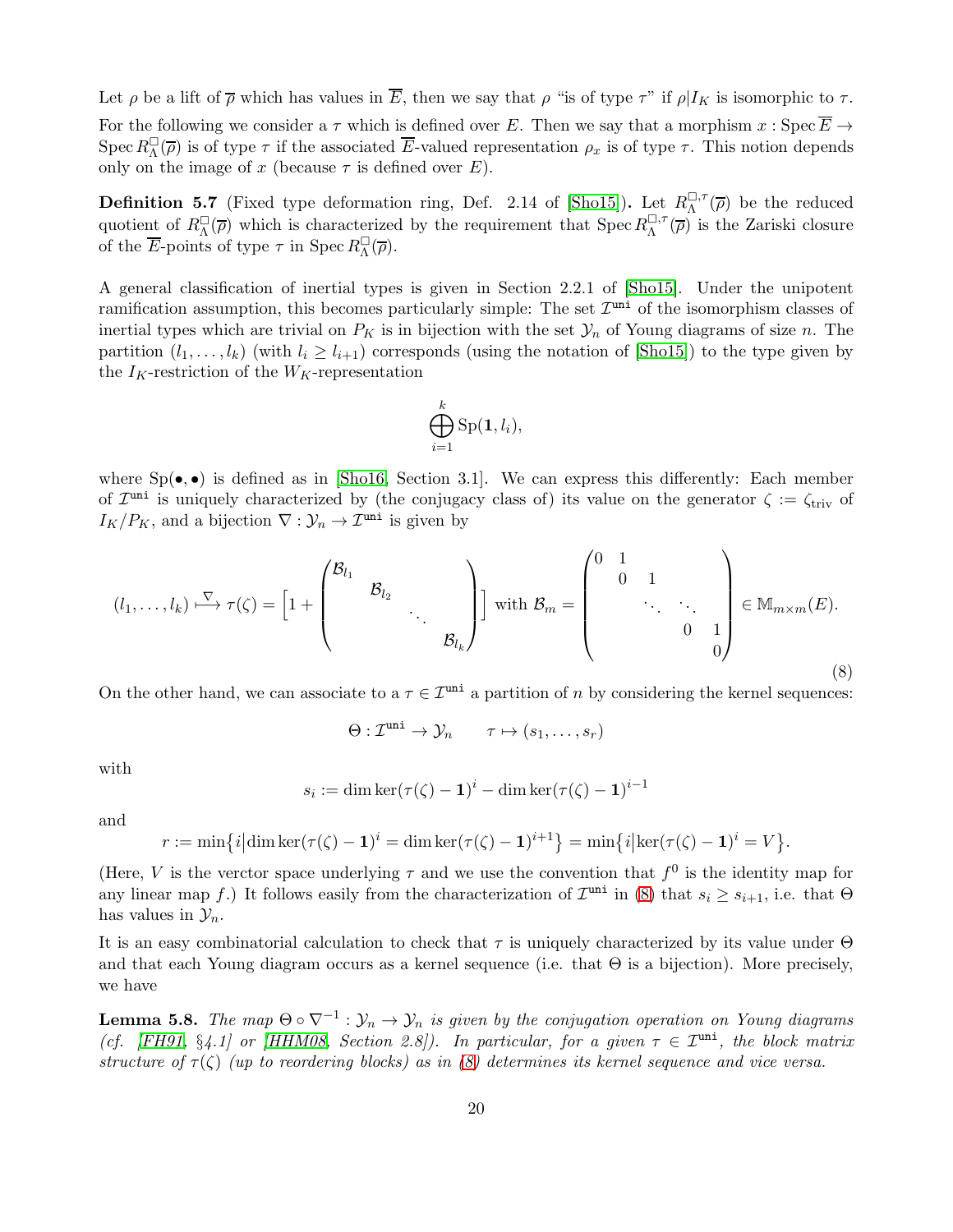*Proof.* Retaining the notation used in [\(8\)](#page-19-0), we first remark that for  $i \in \mathbb{N}_0$  we have

dim ker 
$$
\mathcal{B}_m^i = \min(i, m)
$$
.

Thus, setting  $\mathcal{B} = \text{diag}(\mathcal{B}_{l_1}, \dots, \mathcal{B}_{l_k})$ , we get

dim ker 
$$
\mathcal{B}^i = \sum_{j=1}^k \min(i, l_j)
$$
.

Consequently the kernel sequence  $(s_1, \ldots, s_r)$  associated to  $(l_1, \ldots, l_k)$  is given by

$$
s_i = \sum_{j=1}^k \min(i, l_j) - \min(i - 1, l_j) = \#\{j | l_j \ge i\} = \max\{j | l_j \ge i\}.
$$

and

$$
r = \max\{l_j | j = 1 \dots k\} = l_1.
$$

Hence, the transition  $(l_1, \ldots, l_k) \rightsquigarrow (s_1, \ldots, s_r)$  is precisely the conjugation operation of reflecting a Young diagram at the main diagonal (cf. [\[HHM08,](#page-44-9) Section 2.8]), e.g.



In order to state the desired comparison result, let us recall that we consider a residual representation  $\overline{\rho}: \text{Gal}_K \to \text{GL}_n(k)$  with unipotent ramification. Let  $\underline{\lambda} = (l_1, \ldots, l_k) \in \mathcal{Y}_n$  such that  $\overline{\rho}(\zeta) \sim 1 +$ diag $(\mathcal{B}_{l_1}, \ldots, \mathcal{B}_{l_k})$ . Let  $\tau = \nabla(\underline{\lambda}) \in \mathcal{I}^{\text{uni}}$ .

<span id="page-20-0"></span>**Theorem 5.9.** Assume  $\overline{\rho}$  is unipotently ramified and  $\tau$  as above. Then there is an isomorphism of the quotients

$$
R_{\Lambda}^{\square,\tau}(\overline{\rho}) \cong R_{\Lambda}^{\square,\min}(\overline{\rho}) \cong \Lambda[\hspace{-0.04cm}[ X_1,\ldots,X_{n^2}]\hspace{-0.04cm}]
$$

of  $R_{\Lambda}^{\Box}$  $\Box(\overline{\rho})$ , i.e. a lifting of  $\overline{\rho}$  is minimally ramified if and only if it is of type  $\tau$ .

Proof. The diagram



allows us to consider the  $\overline{E}$ -points of Spec  $R_{\Lambda}^{\square,\min}$  $\mathcal{L}_{\Lambda}^{\square,\min}(\overline{\rho})$  and  $\operatorname{Spec} R_{\Lambda}^{\square,\tau}$  $\Lambda^{\square, \tau}(\overline{\rho})$  as subsets of the E-points of  $\operatorname{Spec} R_{\Lambda}^{\square}$  $\Box(\overline{\rho})$ . We claim that they are equal: Translated into terms of E-valued representations, we have to compare the sets

$$
\Xi^{\min} = \left\{ \rho : \mathrm{Gal}_K \to \mathrm{GL}_n(\overline{E}) \; \middle| \; \lim_{\mathrm{dim}\ker(\rho(\zeta)-1)^{i-1} - \mathrm{dim}\ker(\rho(\zeta)-1)^{i} = l_i \; \forall i \right\}
$$

 $\Box$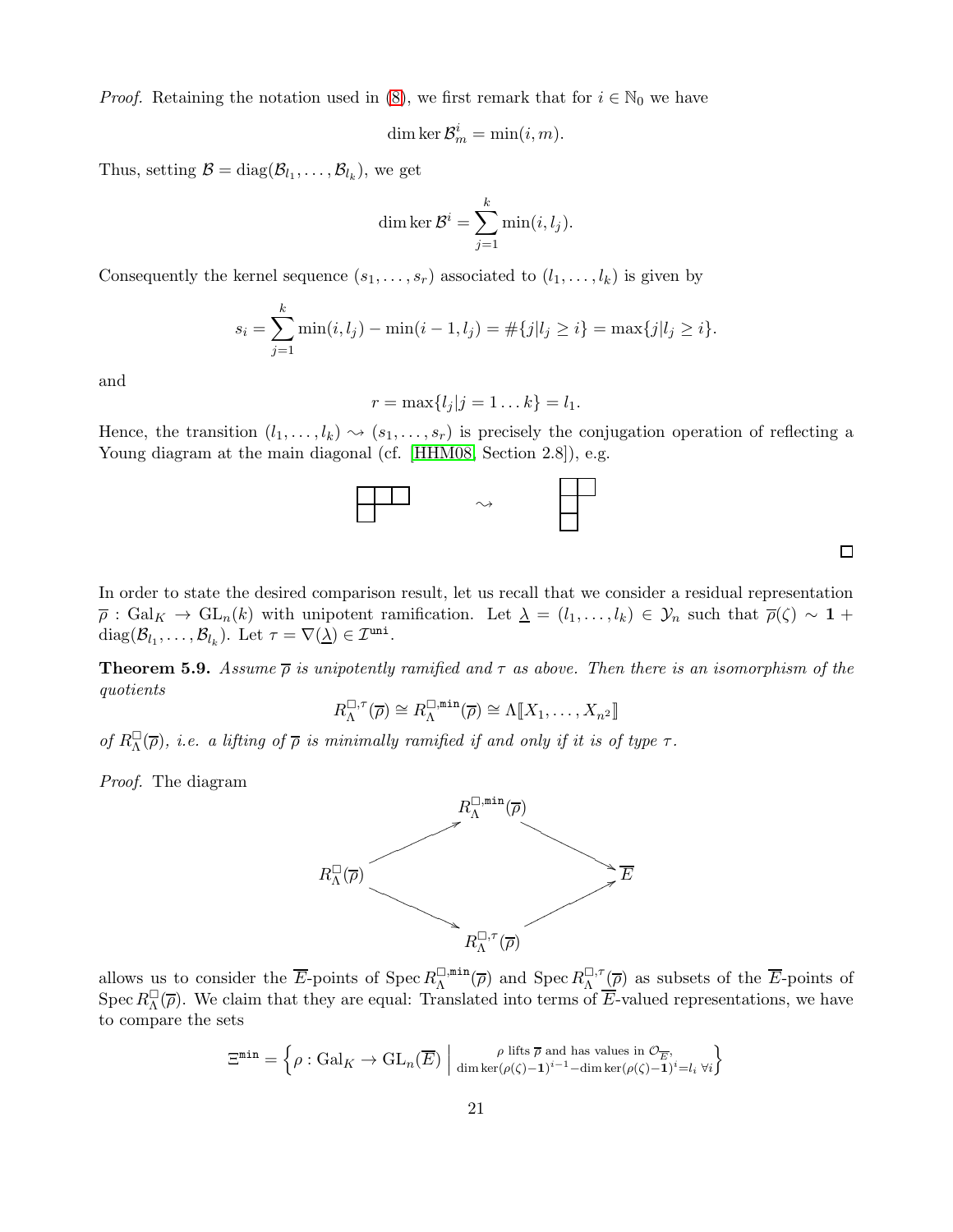and

$$
\Xi^{\tau} = \left\{ \rho : \operatorname{Gal}_{K} \to \operatorname{GL}_{n}(\overline{E}) \middle| \begin{array}{c} \rho \text{ lifts } \overline{\rho} \text{ and has values in } \mathcal{O}_{\overline{E}}, \\ \rho | I_{K} \cong \tau \end{array} \right\}.
$$

Lemma [5.8](#page-19-1) implies that  $\Xi^{\min} = \Xi^{\tau}$ .

Now by definition of the ring  $R_{\Lambda}^{\square,\tau}$  $\mathbb{G}^{\tau}(\overline{\rho})$  (as the schematic closure of the points in  $\Xi^{\tau}$ ) we have

$$
\ker\big(R_\Lambda^\square(\overline{\rho})\to R_\Lambda^{\square,\tau}(\overline{\rho})\big)=\bigcap_{\rho\in\Xi^\tau}\ker(\rho).
$$

Moreover, we clearly have

$$
\ker\bigl(R_\Lambda^\square(\overline{\rho})\to R_\Lambda^{\square,\min}(\overline{\rho})\bigr)\subseteq \bigcap_{\rho\in\Xi^{\min}}\ker(\rho).
$$

Hence, by  $\Xi^{\tau} = \Xi^{\min}$  we get a factorization

$$
R_{\Lambda}^{\square}(\overline{\rho}) \twoheadrightarrow R_{\Lambda}^{\square, \min}(\overline{\rho}) \xrightarrow{\varphi} R_{\Lambda}^{\square, \tau}(\overline{\rho})
$$

where the middle and the right ring have the same spectrum as topological spaces. Now we know by Proposition [5.5](#page-18-3) that  $R_{\Lambda}^{\square,\min}$  $\overline{A}^{\min}(\overline{\rho})$  is formally smooth over  $\Lambda$  of relative dimension  $n^2$  and that dim  $R_{\Lambda}^{\square,\tau}$  $\mathcal{L}^{\square,\tau}_{\Lambda}(\overline{\rho})=$  $n^2+1$  (combine Theorem 2.4 and Proposition 2.15 of [\[Sho15\]](#page-45-12)). Thus,  $\varphi$  is an isomorphism by Proposition [3.3](#page-4-3) and the claim follows.  $\Box$ 

### 5.5 Taylors deformation condition  $(1, \ldots, 1)$   $(\ell \neq p)$

We continue to consider a unipotently ramified residual representation  $\overline{\rho}: Gal_K \to GL_n(k)$ . If  $A \in \mathcal{C}_{\mathcal{O}}$ is a coefficient ring, we say that an A-valued lift  $\rho$  of  $\overline{\rho}$  fulfills the condition  $(1,\ldots,1)$  if charPoly $(\rho(\xi))$  =  $(T-1)^n$  for all  $\zeta \in I_K$ . By our assumption that  $\overline{\rho}$  is unipotently ramified, it is sufficient to check the case where  $\xi$  is a topological generator of the tame inertia. This defines a deformation condition (and, in comparison to [\[Tay08\]](#page-46-3), we don't assume that  $\bar{\rho}$  is trivial, cf. [\[Tho12,](#page-46-4) Remark before Proposition 3.17]).

**Proposition 5.10.** If a lift  $\rho$  is minimally ramified, it fulfills the Taylor condition. In particular, there is a canonical surjection

$$
R^{\Box,(1,\ldots,1)}(\overline{\rho})\twoheadrightarrow R^{\Box, \min}(\overline{\rho}),
$$

and a morphism  $R^{[1,(1,...,1)}(\overline{\rho}) \to A$  factors through this surjection if and only if the associated A-valued lift of  $\bar{\rho}$  is minimally ramified.

*Proof.* By the unipotency assumption, we can assume that  $\overline{\rho}|P_K$  is trivial and  $\overline{\rho}(\zeta)$  is upper-triangular with each diagonal entry equal to 1 (where  $\zeta$  is a topological generator of  $I_K/P_K$ ). If a lift  $\rho$  is minimal, it follows that  $\rho|P_K$  is trivial and that  $\rho(\zeta)$  is unipotent, cf. [CHT, Lemma 2.4.15, Assertion 3.  $\Rightarrow$  1.].<br>It follows that  $\rho(\sigma)$  is unipotent for any  $\sigma \in I_K$ . This proves the claim. It follows that  $\rho(\sigma)$  is unipotent for any  $\sigma \in I_K$ . This proves the claim.

The easy proof of the following Proposition is left to the reader (cf. [\[KW09a,](#page-44-10) Proof of Proposition 3.8]).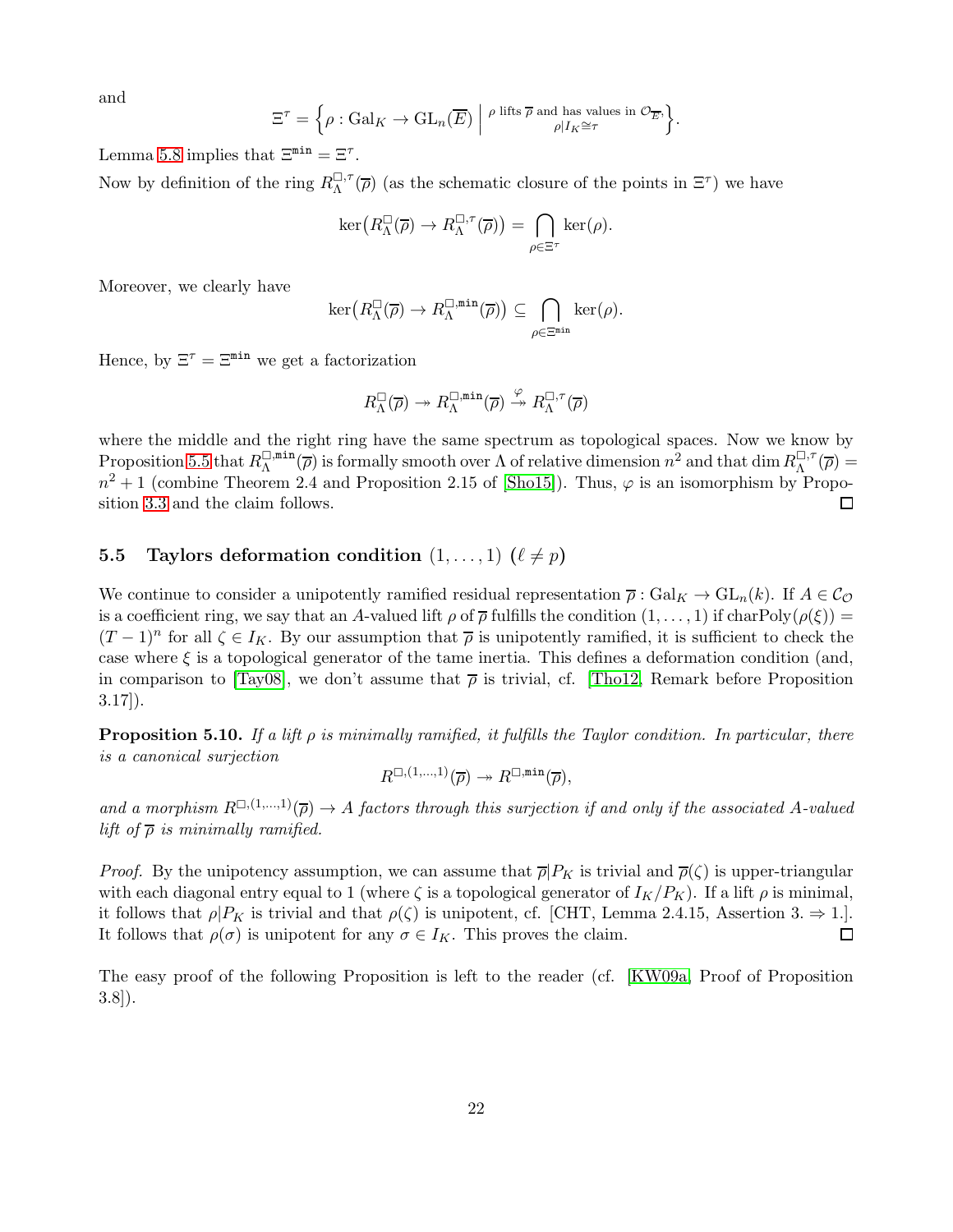**Proposition 5.11.** Let L be a finite extension of K. Let

$$
\rho^{\square,(1,\dots,1)}:G_K\to \mathrm{GL}_n(R^{\square,(1,\dots,1)}(\overline{\rho}))
$$

be the universal lifting of  $\overline{\rho}$  with respect to the condition  $(1,\ldots,1)$  and let

$$
\rho_L^{\square,(1,\dots,1)} : G_L \to \mathrm{GL}_n(R^{\square,(1,\dots,1)}(\overline{\rho}|G_L))
$$

be the universal lifting of  $\overline{\rho}|G_L$  with respect to the condition  $(1,\ldots,1)$ . Then there exists a unique morphism of  $\mathcal{C}_W$ -algebras  $\varphi: R^{\square, (1,\dots,1)}(\overline{\rho}|G_L)/(\ell) \to R^{\square, (1,\dots,1)}(\overline{\rho})/(\ell)$  such that

$$
\overline{\rho^{\Box,(1,\ldots,1)}}|G_L=\varphi\circ\overline{\rho^{\Box,(1,\ldots,1)}_L}.
$$

<span id="page-22-1"></span>**Lemma 5.12.** Let  $\tilde{\rho}$  be an A-valued lift, where we assume that A is reduced. Write  $X = \tilde{\rho}(\zeta)$ . Then  $\chi_X := \text{charPoly}(X)$  equals  $(T-1)^n$  if  $\ell \geq q^{n!}$ .

*Proof.* Assume first that A is an integral domain. By the condition  $\varphi X \varphi^{-1} = X^q$  we see that raising to the q-th power permutes the eigenvalues of  $X$  (understood as a list of  $n$  elements). Thus, any eigenvalue of X must be a  $(q^{\#S_n}-1)=(q^n-1)$ -th root of unity. Thus, if  $Q(\mu)$  denotes the decomposition field of the polynomial  $f(T) = T^{q^{n!}-1} - 1$  over the quotient field of A and  $A(\mu)$  denotes the integral closure of A in  $Q(\mu)$ , then  $\chi_X$  decomposes completely in  $A(\mu)[T]$ . On the other hand, each eigenvalue of X is sent to 1 by the canonical reduction map

$$
\pi': A(\mu) = A(\mu) \otimes_A A \to A(\mu) \otimes_A k.
$$

As the kernel of  $\pi'$  is a pro- $\ell$ -subgroup and as  $(\ell^m, q^{n!} - 1) = 1$  for any  $m \in \mathbb{N}$ , it follows that any eigenvalue of X is 1, i.e. that  $\chi_X = (T-1)^n$ . The result for a general (reduced) A follows easily from using the embedding

$$
A\hookrightarrow \prod_{\mathfrak{q}} A/\mathfrak{q},
$$

where q runs through the minimal primes of A.

<span id="page-22-2"></span>Corollary 5.13. If  $\ell \geq q^{n!}$ , then  $R^{\square,(1,\dots,1)}(\overline{\rho}) = R^{\square}(\overline{\rho})$ . In particular,  $R^{\square,(1,\dots,1)}(\overline{\rho})$  is reduced (cf. Theorem [5.1\)](#page-15-3).

 $\Box$ 

*Proof.* By Lemma [5.12](#page-22-1) (together with Theorem [5.1\)](#page-15-3), we see that the identity map on  $R^{\Box}(\overline{\rho})$  factorizes through  $R^{[1,(1,...,1)}(\overline{\rho})$ . On the other hand,  $R^{[1,(1,...,1)}(\overline{\rho})$  is by definition a quotient of  $R^{[1]}(\overline{\rho})$ . Thus, we have found a surjective endomorphism of  $R^{[1,(1,...,1)}(\overline{\rho})$  (which must then be an isomorphism, as the rings in question are noetherian) which factorizes via  $R(\overline{\rho})^{\square}$ . This proves the claim.  $\Box$ 

### <span id="page-22-0"></span>6 On automorphic forms on unitary groups

#### 6.1 The group  $\mathcal{G}_n$

For  $n \in \mathbb{N}$  recall from [\[CHT08,](#page-43-0) Section 2.1] the definition of the group scheme  $\mathcal{G}_n$  over Z and the multiplier character  $m: \mathcal{G}_n \to GL_1$ . We write  $\mathcal{G}_n^0$  for the connected component of the identity and  $\mathfrak{g}_n$ for the Lie algebra of  $\mathcal{G}_n$  (where we differ in notation from [\[CHT08\]](#page-43-0)). We have  $\mathcal{G}_n^{\text{der}} \cong GL_n$  and  $\mathcal{G}_n^{\text{ab}} \cong$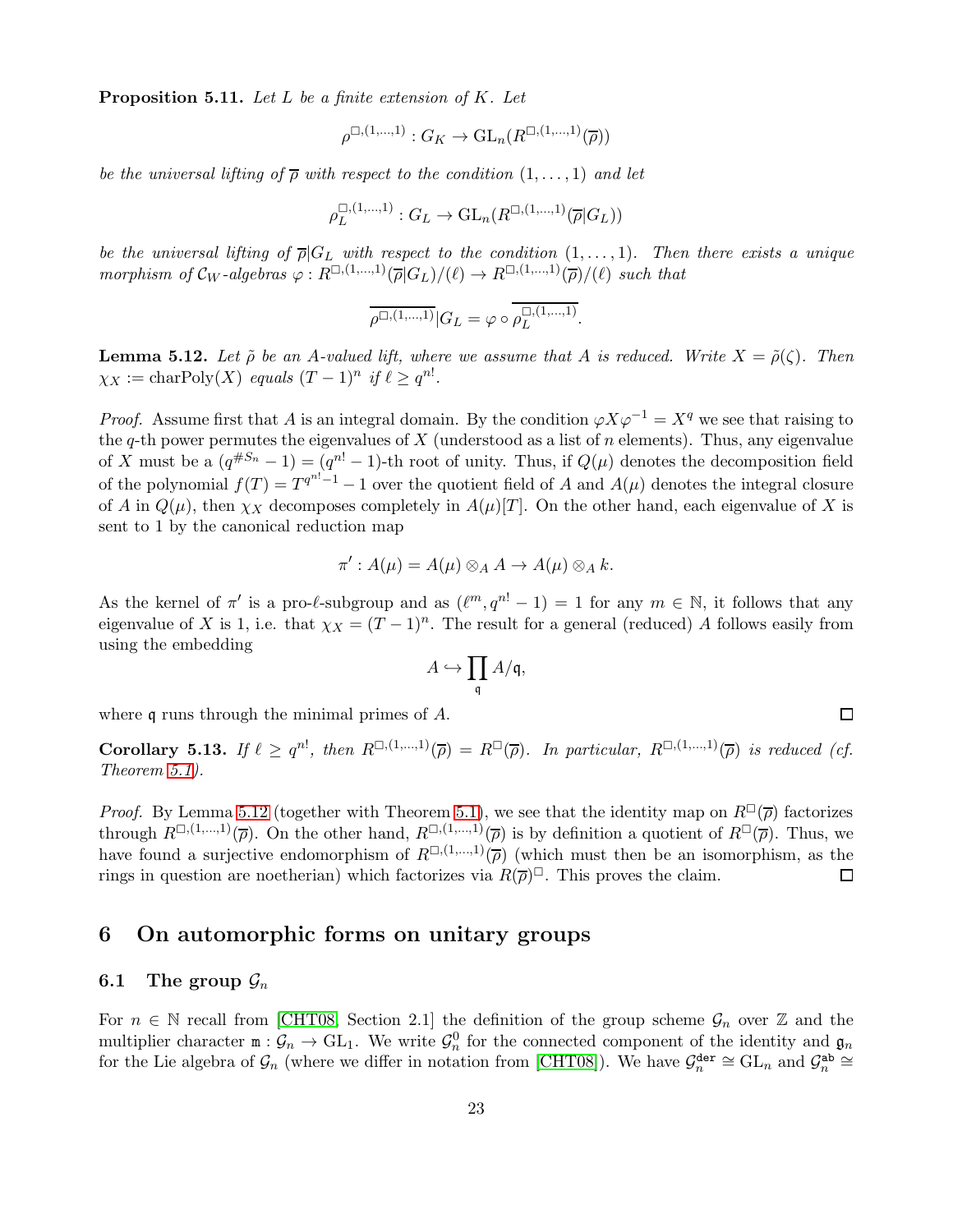$GL_1 \times \mathbb{Z}/2\mathbb{Z}$ . If F is a CM-field with totally real subfield  $F^+$ , recall in particular the connection between  $GL_n$ -valued conjugate self-dual representations of  $Gal_F$  and  $\mathcal{G}_n$ -valued representations of  $Gal_{F^+}$ , cf. [\[CHT08,](#page-43-0) Lemma 1.1.4] or [\[Gee11,](#page-44-11) Lemma 5.1.1].

We will be particularly interested in deformations of  $\mathcal{G}_n$ -valued residual representations. In the local split case, there is a substantial simplification possible: Let k be a finite field and let  $\bar{\rho}$  be a  $GL_n$ -valued representation of  $Gal_F$ , let  $\overline{\chi}$  a character such that  $\overline{\chi\rho}^{\vee} \cong \overline{\rho}^c$  and let  $\overline{r}$  be the associated  $\mathcal{G}_n(k)$ -valued representation of  $Gal_{F^+}$ . Moreover, let  $\Lambda$  be the ring of integers of a finite extension of the quotient field of  $W(k)$ . The following proposition now follows easily from the definitions:

<span id="page-23-0"></span>**Proposition 6.1.** Let  $\nu$  be a place of  $F^+$  which splits as  $\tilde{\nu}\tilde{\nu}^c$  in F. Denote  $\overline{r}_{\nu} := \overline{r}|\text{Gal}_{F^+_{\nu}}$  and  $\overline{\rho}_{\tilde{\nu}} := \overline{\rho} | \operatorname{Gal}_{F_{\tilde{\nu}}}$ . Fix a lift  $\chi_{\nu} : \operatorname{Gal}_{F_{\nu}^+} \to \Lambda^{\times}$  of  $\mathfrak{m} \circ \overline{r}_{\nu}$ . Then

$$
R_{\Lambda}^{(\square),\chi_{\nu}}(\overline{r}_{\nu}) \cong R_{\Lambda}^{(\square)}(\overline{\rho}_{\tilde{\nu}}) \ \ and \ H^{i}(F_{\nu}^{+},\mathfrak{g}_{n}^{\text{der}}) \cong H^{i}(F_{\tilde{\nu}},\mathfrak{gl}_{n}), Z^{1}(F_{\nu}^{+},\mathfrak{g}_{n}^{\text{der}}) \cong Z^{1}(F_{\tilde{\nu}},\mathfrak{gl}_{n}).
$$

This observation allows us to define local conditions for deformations of  $\bar{r}$  at split places by  $GL_n$ valued local conditions. In order to make this precise, let  $\Sigma \subset Pl_{F^+}^{\text{fin}}$  be a finite set of places and assume that any place in  $\Sigma$  splits as  $\nu = \tilde{\nu}\tilde{\nu}^c$  in the extension  $F|F^+$  (so, in particular, we fix a place  $\tilde{\nu}$  above  $\nu$ ). Moreover, assume that  $\bar{r}$  is unramified outside  $\Sigma$ , i.e. factorizes through  $Gal_{F^+,\Sigma}$ . We set  $\Sigma := {\tilde{\nu} | \nu \in \Sigma}$ . Fix a character  $\chi : \text{Gal}_{F^+,\Sigma} \to \Lambda^\times$  lifting  $\mathfrak{m} \circ \overline{r}$ . Moreover, for each  $\tilde{\nu} \in \Sigma$  fix a deformation condition  $D_{\nu}$  of the  $\mathrm{GL}_{n}$ -valued representation  $\overline{\rho}_{\tilde{\nu}}$ .

Definition 6.2 (Deformation problem, following [\[CHT08\]](#page-43-0)). The collection

$$
\mathscr{S} = (F|F^+, \Sigma, \widetilde{\Sigma}, \Lambda, \overline{r}, \chi, \{D_\nu\}_{\nu \in \Sigma}),
$$

parametrizing deformations r of  $\overline{r}$  to  $\mathcal{C}_{\Lambda}$  which fulfill  $\mathfrak{m} \circ r = \chi$ , which are unramified outside  $\Sigma$  and fulfill  $D_{\nu}$  (via Proposition [6.1\)](#page-23-0) at  $\nu \in \Sigma$ , defines a global deformation condition.

We end this section by a remark on the conventions for multiple framings, in which we differ from [\[CHT08\]](#page-43-0). For this, let  $T \subset \Sigma$  be a non-empty subset and recall our Definition [3.16](#page-7-2) for the multiply framed deformation functor  $D_{\Lambda}^{\Box_{T},S}(\overline{r})$  and its representing object  $R_{\Lambda}^{\Box_{T},S}(\overline{r})$ . Comparing this with the functor and representing object considered in [\[CHT08,](#page-43-0) Definition 2.2.7], which we denote by  $D_{\Lambda}^{\square_{T},S}(\overline{r})$ and  $R_{\Lambda}^{\square_T,S}(\overline{r})$ , we easily get the following observation:

**Proposition 6.3.**  $D_{\Lambda}^{\Box_T,S}(\overline{r})$  is representable if and only if  $D_{\Lambda}^{\Box_T,S}(\overline{r})$  is representable, and in this case we have

$$
R_{\Lambda}^{\Box_T, \mathcal{S}}(\overline{r}) \cong R_{\Lambda}^{\Box_T, \mathcal{S}}(\overline{r})[[X_1, \ldots, X_{\#T}]].
$$

#### <span id="page-23-1"></span>6.2 Automorphic forms and Hecke algebras

For this subsection, let us assume that the extension  $F|F^+$  is unramified at all finite places and, in case n is even, that  $\frac{n}{2}[F^+:\mathbb{Q}]$  is even. This allows us to fix a definite unitary group H over  $\mathcal{O}_{F^+}$ , as considered in [\[Gue11,](#page-44-12) Section 2.11] or [\[Ger10,](#page-44-13) Section 1.1], whose key properties we recall here:

- The extension of scalars of H to  $F^+$  is an outer form of  $GL_n/F^+$ , which becomes isomorphic to  $GL_n$  /F after extending scalars to F;
- *H* is quasi-split at every finite place of  $F^+$ ;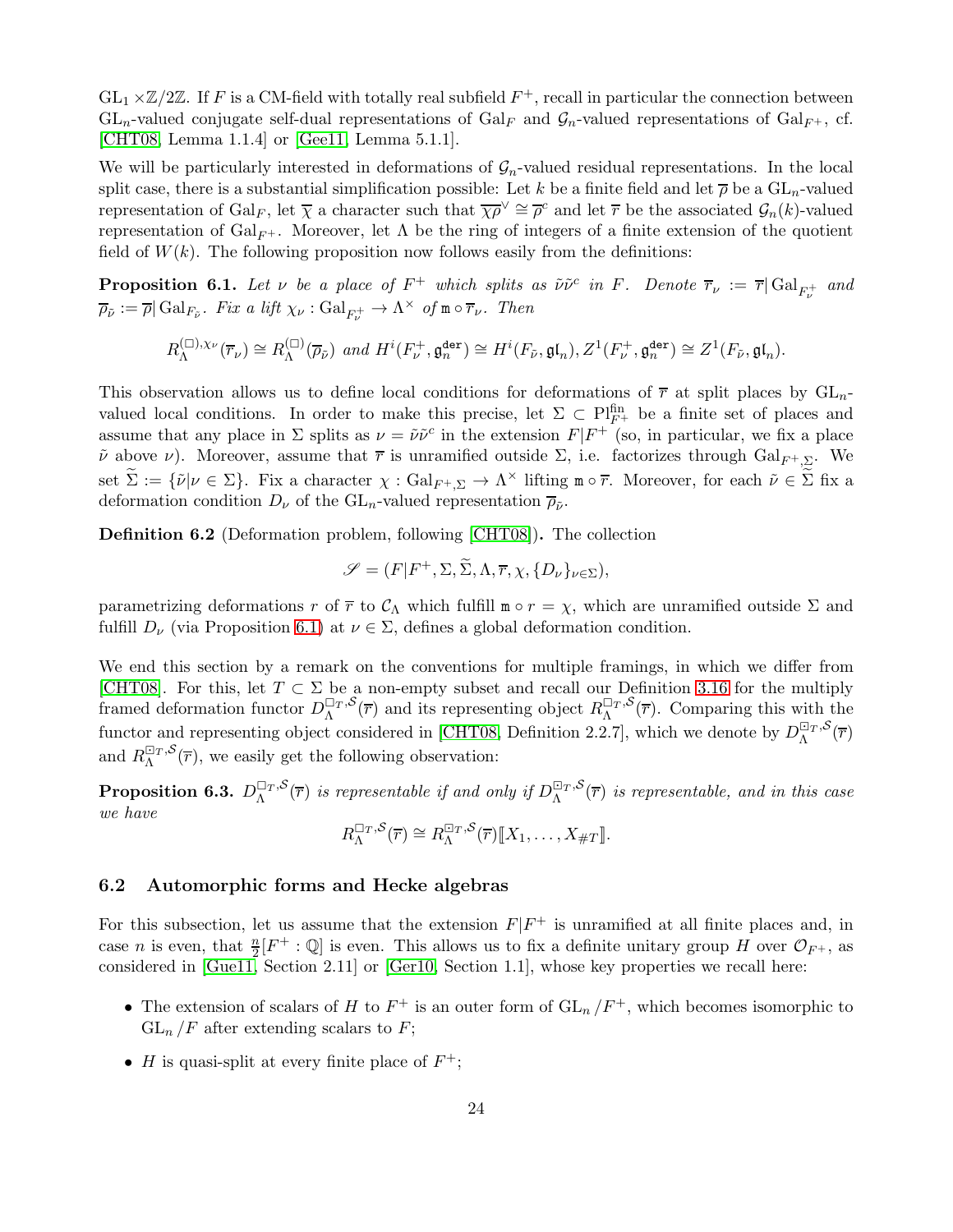- H is totally definite, i.e.  $H(F_{\infty}^+)$  is compact and  $H(F_{\nu}^+) \cong U_n(\mathbb{R})$  for all infinite places  $\nu$  of  $F^+$ ;
- For any finite place  $\nu$  of  $F^+$  which splits as  $\tilde{\nu}\tilde{\nu}^c$  in F, we can choose an isomorphism  $\iota_{\tilde{\nu}}: H(F^+_{\nu}) \to$  $GL_n(F_{\tilde{\nu}})$  whose restriction to  $H(\mathcal{O}_{F_{\nu}^+})$  provides an isomorphism  $H(\mathcal{O}_{F_{\nu}^+}) \cong GL_n(\mathcal{O}_{F_{\tilde{\nu}}}).$

**Level subgroups** Let us fix a finite subset  $\mathcal{T} \subset \text{Pl}_{F^+}^{\text{fin}}$  such that each  $\nu \in \mathcal{T}$  splits as  $\tilde{\nu}\tilde{\nu}^c$  in F. For the remainder of this section, the letter U will denote an open compact subgroup of  $H(\mathbb{A}_{F^+}^{\infty})$ . For later applications, we will be particularly interested in the choice  $U_{\mathcal{T}} := \prod_{\nu \in \text{Pl}_{F^+}^{\text{fin}}} U_{\nu}$  with:

- If  $\nu$  is not split in  $F|F^+$ , then  $U_{\nu}$  is a hyperspecial maximal compact subgroup of  $H(F_{\nu}^+)$ ;
- If  $\nu \notin \mathcal{T}$  splits, then  $U_{\nu} = H(\mathcal{O}_{F_{\nu}^+});$
- If  $\nu \in \mathcal{T}$ , then  $U_{\nu} = \iota_{\tilde{\nu}}^{-1}(\text{Iw})$ , where  $\text{Iw} \subset \text{GL}_n(\mathcal{O}_{F_{\tilde{\nu}}})$  denotes the Iwahori subgroup.

We remark that in many articles (e.g. [\[CHT08\]](#page-43-0)) the set  $\mathcal T$  is enlarged by a choice of auxiliary places at which a suitable level condition is imposed. Our arguments don't require such auxiliry places.

Weights Recall the parametrization of complex and ℓ-adic representations of unitary and general linear groups, e.g. from [\[Gue11\]](#page-44-12):

• To a tuple  $\omega = (\underline{\omega}_{\tau}) \in (\mathbb{Z}^{n,+})^{\text{Hom}(F^+,\mathbb{R})}$  we associate the representation

$$
\xi^u_{\pmb\omega}:H(F^+_{\infty})=\prod_{\tau\in \mathrm{Hom}(F^+,\mathbb{R})}H(F^+_{\tau})\cong\prod_{\tau\in \mathrm{Hom}(F^+,\mathbb{R})}U_n(\mathbb{R})\xrightarrow{\varphi}\prod_{\tau\in \mathrm{Hom}(F^+,\mathbb{R})}\mathrm{GL}_n(W^u_{\underline{\omega}_\tau})\subset \mathrm{GL}_n(W^u_{\pmb\omega}),
$$

where  $W^u_{\omega} = \otimes_{\tau} W^u_{\omega_{\tau}}$  and where  $\varphi$  is the product of the highest weight representations  $W^u_{\omega_{\tau}}$ attached to the weight  $\omega_{\tau}$  (see e.g. [\[BC09,](#page-43-14) [Gue11,](#page-44-12) [Ger10\]](#page-44-13)).

• Let  $\ell$  be a rational prime such that every place  $\nu$  of  $F^+$  above  $\ell$  splits in  $F|F^+$  and fix for each such  $\nu$  a place  $\tilde{\nu}$  of F above  $\nu$ . Let K be a finite extension of  $\mathbb{Q}_{\ell}$  which is F-big enough and let  $\boldsymbol{\omega} = (\underline{\omega}_{\tau}) \in (\mathbb{Z}^{n,+})^{\text{Hom}(F,\mathcal{K})}$ . To each  $\tau \in \text{Hom}(F,\mathcal{K})$  we can associate a place  $\nu$  of  $F^+$  above  $\ell$  for which we have just fixed a place  $\tilde{\nu}$ . Denote this assignment  $Hom(F, \mathcal{K}) \to \Omega_{\ell}^F$  by  $\tau \mapsto w_{\tau}$ . Let

$$
\xi^{\mathcal{K}}_{\omega} : \prod_{\nu \in \Omega_{\ell}^{F}} H(F_{\nu}^{+}) \cong \prod_{\nu \in \Omega_{\ell}^{F}} GL_{n}(F_{\tilde{\nu}}) \xrightarrow{\prod d_{\nu}} \prod_{\nu \in \Omega_{\ell}^{F}} \prod_{\tau \in \text{Hom}(F,\mathcal{K})} GL_{n}(F_{\tilde{\nu}}) = \prod_{\tau \in \text{Hom}(F,\mathcal{K})} GL_{n}(F_{\tilde{\nu}})
$$

$$
\xrightarrow{\psi} \prod_{\tau \in \text{Hom}(F,\mathcal{K})} GL_{n}(W_{\omega_{\tau}}^{\mathcal{K}}) \subset GL_{n}(W_{\omega}^{\mathcal{K}})
$$

be the representation where each  $d_{\nu}$  is the diagonal embedding, where  $W_{\omega}^{\mathcal{K}} = \otimes_{\tau} W_{\omega_{\tau}}^{\mathcal{K}}$  and where  $\psi$  is the product of the highest weight representations  $W_{\underline{\omega}_{\tau}}^{\mathcal{K}}$  attached to the weight  $\underline{\omega}_{\tau}$ . The representation  $\xi^{\mathcal{K}}_{\omega}$  admits an integral model over  $\mathcal{O}_{\mathcal{K}}$ , whose underlying finite free  $\mathcal{O}_{\mathcal{K}}$ -module we denote by  $M_{\boldsymbol{\omega}}^{\mathcal{O}_{\mathcal{K}}}$ .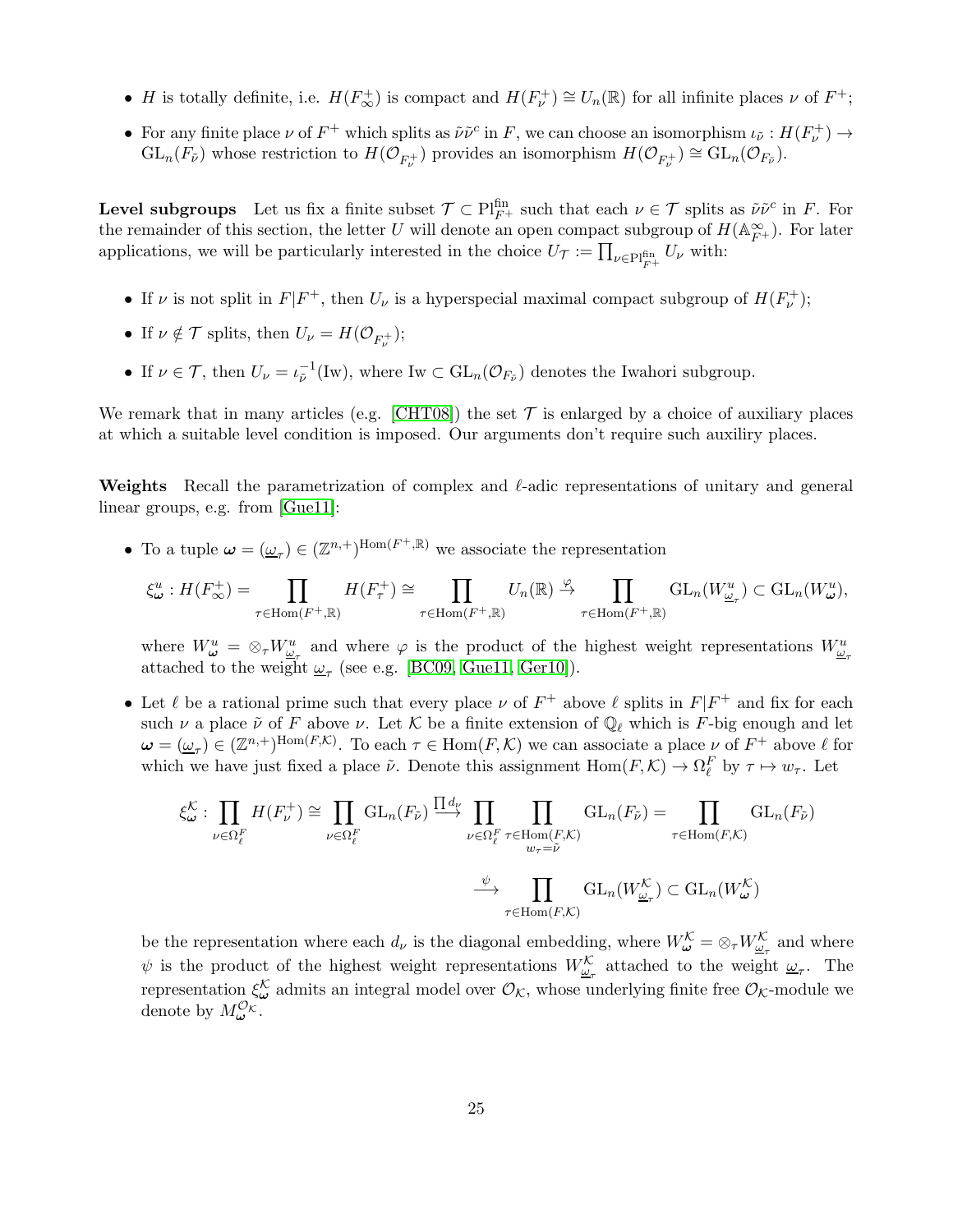Automorphic forms We denote by

$$
\mathcal{A}(H)=\bigoplus_{\pi}\pi^{m(\pi)}
$$

the space of (complex) automorphic forms on  $H$ , which decomposes into isomorphism classes of irreducible representations of  $H(\mathbb{A}_{F^+})$ , each occurring with finite multiplicity  $m(\pi)$  (see e.g. [\[Gue11\]](#page-44-12)).

**Definition 6.4** (Vector-valued automorphic form). Let  $\boldsymbol{\omega} \in (\mathbb{Z}^{n,+})^{\text{Hom}(F^+, \mathbb{R})}$  be a weight, then we denote by  $S_{\omega}$  the space of locally constant functions  $f: H(\mathbb{A}_{F^+}^{\infty}) \to W_{\omega}^{u,v}$  which fulfill

$$
f(\gamma.h) = \gamma_{\infty} f(h) \qquad \forall h \in H(\mathbb{A}_{F^+}^{\infty}), \gamma \in H(F^+).
$$

(We denote by  $\gamma_{\infty}$  the image of  $\gamma$  under the canonical embedding  $H(F^+) \to H(F^+_{\infty})$ ).  $H(\mathbb{A}_{F^+}^{\infty})$  acts on  $\mathcal{S}_{\omega}$  by right translation, and for a level subgroup U we denote by  $\mathcal{S}_{\omega}(U)$  the space of U-fixed vectors.

There exists an  $H(\mathbb{A}_{F^+}) = H(\mathbb{A}_{F^+,\infty}) \times H(\mathbb{A}_{F^+}^{\infty})$ -equivariant decomposition

$$
\mathcal{A}(H)=\bigoplus_{\omega}W_{\omega}^u\otimes\mathcal{S}_{\omega}.
$$

Thus we can associate to an  $f \in \mathcal{S}_{\omega}$  the (irreducible) automorphic representation  $\langle f \rangle$  which is uniquely characterized by the condition that it contains all vectors of  $W^u_\omega \otimes f$ . The main feature of the group  $H$  is the existence of avatars:

**Theorem 6.5.** Let  $\Pi$  be a RACSDC automorphic representation of  $GL_n(\mathbb{A}_F)$  of weight  $\omega \in (\mathbb{Z}^{n,+})^{\text{Hom}(F,\mathbb{C})}$ in the sense of [\[CHT08,](#page-43-0) Section 4]. Then there exists an automorphic representation  $\pi_0$  of  $H(\mathbb{A}_{F+})$ such that  $\Pi$  is a base change of  $\pi_0$ , i.e.

- for each archimedean place  $\nu$  of  $F^+$  and each place  $\tilde{\nu}$  of  $F$  above  $\nu$ , we have  $\pi_{0,\nu} \cong \xi_{\underline{\omega}_{\tilde{\nu}}}^u$ ;
- for each finite place  $\nu$  of  $F^+$  which splits as  $\tilde{\nu}\tilde{\nu}^c$  in  $F$ ,  $\Pi_{\tilde{\nu}}$  is the local base change of  $\pi_{0,\nu}$ ;
- if  $\nu$  is a finite place of  $F^+$  which stays inert in F and for which  $\Pi_{\nu}$  is unramified, then  $\pi_{\nu}$  has a fixed vector for a maximal hyperspecial compact subgroup of  $H(F_{\nu}^+).$

 $\Box$ 

Proof. See [\[Gue11,](#page-44-12) Theorem 2.2] and [\[Ger10,](#page-44-13) Lemma 2.2.7].

**Hecke algebras** We continue to consider a fixed set of places  $\mathcal T$  as above (with corresponding level subgroup  $U = U_{\mathcal{T}}$  and a weight  $\omega$ . For  $j \in \{1, ..., n\}$  and for w a place of F which is split over  $F^+$ and does not divide an element of T, we consider the following Hecke operator (acting on  $\mathcal{S}_{\omega}(U)$ ):

$$
T_{F_w}^{(j)} = \begin{bmatrix} U \cdot \iota_w^{-1} \begin{pmatrix} \varpi_{F_w} \mathbf{1}_j & 0 \\ 0 & \mathbf{1}_{n-j} \end{pmatrix} . U \end{bmatrix}
$$

For a finite set  $\mathcal{T}' \subset \mathrm{Pl}_{F^+}^{\text{fin}}$  containing  $\mathcal T$  and a subring  $\mathscr R$  of  $\mathbb C$  we define the Hecke algebra

$$
{}^{\mathscr{R}}\mathbf{T}_{\boldsymbol{\omega}}^{\mathcal{T}'}(U):=\operatorname{im}\left({}^{\mathscr{R}}[T_{F_w}^{(j)}|j\in\{1,\ldots,n\},w\in \operatorname{Pl}_F^{\operatorname{split},\mathcal{T}'}]\to \operatorname{End}_{\mathbb{C}}(\mathcal{S}_{\boldsymbol{\omega}}(U))\right),
$$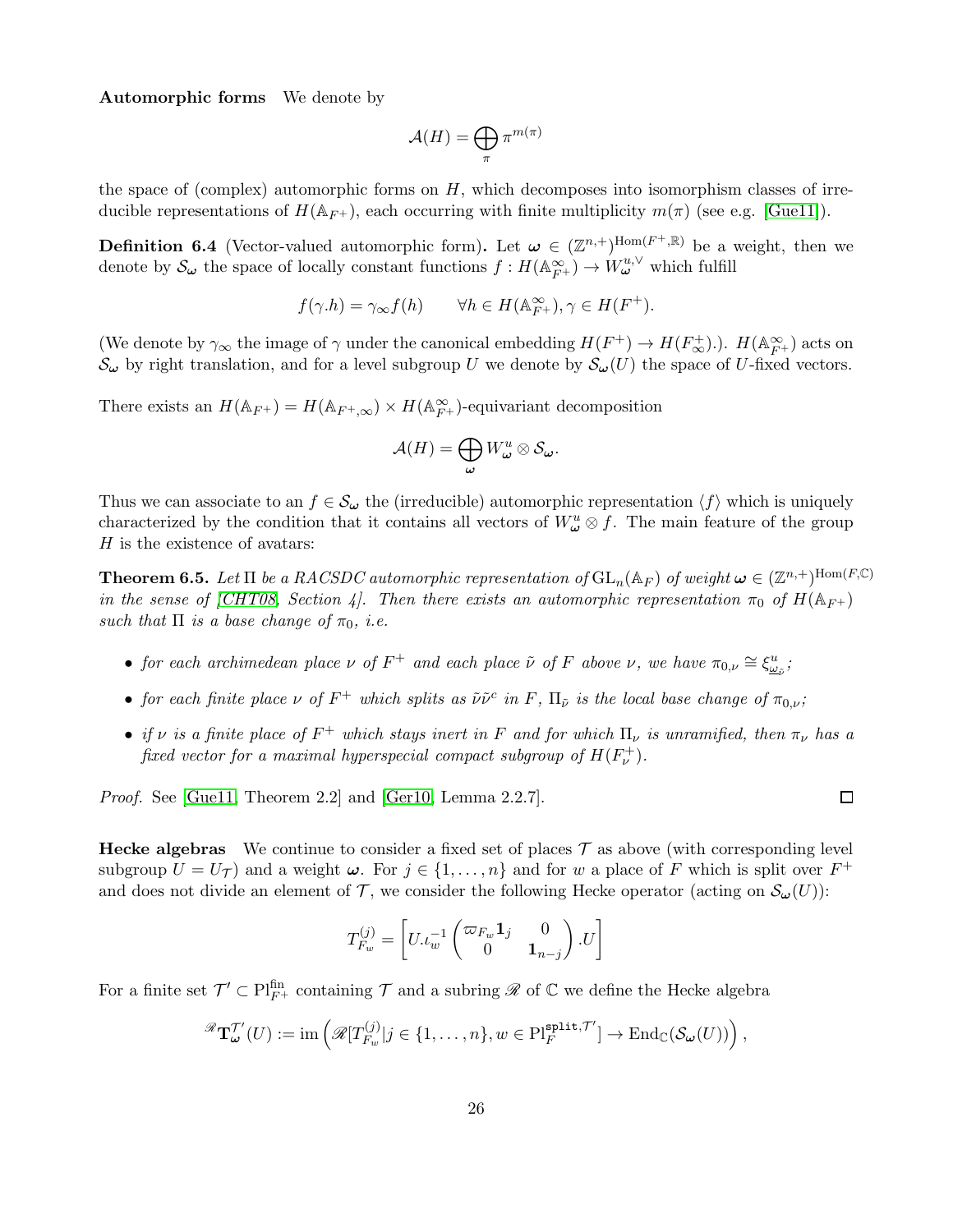where  $\text{Pl}_F^{\text{split},\mathcal{T}'}$  $F_F^{\text{split},\gamma}$  denotes the set of places of F which are split over  $F^+$  and which do not divide an element of  $\mathcal{T}'$ . Besides the case  $\mathscr{R} = \mathbb{Z}$  we will be interested in  $\mathscr{R} = \mathcal{E}_f$  (the coefficient field of an eigenform f with respect to  ${}^{\mathbb{Z}}\mathbf{T}_{\omega}^{\mathcal{T}}(U)$ ) and in  $\mathscr{R} = \mathcal{E}(U) = \prod_{f} \mathcal{E}_{f}$ , where the product (i.e. the field compositum operation) runs through all eigenforms of  $\mathcal{S}_{\omega}(U)$ . We note the following well-known facts: There are only finitely many (one-dimensional) eigenspaces  $\mathbb{C}.f_1,\ldots,\mathbb{C}.f_r$  contained in  $\mathcal{S}_{\omega}(U)$ , so  $\mathcal{E}(U)$ is a number field. Moreover,  $\mathcal{S}_{\omega}(U)$  admits a basis of eigenforms, i.e. we can choose the  $f_i$  such that

$$
\mathcal{S}_{\boldsymbol{\omega}}(U) \cong \mathbb{C}.f_1 \oplus \ldots \oplus \mathbb{C}.f_r
$$

as a  $\mathbf{T}'_{\boldsymbol{\omega}}(U)$ -module (see decomposition (3.1.1) of [\[Gue11\]](#page-44-12)). By mapping a Hecke operator to its f-eigenvalue, any eigenform  $f \in \mathcal{S}_{\omega}(U)$  gives rise to a Z-algebra-homomorphism

$$
\varphi_f: \ ^{\mathbb{Z}}\mathbf{T}_{\omega}^{\mathcal{T}}(U) \longrightarrow \mathcal{E}(U) \qquad T_{F_w}^{(j)} \longmapsto a_f(T_{F_w}^{(j)})
$$

and it can be shown that  $\text{im}(\varphi_f) \subset \mathcal{O}_{\mathcal{E}(U)}$ . The form f is uniquely characterized by  $\varphi_f$  (up to  $\mathbb{C}$ multiples).

ℓ-adic models of automorphic forms The following is based on Section 2.3 of [Gue11]. For this paragraph, we fix a rational prime  $\ell$  which does not lie below  $\mathcal T$  and such that all places of  $F^+$  above l are split in the extension  $F|F^+$  and consider the following setup: Let K be a finite extension of  $\mathbb{Q}_\ell$ which is F-big enough and fix an isomorphism  $\iota : \overline{\mathcal{K}} \cong \mathbb{C}$ . Moreover, we fix an  $\ell$ -adic weight  $\omega$ , i.e. an element of

$$
(\mathbb{Z}^{n,+})_c^{\text{Hom}(F,\mathcal{K})}=\left\{\omega\in(\mathbb{Z}^{n,+})^{\text{Hom}(F,\mathcal{K})}\,\,\bigg|\,\,\underline{\omega}_{\tau^c,i}=-\underline{\omega}_{\tau,n-i+1}\,\,\forall\tau\in\text{Hom}(F,\mathcal{K}),i\in\{1,\ldots,n\}\right\}.
$$

**Definition 6.6.** For  $U \subset H(\mathbb{A}_{F^+}^{\infty})$  a compact subgroup and an  $\mathcal{O}_{\mathcal{K}}$ -algebra A, suppose that either the projection of U to  $H(F_{\rho}^+)$ <sup> $\mathcal{V}^+_{\ell}$ </sup>) is contained in  $H(\mathcal{O}_{F^+_{\ell}})$  or that A is a K-algebra. Then we define

$$
S_{\boldsymbol{\omega}}(U,A) = \left\{ f : H(F^+) \backslash H(\mathbb{A}_{F^+}^{\infty}) \to A \otimes_{\mathcal{O}_K} M_{\boldsymbol{\omega}}^{\mathcal{O}_K} \mid u_{\ell} . f(hu) = f(h) \; \forall u \in U, h \in H(\mathbb{A}_{F^+}^{\infty}) \right\},
$$

where  $u_{\ell}$  denotes the image of u under the projection map  $H(\mathbb{A}_{F^+}^{\infty}) \to H(F_{\ell}^+)$ '†).

We are primarily interested in the case that A is  $\mathcal{O}_{\mathcal{K}}$ -flat, so that we have  $S_{\boldsymbol{\omega}}(U, A) \cong A \otimes_{\mathcal{O}_{\mathcal{K}}} S_{\boldsymbol{\omega}}(U, \mathcal{O}_{\mathcal{K}})$ . The main connection with complex automorphic forms is as follows (cf. also [\[Gue11,](#page-44-12) Section 2.3]): The isomorphism  $\iota$  gives rise to a bijection  $\iota^+_* : (\mathbb{Z}^{n,+})_c^{\text{Hom}(F,\mathcal{K})} \cong (\mathbb{Z}^{n,+})^{\text{Hom}(F,\mathbb{R})}$ , and the assignment  $f \mapsto (h \mapsto \theta_{\omega}(h_{\ell}.f(h)))$  provides isomorphisms of  $\mathbb{C}H(\mathbb{A}_{F+}^{\infty})$ -modules

<span id="page-26-0"></span>
$$
\bigcup_{U} S_{\boldsymbol{\omega}}(U, \mathbb{C}) \cong S_{\iota^+_{*}(\boldsymbol{\omega})^{\vee}} \quad \text{and} \quad S_{\boldsymbol{\omega}}(U, \mathbb{C}) \cong S_{\iota^+_{*}(\boldsymbol{\omega})^{\vee}}(U). \tag{9}
$$

(Here,  $\mathbb C$  is understood as a  $\mathcal{O}_{\mathcal{K}}\text{-algebra via }\iota$  and  $\iota^+_*$ <sup>+</sup>⋅( $\omega$ )<sup> $\vee$ </sup> is defined by  $\iota_*^+$  $^+_{*}(\omega)^\vee_{\tau,i}=-\iota^+_*$  $^+_{\ast}(\omega)^\vee_{\tau,n+1-i}$ .)

For a place w not dividing  $\ell$ , the operators  $T_{F_{\text{max}}}^{(j)}$  $F_w^{(J)}$  also act on  $S_{\omega}(U, \mathcal{O}_{\mathcal{K}}) \subset S_{\omega}(U, \mathbb{C})$ , and this action commutes with the isomorphism [\(9\)](#page-26-0). This motivates the following definition: Let  $\mathcal{T}'$  be a finite set of places of  $F^+$  containing  $\mathcal{T} \cup \Omega_{\ell}^{F^+}$  $\ell^{\Gamma^+}$  and let  $\mathscr R$  be a subring of  $\mathcal{O}_{\mathcal{K}}$ , then we define the Hecke algebra

$$
\mathscr{R} \mathbb{T}^{\mathcal{T}'}_{\boldsymbol{\omega}}(U) = \text{im} \left( q : \mathscr{R}[T^{(j)}_{F_w}] j \in \{1, \ldots, n\}, w \in \mathrm{Pl}_F^{\mathrm{split}, \mathcal{T}'}] \longrightarrow \mathrm{End}_{\mathcal{O}_{\mathcal{K}}}(S_{\boldsymbol{\omega}}(U, \mathcal{O}_{\mathcal{K}}) \right),
$$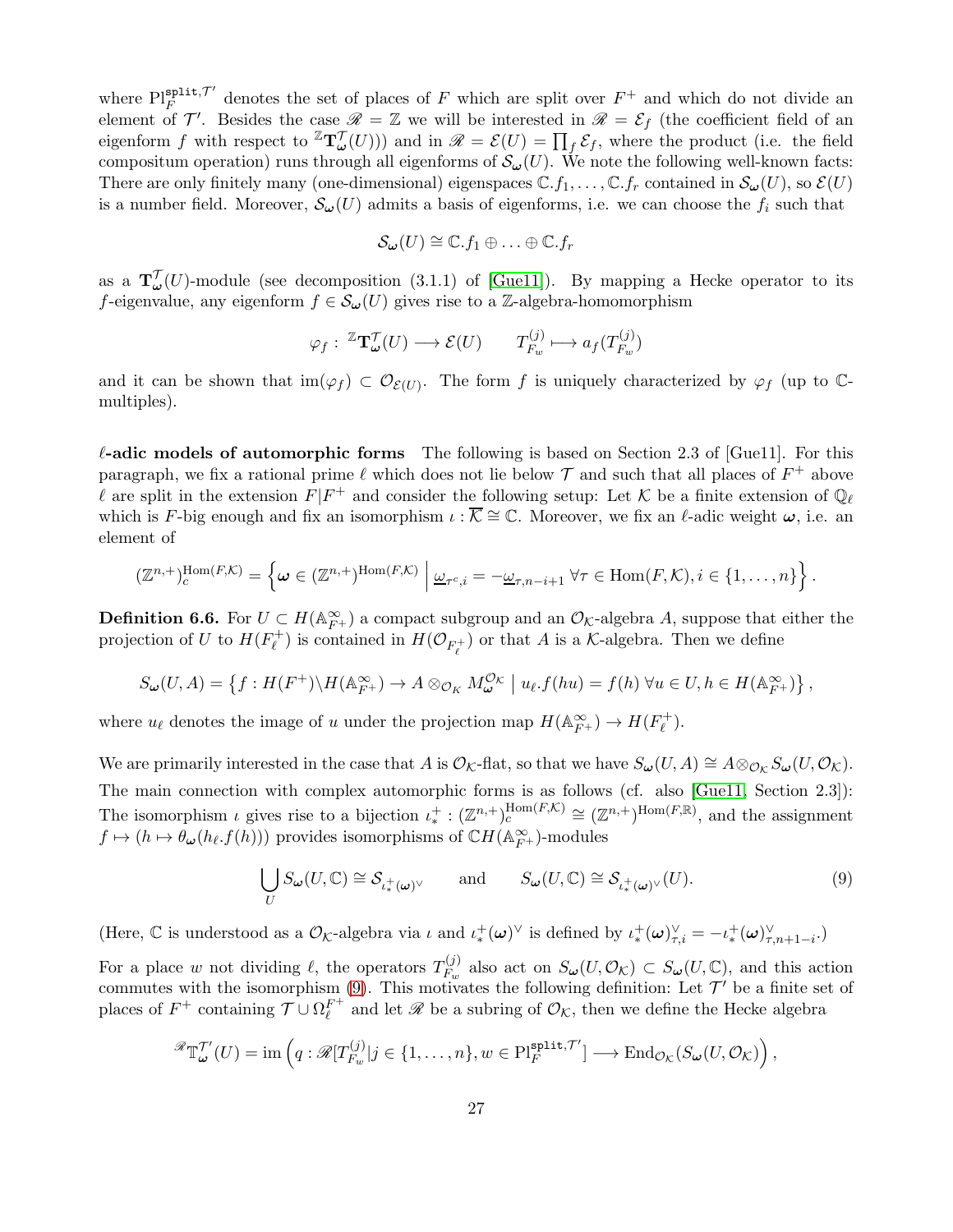where we will often abbreviate  $\mathbb{T}^{\mathcal{T}'}_{\omega}(U) = \mathcal{O}_{\mathcal{K}} \mathbb{T}^{\mathcal{T}'}_{\omega}(U)$ . If  $f \in S_{\omega}(U, \mathcal{O}_{\mathcal{K}})$  is an eigenform for this algebra, then we see, using the compatibility with the isomorphism [\(9\)](#page-26-0), that the eigenvalue for a Hecke operator T is given by  $\iota^{-1}(a_{\tilde{f}})$ , where  $\tilde{f} \in \mathcal{S}_{\iota^+_{*}(\omega)^{\vee}}(U)$  is the corresponding complex automorphic form. In other words, we can interpret the map  $\varphi_{\tilde{f}}$  from above as

$$
\varphi_f^{\ell}: \, \mathbb{Z}\mathbb{T}^{\mathcal{T}_{\ell}}_{\boldsymbol{\omega}}(U) \longrightarrow \iota(\mathcal{E}(U)) \cong \mathcal{E}(U).
$$

Note that we use the bold symbol  $T$  for complex Hecke algebras and the blackboard bold symbol  $T$ for  $\ell$ -adic Hecke algebras.

**Fixed type Hecke algebras** Fix a finite set  $\Sigma \subset (\mathcal{T}' - \Omega_{\ell}^F)$  of places of F together with a tuple  $\underline{\sigma} =$  $(\sigma_{\nu})_{\nu \in \widetilde{\Sigma}}$ , where each  $\sigma_{\nu}$  is a finite-dimensional complex representation of  $GL_n(\mathcal{O}_{F_{\nu}})$ . Let  ${}_{\underline{\sigma}}S_{\underline{\omega}}(U,\mathcal{O}_{\mathcal{K}}) \subset$  $S_{\omega}(U,\mathcal{O}_{\mathcal{K}})$  be the subspace of those forms f whose complex correspondents f fulfill the following condition for all places  $\nu \in \tilde{\Sigma}$ : If  $\pi_{\nu}$  denotes the local component of the automorphic representation  $\pi = \langle \tilde{f} \rangle$  at  $\nu$ , then  $\pi_{\nu}|\mathrm{GL}_n(\mathcal{O}_{F_{\nu}})$  contains  $\sigma_{\nu}$  as a subrepresentation. Note that the  $T_{F_w}^{(j)}$  $F_w^{(J)}$  (for w in  $\operatorname{Pl}_F^{\tt{split},\mathcal{T}'}$  $\frac{\text{split}}{F}$ , stabilize the subspace  $\frac{\sigma}{\sigma}S_{\omega}(U, \mathcal{O}_{\mathcal{K}})$ , so we can define

$$
\underline{\mathscr{X}}_{\underline{\sigma}}\mathbb{T}^{\mathcal{T}'}_{\underline{\omega}}(U)=\operatorname{im} \left( \underline{\sigma} q: \mathscr{R}[T^{(j)}_{F_w}]j \in \{1,\ldots,n\}, w \in \operatorname{Pl}_{F}^{\operatorname{split},\mathcal{T}'}] \longrightarrow \operatorname{End}_{\mathcal{O}_{\mathcal{K}}}(\underline{\sigma} S_{\underline{\omega}}(U,\mathcal{O}_{\mathcal{K}})\right).
$$

We easily see that the assignment  $q(T_{F_m}^{(j)})$  $\frac{\sigma^{(j)}}{F_w}$   $\mapsto \frac{\sigma q(T_{F_w}^{(j)})}{F_w}$  $F_w^{(j)}$  defines an  $\mathscr{R}$ -algebra surjection  ${}_{\underline{\sigma}}\theta$  from  ${}^{\mathscr{R}}\mathbb{T}^{\mathcal{T}'}_{\boldsymbol{\omega}}(U)$ to  $\frac{\mathscr{R}}{\underline{\sigma}} \mathbb{T}_{\omega}^{T'}(U)$ . We note the following (for  $\mathscr{R} = \mathcal{O}_{\mathcal{K}}$ ):

- In the same way as for  ${}^{\mathcal{O}_{\mathcal{K}}}T^{\mathcal{T}'}_{\omega}(U)$ , we can check that  ${}^{\mathcal{O}_{\mathcal{K}}}T^{\mathcal{T}'}_{\omega}(U)$  is free and finitely generated over  $\mathcal{O}_\mathcal{K}$ ;
- assume that  ${}^{\mathcal{O}_{\mathcal{K}}}\mathbb{T}^{\mathcal{T}'}_{\omega}(U)_{\mathfrak{m}} \cong \mathcal{O}_{\mathcal{K}}$  holds for any maximal ideal  $\mathfrak{m}$ , then  ${}^{\mathcal{O}_{\mathcal{K}}}\mathbb{T}^{\mathcal{T}'}_{\omega}(U)_{\mathfrak{n}}$  is a quotient of  $\mathcal{O}_{\mathcal{K}}$  for any maximal ideal **n**. By the above bullet point, it thus follows that  $\frac{\mathcal{O}_{\mathcal{K}}}{\mathcal{L}} \mathbb{T}_{\omega}^{\mathcal{T}'}(U)_{\mathfrak{n}}$  is isomorphic to  $\mathcal{O}_{\mathcal{K}}$  for any maximal ideal n.

### 6.3 Attaching Galois representations to automorphic forms

Retain all notation from above and let  $\mathfrak{m} \subset {}^{\mathcal{O}_{\mathcal{K}}}\mathbb{T}^{\prime\ell}_{\omega}(U)$  be a maximal ideal.

<span id="page-27-0"></span>**Proposition 6.7** ([\[Gue11,](#page-44-12) Proposition 3.1 and 3.2]). There exists a representation

$$
\rho_{\mathfrak{m}}: \mathrm{Gal}_F \to \mathrm{GL}_n\left( ^{\mathcal{O}_{\mathcal{K}}}\mathbb{T}^{\mathcal{T}_{\ell}}_\omega(U)_{\mathfrak{m}} \right)
$$

with the following properties, where the first two already characterize  $\rho_m$  uniquely:

- 1.  $\rho_m$  is unramified at all but finitely many places; If a place  $\nu$  of  $F^+$  is inert and unramified in F and if  $U_{\nu}$  is a hyperspecial maximal compact subgroup of  $H(F_{\nu}^+)$ , then  $\rho_{\mathfrak{m}}$  is unramified above  $\nu$ ;
- 2. If  $\nu \in \text{Pl}_{F^+}^{\text{fin}} \setminus \mathcal{T}_{\ell}$  splits as  $\tilde{\nu} \tilde{\nu}^c$  in F, then  $\rho_{\mathfrak{m}}$  is unramified at  $\tilde{\nu}$  and

$$
\text{charPoly}(\rho_{\mathfrak{m}}(\text{Frob}_{\tilde{\nu}})) = X^{n} - T_{\tilde{\nu}}^{(1)} X^{n-1} + \ldots + (-1)^{j} (N\tilde{\nu})^{\frac{j(j-1)}{2}} T_{\tilde{\nu}}^{(j)} X^{n-j} + \ldots + (-1)^{n} (N\tilde{\nu})^{\frac{n(n-1)}{2}} T_{\tilde{\nu}}^{(n)}.
$$

3.  $\overline{\rho}_{\mathfrak{m}}^c \cong \overline{\rho}_{\mathfrak{m}} \otimes \overline{\epsilon}_{\ell}^{1-n}$ ;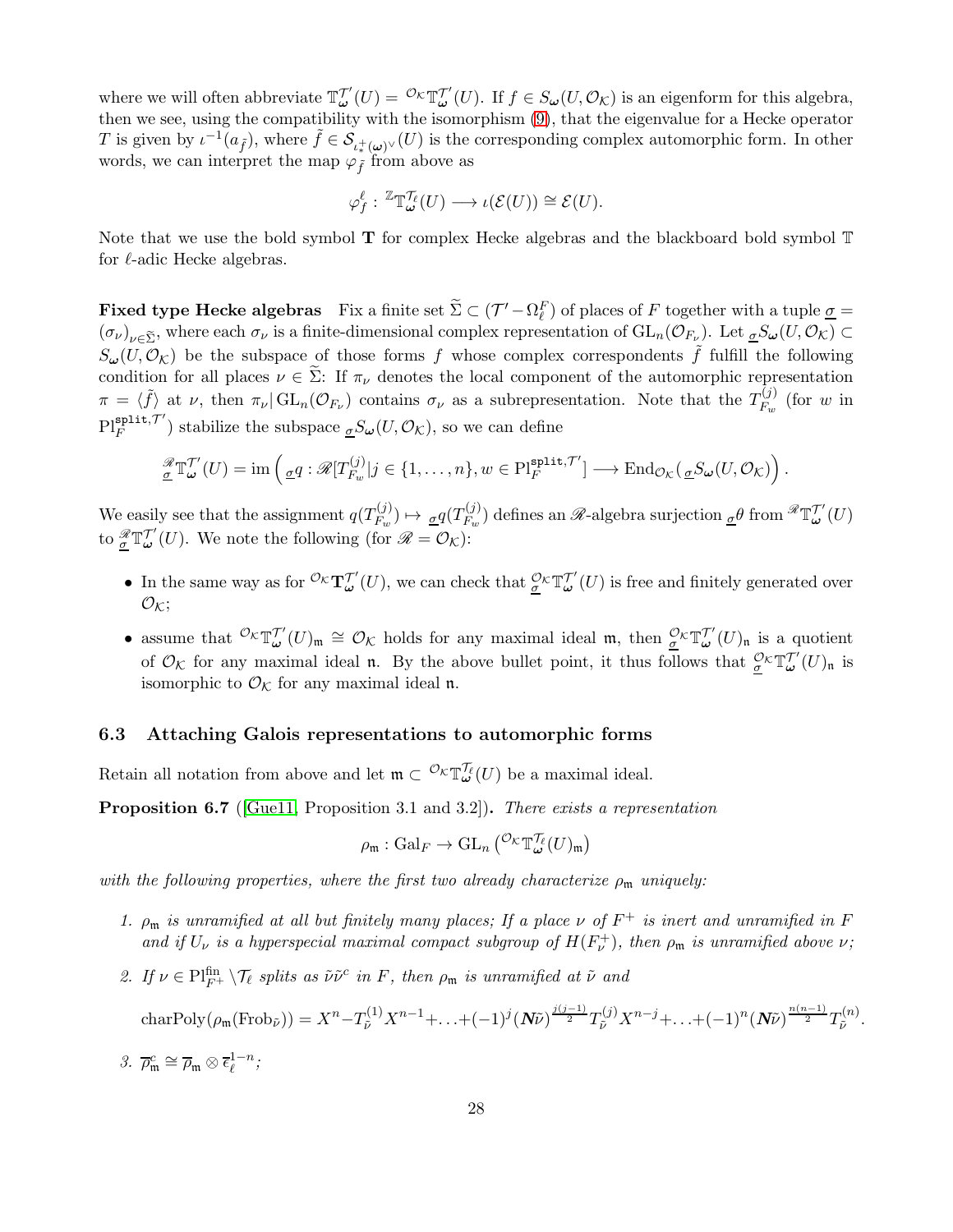4. Fix a set  $\widetilde{\Omega}_{\ell}^{F^+}$  $\tilde{Q}_{\ell}^{F^+}$  of places of F such that  $\tilde{\Omega}_{\ell}^{F^+} \sqcup \tilde{\Omega}_{\ell}^{F^+,c} = \Omega_{\ell}^F$  and denote by  $\tilde{I}_{\ell}$  the set of embeddings  $F \hookrightarrow \mathcal{K}$  which give rise to an element of  $\widetilde{\Omega}_{\ell}^{F^+}$ . Suppose that  $w \in \widetilde{\Omega}_{\ell}^{F^+}$  is unramified over  $\ell$ , that  $U_{\overline{w}} = H(\mathcal{O}_{F^+,\overline{w}})$  (for  $\overline{w} \in Pl_{F^+}$  the place below w) and that for each  $\tau \in \tilde{I}_{\ell}$  above w we have

$$
\ell-1-n\geq\underline{\omega}_{\tau,1}\geq\ldots\geq\underline{\omega}_{\tau,n}\geq0.
$$

Then, for each open ideal  $I \subset {}^{O_K} \mathbb{T}^N_\omega(U)$  there is an object  $M_{\mathfrak{m},I,w}$  of  $\underline{\text{MF}}_{\mathcal{O}_{F_w},\mathcal{O}_{\mathcal{K}}}$  such that

$$
(\rho_{\frak{m}}\otimes_{\mathcal{O}_{\mathcal{K}}\Bbb{T}^{\mathcal{T}_{\ell}}_{\pmb{\omega}}(U)}\mathcal{O}_{\mathcal{K}}\Bbb{T}^{\mathcal{T}_{\ell}}_{\pmb{\omega}}(U)/I)|\operatorname{Gal}_{F_w}\cong \mathtt{G}_{F_w}(M_{\frak{m},I,w}).
$$

If  $\mathfrak m$  is non-Eisenstein in the sense of [\[CHT08,](#page-43-0) Definition 3.4.3], then  $\rho_{\mathfrak m}$  and its reduction extend to

$$
r_{\mathfrak{m}}: Gal_{F^+} \to \mathcal{G}_n\left( \mathcal{O}\kappa \mathbb{T}_{\omega}^{\mathcal{T}_{\ell}}(U)_{\mathfrak{m}} \right) \qquad \text{and} \qquad \overline{r}_{\mathfrak{m}}: Gal_{F^+} \to \mathcal{G}_n\left( \mathcal{O}\kappa \mathbb{T}_{\omega}^{\mathcal{T}_{\ell}}(U)/\mathfrak{m} \right).
$$

Moreover,  $m \circ r_m = \epsilon_\ell^{1-n} \delta_{F|F^+}^{\mu_m}$  for a suitable  $\mu_m \in \mathbb{Z}/2\mathbb{Z}$ , where  $\delta_{F|F^+}$  is the non-trivial character of  $Gal(F|F^+).$ 

In this way we can associate to a RACSDC automorphic representation  $\pi$  of  $GL_n(\mathbb{A}_F)$  and a finite place  $\lambda$  of  $\mathcal{E}(U)$  a residual representation  $\overline{r}_{\pi,\lambda}$  :  $Gal_{F^+} \to \mathcal{G}_n(\mathbb{F}_{\ell(\lambda)})$ . Let us assume that  $\overline{r}_{\pi,\lambda}$  is absolutely irreducible for all  $\lambda$  in a subset of  $\text{Pl}_{\mathcal{E}(U)}^{\text{fin}}$  of Dirichlet density 1. Then the set

 $\Lambda^1_{\mathcal{E}(U)} = \{\lambda | \overline{\rho}_{\pi,\lambda'}\}$  is absolutely irreducible for all  $\lambda'$  dividing  $\ell(\lambda)\}$ 

has also Dirichlet density 1. In this way, we get an association from  $\pi$  to the compatible systems of residual Galois representations  $\mathcal{R}_{\pi} = (\overline{r}_{\pi,\lambda})_{\lambda \in \Lambda^1_{\mathcal{E}(U)}}$  and  $\mathcal{R}'_{\pi} = (\overline{\rho}_{\pi,\lambda})_{\lambda \in \Lambda^1_{\mathcal{E}(U)}}$ .

### <span id="page-28-0"></span>7 Consequences from modularity lifting theorems

Let us start with the following adaption of [\[KW09a,](#page-44-10) Lemma 3.6]:

**Lemma 7.1.** Let k be a finite field of characteristic  $\ell$ , G a profinite group satisfying the  $\ell$ -finiteness condition and  $\eta: G \to \mathcal{G}_n(k)$  be an absolutely irreducible continuous representation. Let  $\mathcal{F}_n(G)$  be a subcategory of deformations of  $\eta$  in k-algebras which defines a deformation condition. Let  $\eta$ <sub>F</sub> : G  $\rightarrow$  $GL_n(R_{\mathcal{F}})$  be the universal deformation of  $\eta$  in  $\mathcal{F}_n(G)$ . Then  $R_{\mathcal{F}}$  is finite if and only if  $\eta_{\mathcal{F}}(G)$  is finite.

Proof of the Lemma. The proof of Lemma 3.6 of Khare-Wintenberger goes through verbatim, except that we have to refer to [\[CHT08,](#page-43-0) Lemma 2.1.12] instead of Carayol's Lemma.  $\Box$ 

#### 7.1 A minimal  $R = T$ -theorem

Our starting point is a RACSDC automorphic representation  $\pi = \langle f \rangle \subset S_{\omega}(U)$  (where  $U = U(S)$  for a finite set of places S of F) and a place  $\lambda \in \Lambda^1_{\mathcal{E}(U)}$ . Fix a finite F-big enough extension K of  $\mathcal{E}(U)_{\lambda}$ . We abbreviate  $r, \overline{r}, \rho, \overline{\rho}$  for the associated Galois representations via Proposition [6.7](#page-27-0) for the unique maximal ideal  $\mathfrak{m}$  containing  $\mathcal{O}_{\mathcal{K}} \otimes_{\mathbb{Z}} \ker \varphi_f^{\ell}$ . We assume furthermore the following:

• All places of  $S_{\ell}$  split in the extension  $F|F^+;$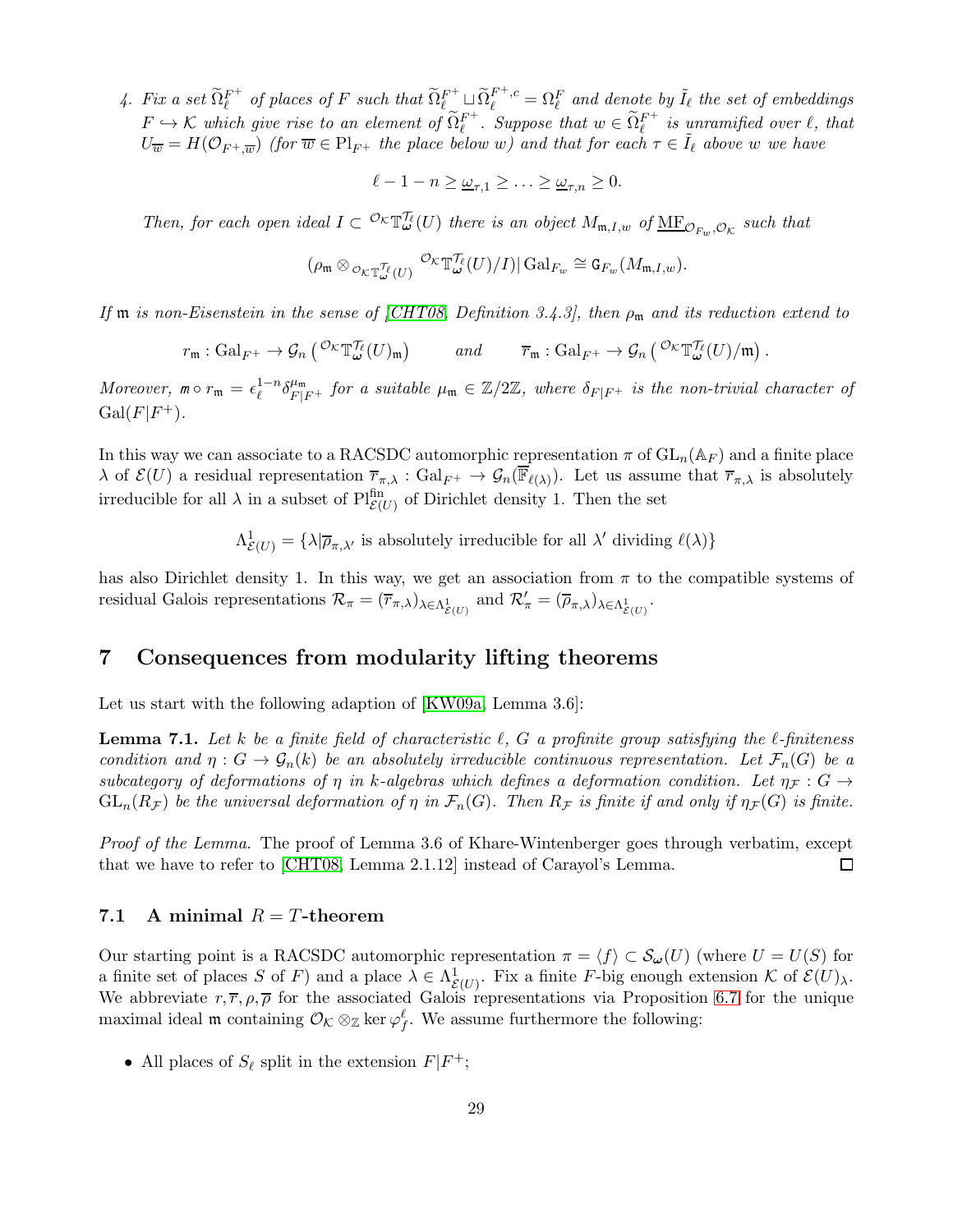- all ramification of  $\rho$  is unipotent (this can always be achieved by a finite solvable base change);
- $\rho$  is a minimally ramified (at all places in S) and FL-crystalline (at all places dividing  $\ell$ ) lift of  $\bar{\rho}$ ;
- $\overline{\rho}$  is absolutely irreducible;
- $\overline{\rho}(\mathrm{Gal}_{F(\zeta_{\ell})})$  is adequate.

Let us abbreviate  $R^{(\min),[\text{crys}]} := R^{\chi,(\min),[\text{crys}]}_{\mathcal{O}_K, S_{\ell}}$  $\mathcal{O}_{\mathcal{K},S_{\ell}}^{(\text{min}),[c_1\text{ys}]}(\overline{r})$  for the ring parametrizing fixed-determinant deformations of  $\overline{r}$  which are unramified outside  $S_{\ell}$ , (minimally ramified in S) and [FL-crystalling at places dividing  $\ell$ ]. Moreover, let  $\mathbb T$  (resp.  $\mathbb T^{\min}$ ) denote the Hecke algebra  ${}^{\mathcal O_K} \mathbb T^{S_\ell}_\omega(U)_{\mathfrak m}$  (resp.  ${}^{\mathcal O_K}_\sigma \mathbb T^{S_\ell}_\omega(U)_{\sigma^{\theta(\mathfrak m)}}$ ), where **m** is the maximal ideal such that  $\overline{r}_{\mathfrak{m}} \cong \overline{r}$  and where  $\underline{\sigma} = (\sigma_{\nu})_{\nu \in \widetilde{S}}$  is defined as follows:

For each  $\nu \in S$  we can associate an inertial type  $\tau_{\nu}$  in the same way as we did just before Theorem [5.9.](#page-20-0) To each  $\tau_{\nu}$  one can associate a representation  $\sigma_{\nu} = \sigma(\tau_{\nu})$  of  $K = GL_n(\mathcal{O}_{F_{\nu}})$  (which is then the K-type of the  $GL_n(F_\nu)$ -representation associated to an extension of  $\tau_\nu$  to  $Gal_{F_\nu}$ .) For more details on the construction of  $\sigma(\tau)$ , see [\[Sho15,](#page-45-12) Section 4.6], [\[BC09,](#page-43-14) Section 6.5.2], [\[SZ99\]](#page-45-13) and the following remark:

Remark 7.2. Recall the following:

- Consider the finite group  $\mathfrak{G} = GL_n(\ell(\nu))$  and its standard Borel subgroup  $\mathfrak{B} \subset \mathfrak{G}$ . Then the irreducible constituents of the (complex) representation  $\text{ind}_{\mathfrak{B}}^{\mathfrak{G}}(1)$  are called the unipotent representations of  $\mathfrak{G}$ . These representations can (canonically) be parametrized by the irreducible representations of the Weyl group  $W(\mathfrak{G}) \cong S_n$ , see e.g. [\[Pra14,](#page-45-14) Corollary 4.4]. The irreducible representations of  $S_n$  in turn can be parametrized by partitions of n in terms of Specht modules, cf. [\[JK81\]](#page-44-14). In other words, we get a canonical bijection  $h: \mathcal{Y}_n \cong \text{Rep}(\mathfrak{G})^{\text{uni}}$ , where  $\text{Rep}(\mathfrak{G})^{\text{uni}}$ denotes the set of all unipotent representations of  $\mathfrak{G}$  up to isomorphism. The map h can be explicitly described in terms of induction from Levi subgroups (cf. [\[Sho15,](#page-45-12) Definition 4.34]) and sends  $(1, \ldots, 1)$  to the trivial representation and  $(n)$  to the Steinberg representation.
- Under the unipotent ramification assumption, the set of inertial types  $\mathcal{I}^{\text{uni}}$  is in bijection with the set  $\mathcal{Y}_n$  of partitions of n via  $\nabla$  from Section [5.4.](#page-18-0)

Now, we have a decomposition

$$
\mathrm{ind}_I^K(1) \cong \mathrm{infl}_\mathfrak{G}^K\,\mathrm{ind}_\mathfrak{B}^\mathfrak{G}(1) \cong \bigoplus_{\Pi \in \mathrm{Rep}(\mathfrak{G})^{\mathrm{uni}}} m_\Pi\,\mathrm{infl}_\mathfrak{G}^K(\Pi),
$$

where  $I \subset K$  denotes the Iwahori subgroup,  $\inf_{\mathfrak{G}}^K$  denotes the inflation along the pro- $\ell(\nu)$ -radical of K and where the  $m_{\Pi} \geq 1$  are suitable multiplicities. Analogous to [\[BC09,](#page-43-14) Remark 6.5.2 iii)], one can thus check that the assignment  $\tau \mapsto \sigma(\tau)$  is described in terms of partitions as  $\tau \mapsto \inf_{\mathfrak{G}}^K (h \circ \nabla(\tau))$ . Observe that the special case  $n = 2$  is precisely [\[BC09,](#page-43-14) Remark 6.5.2 iii)] and [\[Sho15,](#page-45-12) Example 2.17].

We stress that the notions  $\mathbb T$  and  $\mathbb T^{\min}$  depend on the choice of the place  $\lambda$ .

<span id="page-29-0"></span>**Proposition 7.3.** A map  $h : \mathbb{T} \to \overline{\mathbb{Q}}_\ell$  factorizes through  $\mathbb{T}^{\min}$  if and only if the concatenation  $h': R^{\text{crys}} \to \mathbb{T} \to \overline{\mathbb{Q}}_{\ell}$  factors through  $R^{\text{min,crys}}$ .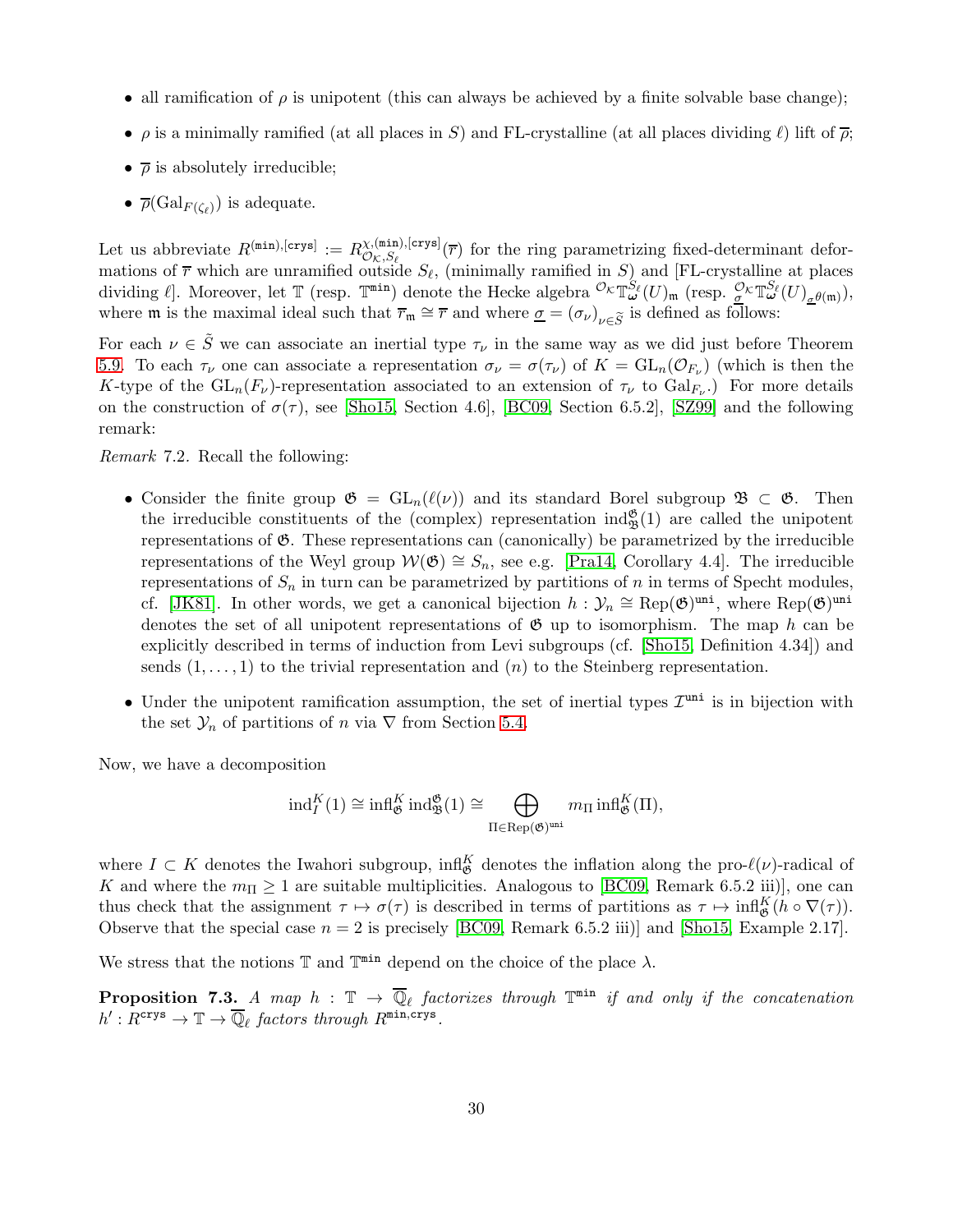*Proof.* The map h corresponds to an automorphic form  $g \in S_\omega(U, \mathcal{O}_\mathcal{K})$  such that  $\overline{r}_{\langle g \rangle} \cong \overline{r}$ . By the above and Theorem [5.9,](#page-20-0)  $\rho_{\langle g \rangle, \nu}$  (for  $\nu \in S$ ) is a minimally ramified lift of  $\overline{\rho}_{\nu}$  if and only if  $\langle g \rangle_{\nu}$  is of type  $\sigma_{\nu}$ . Thus, h factorizes through  $\mathbb{T}^{\min}$  if and only if  $g \in \mathscr{S}_{\omega}(U, \mathcal{O}_{\mathcal{K}})$ , if and only if  $r_{\langle g \rangle}$  is (as a lift of  $\overline{r}$ ) minimally ramified in S, if and only if the associated map  $h': R^{\text{crys}} \to \overline{\mathbb{Q}}_{\ell}$  factorizes through  $R^{\text{min, crys}}$ .

<span id="page-30-1"></span>**Theorem 7.4.**  $R^{\min, crys}$  is finite flat over  $\mathcal{O}_K$ , so in particular there exists a characteristic-0 point of  $Spec R<sup>min, crys</sup>$ . Moreover, we have isomorphisms

$$
R^{\min,\text{crys}} \cong R^{\min,\text{crys}}_{\text{red}} \cong \mathbb{T}^{\min}.
$$

*Proof.* We first remark that  $R^{\min,crys}/(\ell)$  is of finite cardinality, or, equivalently (by Nakayama's Lemma), that  $R^{\min, \text{crys}}$  is finitely generated as a  $\mathcal{O}_K$ -module. This follows directly from [\[BLGGT14,](#page-43-4) Theorem 2.3.2, as we know that the local deformation rings  $R^{\Box,\chi_{\nu},\text{crys}}(\overline{\rho}_{\nu})$  and  $R^{\Box,\chi_{\nu},\text{min}}(\overline{\rho}_{\nu})$  are smooth, hence correspond to irreducible components of  $\operatorname{Spec} R^{\square,\chi_{\nu}}(\overline{\rho}_{\nu})$  on which the local lifts  $\rho_{\nu}$  live.

Next, we remark that by Corollary [3.20](#page-7-3) (together with the smoothness-results Lemma [5.4,](#page-18-4) Proposi-tion [5.5,](#page-18-3) Proposition [3.21,](#page-8-0) the identity  $\dim(\mathfrak{gl}_n^{c_\nu=-1})=\frac{n(n+1)}{2}$  and Remark [7.6](#page-31-0) below) there exists a presentation

$$
R^{\min, \text{crys}} \cong \mathcal{O}_{\mathcal{K}}[\![X_1, \ldots, X_m]\!]/(f_1, \ldots, f_m).
$$

for some  $m \in \mathbb{N}_0$ .

Using this presentation and the finiteness of  $R^{\min,crys}/(\ell)$ , it follows as in the proof of Theorem 3.7 of [\[KW09a\]](#page-44-10) or of Lemma 2 in Böckle's Appendix to [\[Kha03\]](#page-44-15) that  $R^{\min, \text{crys}}$  is finite flat over  $\mathcal{O}_K$ , hence free and finitely generated over  $\mathcal{O}_K$ . This proves the first claim.

As a second step, we remark that any morphism  $f: R^{\min, \text{crys}} \to \overline{\mathbb{Q}}_{\ell}$  factorizes over  $\mathbb{T}^{\min}$ : By [\[BLGGT14,](#page-43-4) Thm 2.3.1], such an f factorizes over the non-minimal Hecke algebra T. Therefore Proposition [7.3](#page-29-0) applies.

Now,  $R^{\texttt{min, crys}}[\frac{1}{\ell}]$  $\frac{1}{\ell}$ ] =  $R^{\texttt{min, crys}} \otimes_{\mathcal{O}_{\mathcal{K}}} \mathcal{K}$  is a finite  $\mathcal{K}\text{-algebra}$ , hence  $R^{\texttt{min, crys}}[\frac{1}{\ell}]$  $\frac{1}{\ell}$  is Artinian, see e.g. [\[AM69,](#page-42-1) Exercise 8.3. Therefore,  $R^{\min, \text{crys}}\left[\frac{1}{\ell}\right]$  $\frac{1}{\ell}$  can be decomposed into a product of finitely many local Artinian rings

$$
R^{\texttt{min, crys}}\left[ \frac{1}{\ell} \right] \cong \oplus_{\mathfrak{p}} R^{\texttt{min, crys}}\left[ \frac{1}{\ell} \right]_{\mathfrak{p}}
$$

and by [\[All16,](#page-42-0) Theorem 3.1.3] the tangent space  $\mathfrak{p}/\mathfrak{p}^2$  of each  $R^{\min,crys}[\frac{1}{\ell}]$  $\frac{1}{\ell}$  | p vanishes. Hence,  $\mathfrak{p} = \mathfrak{p}^2$ , and it follows from Nakayama's lemma that  $\mathfrak{p} = 0$ , i.e. that  $R^{\min,crys}[\frac{1}{\ell}]_{\mathfrak{p}}$  is a field. Thus,  $R^{\min,crys}[\frac{1}{\ell}]$ is a finite product of fields. The same is true for  $\mathbb{T}^{\min}[\frac{1}{\ell}]$ : As  $\mathbb{T}^{\min}[\frac{1}{\ell}]$  is finitely-generated, its Jacobson  $\frac{1}{\ell}$ ]: As  $\mathbb{T}^{\min}[\frac{1}{\ell}]$  $\frac{1}{\ell}$  is finitely-generated, its Jacobson radical equals its nilradical, which vanishes because  $\mathbb{T}^{\min}$  is reduced. Hence  $\mathbb{T}^{\min}[\frac{1}{\ell}]$  $\frac{1}{\ell}$  is semisimple, i.e. a product of finitely many fields.

Consider the exact sequence

<span id="page-30-0"></span>
$$
0 \to \ker(\varphi) \to R^{\min, \text{crys}} \stackrel{\varphi}{\to} \mathbb{T}^{\min} \to 0,\tag{10}
$$

where  $\varphi$  denotes the canonical projection. It follows from the above observation about  $R^{\min,crys}[\frac{1}{\ell}]$  $\frac{1}{\ell}$  and  $\mathbb{T}^{\min}[\frac{1}{\ell}$  $\frac{1}{\ell}$  together with Proposition [7.3](#page-29-0) that  $\varphi[\frac{1}{\ell}]$  $\frac{1}{\ell}$  is an isomorphism. Moreover, as both  $R^{\min, \text{crys}}$  and  $\mathbb{T}^{\min}$  are finite free over  $\mathcal{O}_{\mathcal{K}}$ , [\(10\)](#page-30-0) is a split exact sequence of free  $\mathcal{O}_{\mathcal{K}}$ -modules. Hence, ker( $\varphi$ ) = 0 since  $\varphi[\frac{1}{\ell}]$  $\frac{1}{\ell}$  is an isomorphism. This completes the proof of the theorem.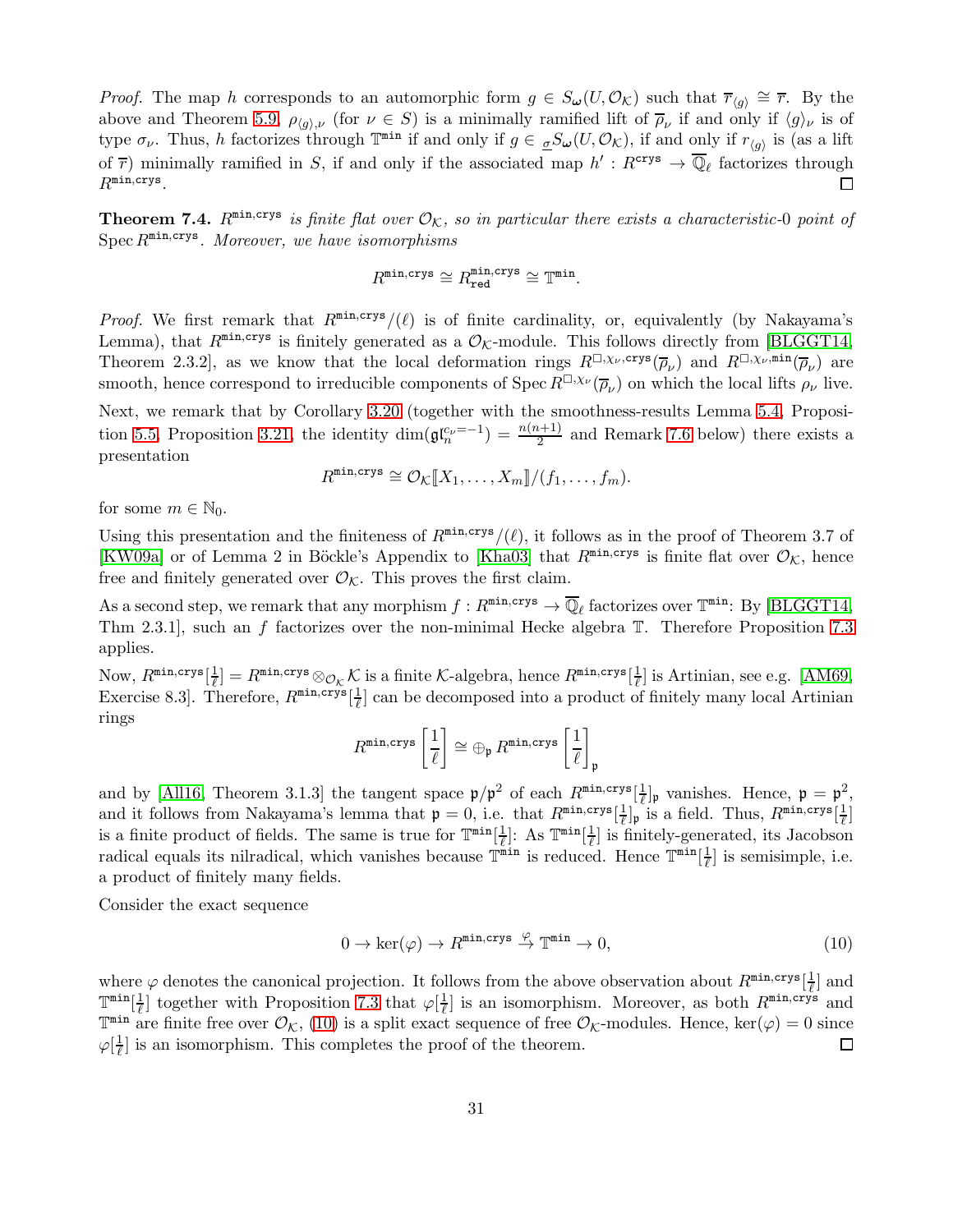Corollary 7.5.



#### is a pushout diagram.

<span id="page-31-0"></span>Remark 7.6. We remark that for each  $\nu \in \Omega_{\infty}$  the local deformation ring  $L^{\dagger}_{\nu} R^{\square,\chi_{\nu}}_{W(k)}$  $W_{W(k_{\lambda})}^{L, \chi_{\nu}}(\overline{r}_{\lambda, \nu})$  is formally smooth of relative dimension  $d_{\nu}^{\Box} = \dim(\mathfrak{b}_{n}^{\text{der}})$ : We get from Proposition [3.21](#page-8-0) that  $L^{\dagger}_{\nu} R^{\Box, \chi_{\nu}}_{W(k)}$  $W(K_{\lambda})^{\scriptstyle(\overline{T}_{\lambda,\nu})}$  is formally smooth of relative dimension  $\dim((\mathfrak{g}_n)^{c_{\nu}=-1}) = \dim(\mathfrak{gl}_n)^{c_{\nu}=-1}$ , where  $c_{\nu}$  is the non-trivial element of the decomposition group at  $\nu$ . By construction (see Lemma 2.1.4 and Proposition 3.4.4 of [\[CHT08\]](#page-43-0)), the image of  $\overline{r}_{\lambda}(c_{\nu})$  is not contained in  $GL_n \times GL_1$ . Moreover,

$$
\mathbf{m} \circ \overline{r}_{\lambda}(c_{\nu}) = \overline{\epsilon}_{\ell}^{1-n}(c_{\nu}) \delta_{F|F^{+}}^{\mu_{\mathfrak{m}}} (c_{\nu}) = (-1)^{\mu_{\mathfrak{m}+p}},
$$

where  $p = n + 1 \pmod{2} \in \mathbb{Z}/2\mathbb{Z}$ , where  $\epsilon_{\ell}$  denotes the cyclotomic character (sending  $c_{\nu}$  to  $-1$ ), where  $\delta_{F|F^+}$  denotes the non-trivial character of  $Gal(F|F^+)$  and where  $\mu_{\mathfrak{m}}$  is a suitable element of  $\mathbb{Z}/2\mathbb{Z}$ . As in [\[Tho12,](#page-46-4) Corollary 6.9], we get  $\mu_{\mathfrak{m}} \equiv n \pmod{2}$ , so we have  $\mathfrak{m} \circ \overline{r}_{\lambda}(c_{\nu}) = -1$ , independent of the parity of n. Using [\[CHT08,](#page-43-0) Lemma 2.1.3], this implies  $\dim(\mathfrak{gl}_n^{\mathcal{C}_{\nu}=-1}) = \frac{n(n+1)}{2} = \dim(\mathfrak{b}_n^{\mathsf{der}})$ .

#### 7.2 A  $T = O$ -theorem

Now, let  $\mathcal{E} \supset \mathcal{E}(U)$  be a number field with ring of integers  $\mathcal{O}_{\mathcal{E}}$ . For each  $\lambda \in \mathrm{Pl}_{\mathcal{E}}^{\mathrm{fin}}$  such that  $\ell := \ell(\lambda) \gg$ 0, let us fix an F-big enough extension  $\mathcal{K}_{\lambda}$  of  $\mathcal{E}_{\lambda}$  and let us abbreviate

$$
\mathbf{T} := {}^{\mathcal{O}_{\mathcal{E}}} \mathbf{T}_{\boldsymbol{\omega}}^{\mathcal{T}}(U) \text{ and } \mathbf{T}_{\lambda} := {}^{\mathcal{O}_{\mathcal{K}_{\lambda}}} \otimes_{\mathcal{O}_{\mathcal{E}}} \mathbf{T} \cong {}^{\mathcal{O}_{\mathcal{K}_{\lambda}}} \mathbb{T}_{\boldsymbol{\omega}_{\ell}}^{\mathcal{T}_{\ell}}(U).
$$

Observe the following about the isomorphism on the right hand side: Using that  $\mathcal{S}_{\omega}(U)$  admits a basis of eigenforms, we can embed **T** into a product of finitely many  $\mathcal{O}_{\mathcal{E}(U)}$ . Hence, **T** is finitely generated as a Z-module, hence as a Z-algebra. It follows that there exists a Sturm-like bound  $C \in \mathbb{N}$  such that **T** is already generated by those  $T_{F_m}^{(j)}$  $F_w^{(J)}$  with  $\ell(w) \leq C$ . Hence, using the compatibility from [\(9\)](#page-26-0), we get

$$
\mathcal{O}_{\mathcal{K}_\lambda} \otimes_{\mathcal{O}_{\mathcal{E}}} \mathbf{T} \cong \mathcal{O}_{\mathcal{K}_\lambda} \otimes_{\mathcal{O}_{\mathcal{E}}} \mathcal{O}_{\mathcal{E}} \mathbf{T}_{\boldsymbol{\omega}}^{\mathcal{T}_{\ell}}(U) \cong \mathcal{O}_{\mathcal{K}_\lambda} \mathbb{T}_{\boldsymbol{\omega}_{\ell}}^{\mathcal{T}_{\ell}}(U)
$$

as long as  $\ell > C$ . Then we have:

**Lemma 7.7.** For almost all  $\lambda$  (the failure set depending only on  $\mathbf{T}$ ),  $\mathbf{T}_{\lambda}$  decomposes as a product of  $\emph{finitely many complete discrete valuation rings, finite over $\mathbb{Z}_\ell$.}$ 

*Proof.* First, we see that **T** is an order in  $\mathbf{T} \otimes_{\mathcal{O}_{\mathcal{E}}} \mathcal{E} \cong k_1 \times \ldots \times k_m$ , where the  $k_i$  denote suitable number fields (containing E) and the decomposition follows because  $\mathbf{T} \otimes_{\mathcal{O}_{\mathcal{E}}} \mathcal{E}$  is reduced (as already remarked). Hence, **T** is contained in the maximal order  $\bigoplus_{i=1}^{m} \mathcal{O}_{k_i}$ . It follows that there exists a suitable  $N \in \mathbb{N}$ such that

- $\bullet$  T $[\frac{1}{N}$  $\frac{1}{N}]\cong \oplus_{i=1}^m \mathcal{O}_{k_i}[\frac{1}{N}]$  $\frac{1}{N}$ ];
- for any  $\lambda$  with  $\ell(\lambda) \nmid N$ , we have  $\mathbf{T}_{\lambda} \cong \mathbf{T}[\frac{1}{N}]$  $\frac{1}{N}]_{\lambda} := \mathcal{O}_{\mathcal{K}_\lambda} \otimes_{\mathcal{O}_{\mathcal{E}}} \mathbf{T}[\frac{1}{N}]$  $\frac{1}{N}$ .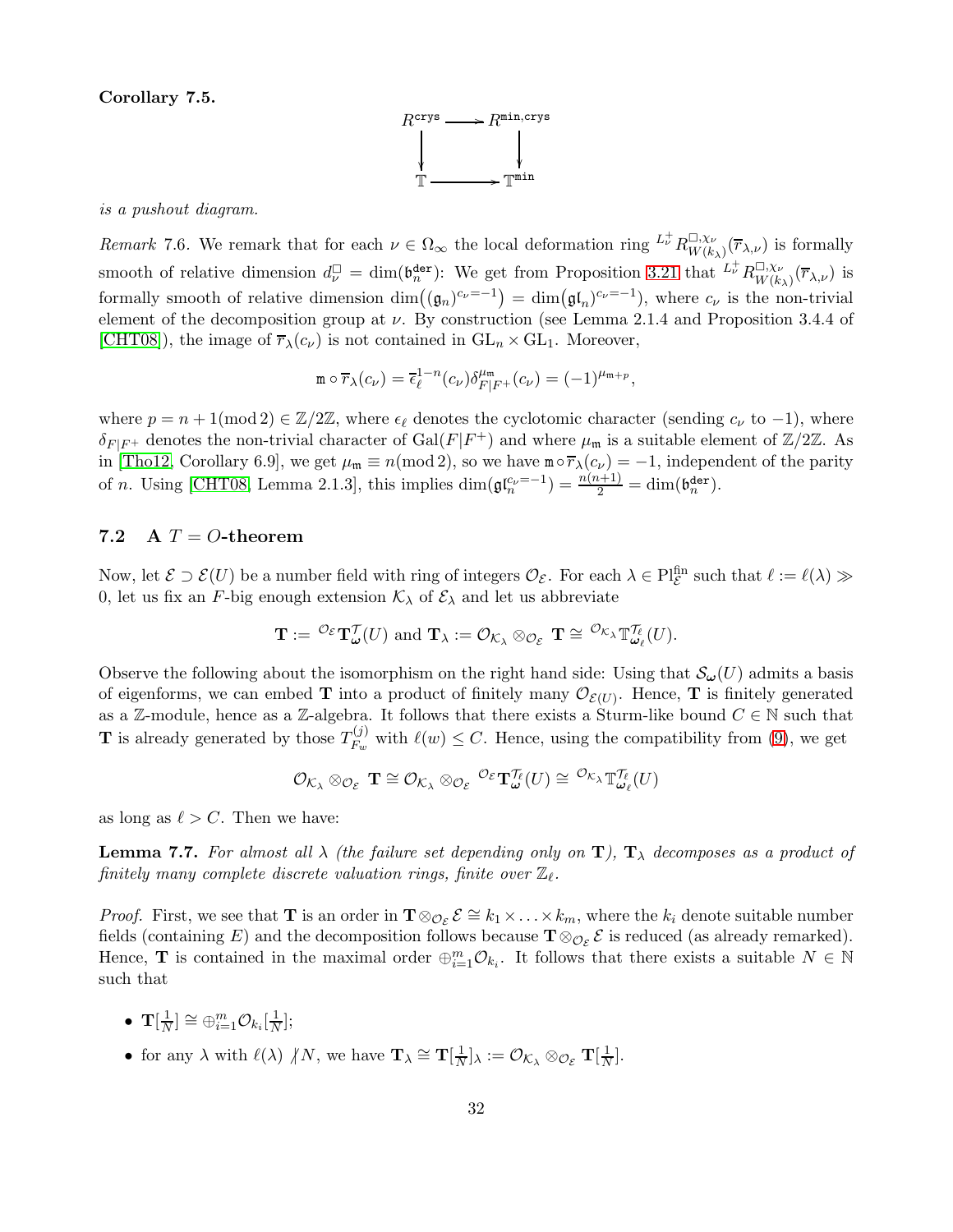Thus, for those  $\lambda$  we get an isomorphism  $\mathbf{T}_{\lambda} \cong \bigoplus_{i=1}^{m} \mathcal{O}_{\mathcal{K}_{\lambda}} \otimes_{\mathcal{O}_{\mathcal{E}}} \mathcal{O}_{k_i}$ . As each factor itself is a product of complete discrete valuation rings (cf. e.g. [\[Ser79,](#page-45-15) Ch.2,  $\S3$ , Theorem 1(ii)]), the lemma follows. □

Because we assumed that  $\mathcal E$  contains all Hecke eigenvalues, in fact all the fields  $k_i$  in the above proof are equal to  $\mathcal E$ . Hence, for almost all  $\ell$ , the above lemma implies that  $\mathbf T_\lambda$  is isomorphic to a product of finitely many copies of  $\mathcal{O}_{\mathcal{K}_{\lambda}}$ . Thus, we get

<span id="page-32-3"></span>**Corollary 7.8.** For almost all  $\lambda$  and all maximal ideals  $\mathfrak{m} \subset \mathbf{T}_\lambda$ , we have an isomorphism  $\mathbf{T}_{\lambda,\mathfrak{m}} \cong \mathcal{O}_{\mathcal{K}_\lambda}$ .

# 7.3 An  $R = R^{\min}$ -theorem

We retain all notation from the above and start with a preparatory corollary (to Corollary [5.13\)](#page-22-2):

<span id="page-32-1"></span>**Corollary 7.9.** For almost all  $\lambda$  for which  $\overline{\rho}_{\lambda}$  is absolutely irreducible, we have  $R^{\text{crys},(1,\dots,1)} = R^{\text{crys}}$ .

*Proof.* Let  $m := \max\{p \in \mathbb{N} \mid p \text{ prime}, \nu | p \text{ for some } \nu \in S\}$ . Then, for all  $\lambda$  with  $\ell(\lambda) > m^{n!}$ , the claim follows directly from Corollary [5.13.](#page-22-2)  $\Box$ 

Moreover, we need a congruence argument: First, recall that the Hecke algebra  ${}^{{\cal O}_{\cal K}}T^{S_{\ell}}_{\bm \omega}(U)$  acts semisimply on  $\mathcal{S}_{\omega}(U)$ , so the space  $\mathcal{S}_{\omega}(U)$  decomposes into finitely many eigenspaces. For the following, let us consider *congruences*, by what we mean triples  $(H_1, H_2, \ell)$ , where  $H_1 \neq H_2$  are two Hecke eigenspaces and where  $\ell$  is a rational prime such that there exists an isomorphism  $\overline{\rho}_{f_1,\lambda_1} \otimes \mathbb{F}_\ell \cong \overline{\rho}_{f_2,\lambda_2} \otimes \mathbb{F}_\ell$  for some choice of forms  $f_i \in H_i$  and of places  $\lambda_i$  of the corresponding coefficient fields fulfilling  $\ell(\lambda_i) = \ell$ .

<span id="page-32-2"></span>**Proposition 7.10.** There exist only finitely many such congruences in  $\mathcal{S}_{\omega}(U)$ .

*Proof.* We easily see that a congruence  $(H_1, H_2, \ell)$  corresponds to two distinct minimal prime ideals  $\mathfrak{p}_{f_1}, \mathfrak{p}_{f_2}$  of **T** for which there exists a maximal ideal  $\mathfrak{m} \subset \mathbf{T}$  which contains  $\ell, \mathfrak{p}_{f_1}$  and  $\mathfrak{p}_{f_2}$ . It follows from the finite flatness of **T** over Z that for given eigenforms  $f_1, f_2$  there exist only finitely many maximal ideals containing  $\mathfrak{p}_{f_1}$  and  $\mathfrak{p}_{f_2}$ . Thus, the claim follows immediately from the finite-dimensionality of the space of automorphic representations of given level and weight.  $\Box$ 

<span id="page-32-0"></span>**Theorem 7.11.** For almost all  $\lambda$  for which  $\overline{\rho}_{\lambda}$  is absolutely irreducible, we have

$$
R^{\text{crys}} \cong R^{\text{min,crys}}.
$$

*Proof.* We apply the proof of Theorem [7.4,](#page-30-1) where we replace  $R^{\min,crys}$  by  $R^{\text{crys}}$  and  $\mathbb{T}^{\min}$  by  $R^{\min,crys}$ . In the following, we only point out those steps which need additional explanation:

The part that  $R<sup>crys</sup>/(l)$  is finite follows as above, but we have to assure that Guerberoff's Theorem 4.1 remains applicable, at least for almost all  $\ell$ . This is a direct consequence of Corollary [7.9.](#page-32-1)

The existence of a presentation

$$
R^{\mathrm{crys}} \cong \mathcal{O}_{\mathcal{K}}[\![X_1,\ldots,X_m]\!]/(f_1,\ldots,f_m);
$$

follows by Corollary [3.20](#page-7-3) (as in the proof of Theorem [7.4,](#page-30-1) but referring to Theorem [5.1](#page-15-3) instead of Proposition [5.5\)](#page-18-3).

Moreover, we claim that for almost all  $\lambda$ , any morphism  $R^{\text{crys}} \to \overline{\mathbb{Q}}_\ell$  factorizes over  $R^{\text{min,crys}}$ . Using automorphy lifting, this claim can be restated as follows: For almost all  $\lambda$ , the following holds: For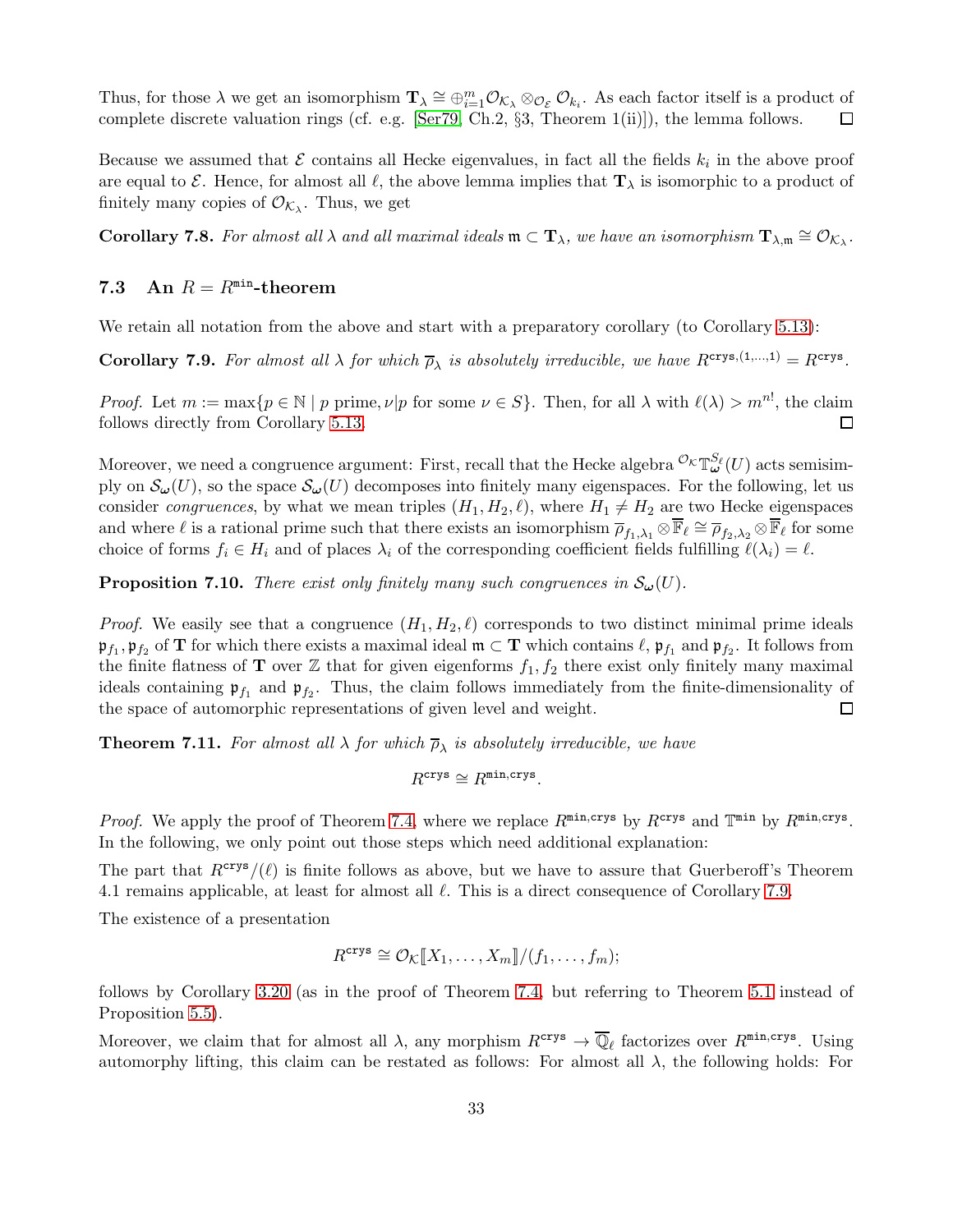any automorphic form g whose associated Galois representation  $\rho_{g,\lambda}$  reduces to  $\overline{\rho}_{\lambda}, \rho_{g,\lambda}$  is a minimally ramified lift of  $\overline{\rho}_{\lambda}$ . Now, let  $\lambda$  be a place such that this statement fails. Then, as there always exists a minimally ramified lift of  $\overline{\rho}_{q,\lambda}$  with a corresponding automorphic form f (cf. Theorem [7.4\)](#page-30-1), we get a congruence  $({^{\mathcal{O}_{\mathcal{K}}}\mathbb{T}^{S_{\ell}}_{\omega}(U) \cdot f, {^{\mathcal{O}_{\mathcal{K}}}\mathbb{T}^{S_{\ell}}_{\omega}(U) \cdot g, \ell(\lambda)})$ . Thus, the claim follows from Proposition [7.10.](#page-32-2) The rest of the proof goes through verbatim.  $\Box$ 

We need a technical lemma:

<span id="page-33-0"></span>**Lemma 7.12.** Let  $R_1, R_2 \in \mathcal{C}_\Lambda$  and assume that there exist suitable  $\alpha, \beta, m, h \in \mathbb{N}_0$  such that

- 1.  $R_1 \cong \Lambda[\![y_1, \ldots, y_{\beta+h}]\!]/(g_1, \ldots, g_{\beta});$
- 2.  $R_2 \cong \Lambda[\![z_1,\ldots,z_{m+h}]\!]$ ;
- 3.  $R_1[[x_1, \ldots, x_{\alpha+m}]/(f_1, \ldots, f_{\alpha}) \cong R_2$ .

Then,  $R_1$  is has only one irreducible component.

Proof. Let us rewrite the last condition as

$$
\Lambda[\![x_1,\ldots,x_{\alpha+m},y_1,\ldots,y_{\beta+h}]\!]/(f_1,\ldots,f_{\alpha},g_1,\ldots,g_{\beta})\cong\Lambda[\![z_1,\ldots,z_{m+h}]\!].
$$

It follows immediately by [\[Ser79,](#page-45-15) Proposition 22, Part c)  $\Rightarrow$  a))], that  $f_1, \ldots, f_\alpha, g_1, \ldots, g_\beta$  is a subset of regular system of parameters of  $\Lambda[\![x_1,\ldots,x_{\alpha+m},y_1,\ldots,y_{\beta+h}]\!]$ . It follows easily that then  $g_1,\ldots,g_h$ is a subset of a regular system of parameters of  $\Lambda[\![y_1,\ldots,y_{\beta+h}]\!]$ , and so (by [\[Ser79,](#page-45-15) Proposition 22, Part a)  $\Rightarrow$  c)]), it follows that  $R_1$  is regular. As any regular local ring is an integral domain, the claim follows. follows.

Let us close with the following corollary (to Theorem [7.11\)](#page-32-0), giving a local  $R = R^{\min}$  result:

<span id="page-33-1"></span>**Corollary 7.13.** For almost all  $\lambda$ ,  $R^{\Box,\chi_{\nu},\min}(\overline{\rho}_{\lambda,\nu}) \cong R^{\Box,\chi_{\nu}}(\overline{\rho}_{\lambda,\nu})$  holds for any  $\nu \in S$ .

Proof. Assume that  $\lambda$  is such that Theorem [7.11](#page-32-0) holds. Moreover, fix a place  $\nu_0 \in S$  and write  $R^{\Box s_{\ell},(S-\nu_0)-\min,\text{crys}}$  for the ring parametrizing the same (global) lifts as  $R^{\Box s_{\ell},\min,\text{crys}}$ , except that we don't impose any condition at  $\nu_0$  at all. Then we have isomorphisms

$$
R^{\texttt{loc},\chi,(S-\nu_0)-\texttt{min},\texttt{crys}}[\hspace{-1.5pt}[ x_1,\ldots,x_a]\hspace{-1.5pt}]/(f_1,\ldots,f_b)\cong R^{\square_{S_\ell},(S-\nu_0)-\texttt{min},\texttt{crys}}\cong R^{\square_{S_\ell},\texttt{min},\texttt{crys}}
$$

where the first isomorphism (as well as the identity  $a-b = \#S_{\ell} - 1$ ) follows from Proposition [3.19.](#page-7-0) We know that all local deformation rings occurring as tensor factors in the definition  $R^{\text{loc}, \chi, (S - \nu_0) - \text{min, crys}}$ (except for possibly at  $\nu$ ) are formally smooth, and we also know their dimension:

$$
\dim_W(R_{\nu}^{\square,\chi_w,\mathcal{D}_w}) = \begin{cases} \frac{n(n+1)}{2} & \text{if } w \mid \infty, \mathcal{D}_w = \emptyset; \\ n^2 + [F:\mathbb{Q}] \frac{n(n-1)}{2} & \text{if } w \mid \ell, \mathcal{D}_w = \text{crys}; \\ n^2 & \text{if } w \in (S-\nu), \mathcal{D}_w = \min; \end{cases}
$$

By our  $R^{\min} \cong T^{\min} \cong \mathcal{O}$ -results from the previous two sections, which hold again after ruling out finitely many  $\lambda$ , also  $R^{\Box_{S_{\ell}}$ ,min,crys is formally smooth of dimension  $(n^2+1)\#S_{\ell}-1$ . Thus, we get that

$$
R^{\Box,\chi_{\nu_0}}(\overline{\rho}_{\nu_0})[x_1,\ldots,x_{\alpha+m}]/(f_1,\ldots,f_{\alpha})=R^{\Box,\min,crys}=\mathcal{O}_{\mathcal{K}}[x_1,\ldots,x_{(n^2+1)\#S_{\ell}-1}]
$$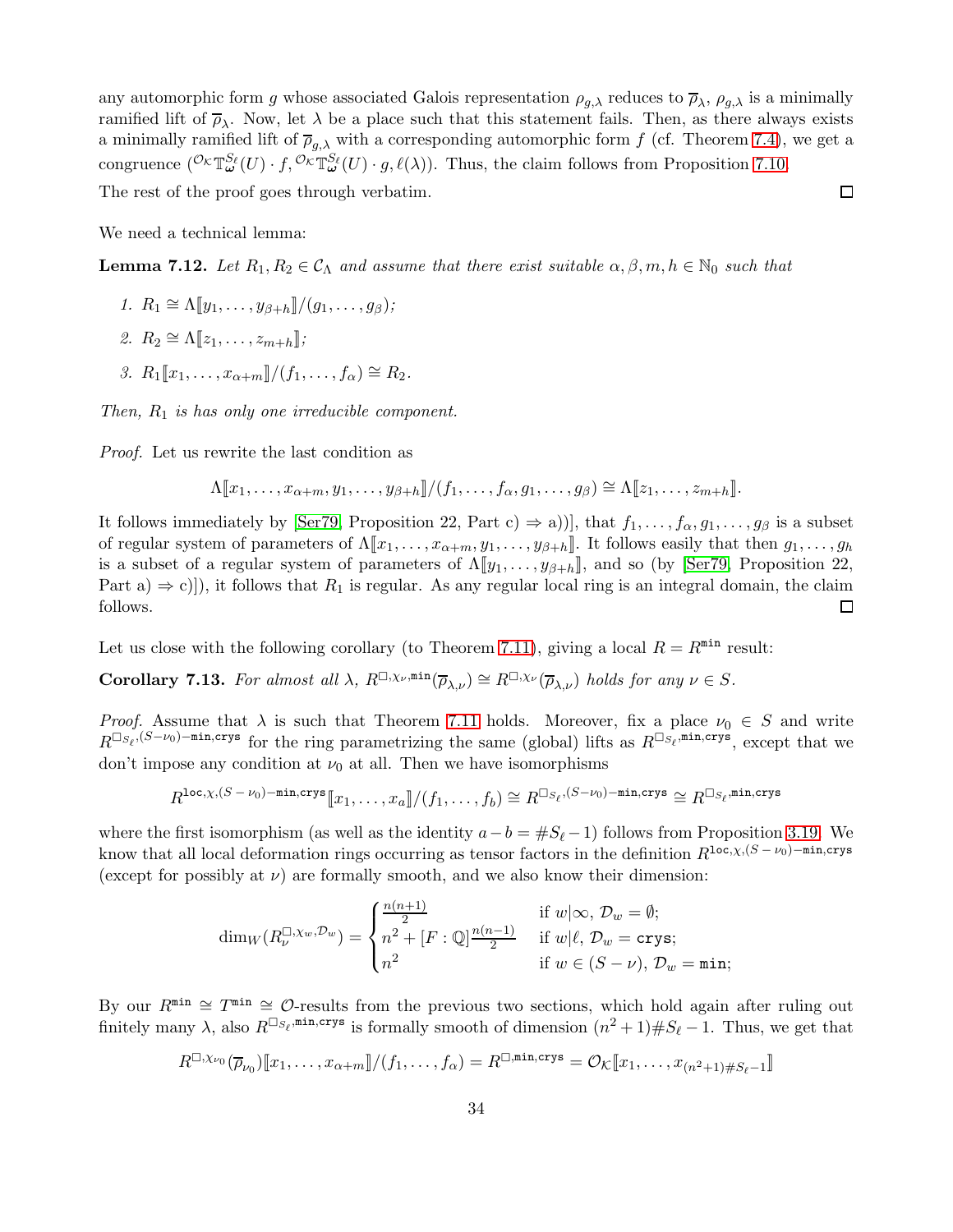with  $m = (n^2 + 1) \# S_{\ell} - 1 - n^2$ . Now, by Theorem [5.1,](#page-15-3)  $R^{\Box, \chi_{\nu_0}}(\overline{\rho}_{\nu_0})$  is a complete intersection ring, i.e. we can write

$$
R^{\Box,\chi_{\nu_0}}(\overline{\rho}_{\nu_0})=\mathcal{O}_{\mathcal{K}}[\hspace{-1.5pt}[ y_1,\ldots,y_{\beta+h}]\hspace{-1.5pt}]/(g_1,\ldots,g_{\beta})
$$

with  $h = \dim R^{\Box, \chi_{\nu_0}}(\overline{\rho}_{\nu_0}) = n^2$ . By Lemma [7.12](#page-33-0) applied to  $\Lambda = \mathcal{O}_{\mathcal{K}}$ ,  $R_1 = R^{\Box, \chi_{\nu_0}}(\overline{\rho}_{\nu_0})$  and  $R_2 =$  $R^{\Box, \min, \text{crys}}$ , we see that  $R^{\Box, \chi_{\nu_0}}(\overline{\rho}_{\nu_0})$  has only one irreducible component and hence we must have  $R^{\Box,\chi_{\nu_0},\min}(\overline{\rho}_{\nu_0}) \cong R^{\Box,\chi_{\nu_0}}(\overline{\rho}_{\nu_0}).$ □

### <span id="page-34-1"></span>8 Unobstructedness for RACSDC automorphic representations

We are now in a position to state and prove our main result. For this, let  $\pi$  be a RACSDC autormorphic representation of  $GL_n(\mathbb{A}_F)$  with ramification set S. By passing to a unitary avatar  $\Pi \subset \mathcal{S}_{\omega}(U)$  (for a suitable weigth  $\boldsymbol{\omega}$  and level  $U = U_S$ ), we can attach the compatible system  $\mathcal{R}_{\pi} = (\overline{r}_{\lambda})_{\lambda \in \Lambda^1_{\mathcal{E}_{\Pi}}}$ . Here,  $\mathcal{E}_{\Pi}$ denotes the number field generated by all Hecke eigenvalues of  $\Pi$ ,  $\Lambda^1_{\mathcal{E}_{\Pi}} \subset \mathrm{Pl}_{\mathcal{E}_{\Pi}}$  denotes the set of places for which  $\overline{\rho}_{\lambda}$  is absolutely irreducible and we assume the following:

Assumption 8.1. 1. (Irreducibility): The set  $\Lambda_{\mathcal{E}_{\Pi}}^1 \subset \mathrm{Pl}_{\mathcal{E}_{\Pi}}$  has Dirichlet density 1;

2. (No consecutive weights): The multisets of Hodge-Tate weights  $HT_{\tau}$  of the system  $\mathcal{R}_{\pi}$  fulfill (for all embeddings  $\tau$ ) the condition from Theorem [5.2:](#page-16-0) If two numbers a, b occur in  $HT_{\tau}$ , then  $|a - b| \neq 1$ .

We stress that we understand the first part as a general conjecture on Galois representations attached to RACSDC representations (so, in particular, we assume that this is correct independently of the choice of F or  $\pi$ ), while the second part puts a constraint on our choice of  $\pi$ . We also have the following:

<span id="page-34-0"></span>Remark 8.2. The first part of Assumption 8.1 is known to hold e.g. if  $\pi$  is extremely regular [\[BLGGT14\]](#page-43-4) or if  $n \leq 5$  [\[CG13\]](#page-43-15). Results in this direction are also contained in [\[PT15\]](#page-45-16), but they are not directly applicable to our situation. We also remark that all entries in the  $\ell$ -adic system  $(\rho_{\pi,\lambda})_{\lambda \in Pl_{\mathcal{E}(U)}}$  are expected (by cuspidality of  $\pi$ ) to be absolutely irreducible and that this, using suitable modularity lifting theorems, is expected to imply absolute irreducibility of  $\overline{\rho}_{\pi,\lambda}$  for almost all  $\lambda$ . An established result in this direction is that absolute irreducibility of the ℓ-adic system implies absolute irreducibility of  $\overline{\rho}_{\pi,\lambda}$  except for a failure set of Dirichlet density 0, see [\[PSW16\]](#page-45-17).

Our main result is now as follows:

<span id="page-34-2"></span>**Theorem 8.3.** Presuming Assumption 8.1, there exists a subset  $\Lambda_{\varepsilon}^{0}$  $\mathcal{E}_{\Pi}^0 \subset \Lambda^1_{\mathcal{E}}$  $\frac{1}{\mathcal{E}_{\Pi}}$  of Dirichlet density 1 such that the functor  $D_{S_{\varepsilon} W}^{\square_{S_{\varepsilon}, \chi}}$  $\mathbb{S}_{\ell,N}^{\square S_{\ell},\chi}(\overline{r}_{\lambda})$  is globally unobstructed whenever  $\lambda \in \Lambda_{\mathcal{E}}^{0}$  $\overset{0}{\mathcal{E}}_{\Pi}$  .

As a first step towards the proof, let us consider the following simplifying assumption:

Assumption 8.4. <sup>+</sup> is unramified at all finite places and, in case *n* is even, then also  $\frac{n}{2}[F^+ : \mathbb{Q}]$ is even;

- 2. each place  $\nu$  of  $F^+$  which lies below S splits in  $F|F^+$  as, say,  $\tilde{\nu}\tilde{\nu}^c$ ; (For archimedean places, this condition is automatically fulfilled, so we can replace S by  $S \sqcup \Omega_{\infty}$  without loss of generality.)
- 3. for each place  $\nu$  of  $F^+$  which lies below S, the Weil-Deligne representation  $(r_{\nu}, W_{\nu})$  attached to  $\Pi$  has unramified underlying Weil-representation  $r_{\nu}$ .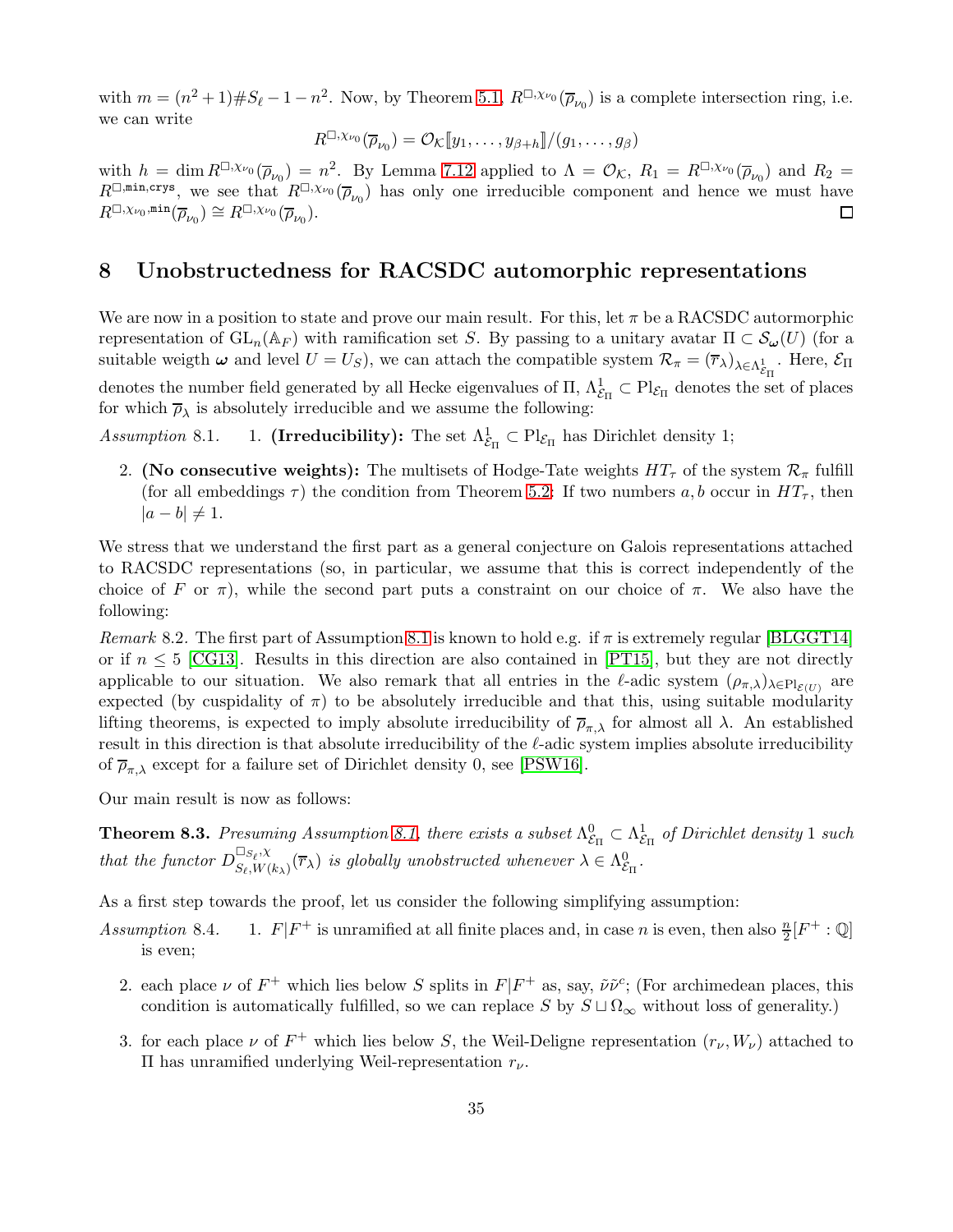Remark that the third part can be characterized as follows: The  $\ell$ -adic representation  $r_{\Pi,\lambda}$  is at  $\nu$ a minimally ramified deformation of  $\overline{r}_{\Pi,\lambda}$ . (As the system associated to  $\Pi$  is *compatible*, this does not depend on the choice of  $\lambda \in \Lambda_{\mathcal{E}}^1$  $\mathcal{E}_{\text{E}}$ .) Now, consider the following (seemingly weaker) variation of Theorem [8.3:](#page-34-2)

<span id="page-35-0"></span>**Theorem 8.5.** Presuming Assumptions 8.1 and 8.4, there exists a subset  $\Lambda^0_{\mathcal{E}_\Pi} \subset \Lambda^1_{\mathcal{E}_\Pi}$  of Dirichlet  $\epsilon_{\Pi}$  =  $\epsilon_{\Pi}$ density 1 such that the functor  $D_{S_{\epsilon} W}^{\square_{S_{\ell}}, \chi}$  $\mathbb{S}_{\varepsilon, W(k_{\lambda})}^{ \sqcup_{S_{\ell}, X}}(\overline{r}_{\lambda})$  is globally unobstructed whenever  $\lambda \in \Lambda_{\mathcal{E}}^{0}$  $\stackrel{0}{\mathcal{E}}$ Π $\cdot$ 

*Proof (that Theorem [8.5](#page-35-0) implies Theorem [8.3\)](#page-34-2).* It is a standard argument (cf. e.g. the proof of [\[CHT08,](#page-43-0) Theorem 4.4.2]) that there exists a finite solvable extension  $F_1^+|F^+|$  of totally real fields such that the extension  $F_1 = F_1^+ \cdot F \mid F_1^+$  and the compatible family associated to the base change  $\Pi_{F_1}$  of  $\Pi$  to  $F_1$ fulfill Assumption 8.4. Thus, referring to Lemma [4.8](#page-15-1) and eliminating the finitely many places  $\lambda$  which divide the index  $[F_1^+ : F^+]$ , we see that Assumption 8.4 can be included in the statement of Theorem [8.3](#page-34-2) without causing loss of generality.  $\Box$ 

Consequently, the remainder of this section is devoted to the proof of Theorem [8.5.](#page-35-0) For better comprehension, let us give an overview of the strategy of the proof: We want to arrange for a situation where the framework of Section [4](#page-10-1) is applicable, i.e. we want to consider suitable field extensions  $L_0^+$ (λ) for as many  $\lambda$  as possible such that Theorem [4.2](#page-12-0) implies the vanishing of the dual Selmer groups of the base canged functors  $L^{+}_{(\lambda)}D$  $\square_{S_{\ell}\langle L^+_{(\lambda)}\rangle},\chi$  $S_{\ell}(L^+_{(\lambda)},W_{(\kappa_{\lambda})}(\overline{r}_{\lambda}).$  This application of Theorem [4.2](#page-12-0) happens in Theorem [8.12](#page-39-0) below. By a careful choice of the extensions  $L_0^+$  $(\lambda)$ , we ensure that the potential unobstructedness arguments of Section [4](#page-10-1) apply and yield the vanishing of the dual Selmer groups of the non-base changed functor. The local parts of the unobstructedness-condition then follow directly from the material in Section [5.2,](#page-16-2) allowing us to conclude the statement of Theorem [8.5.](#page-35-0) The crucial property we have to impose on the extension  $L^+_{\Omega}$  $\begin{pmatrix} + \\ 0 \end{pmatrix}$  is procurability (Definition [8.7\)](#page-36-0), i.e. that the deformation ring  $R_{S_e/L}^{\chi|\mathrm{Gal}_{L^+},\mathrm{crys}}$  $S_{\ell}(L^+),\mathcal{O}_{K_{\lambda}}(\overline{r}_{\lambda}|\text{Gal}_{L^+})$  is isomorphic to  $\mathcal{O}_{K_{\lambda}}$  (corresponding to condition  $(R=T)$  in Section [4\)](#page-10-1). It is the content of Theorem [8.8](#page-36-1) that for a set of places of Dirichlet density 1 we can find such suitable procurable extensions. This, in turn, is established by studying the seemingly weaker condition of  $\star$ -procurability (see the list  $\star_1 - \star_5$  below), which is proved to imply procurability almost everywhere (see Claim 1 below). By an argument based on Chebotarev's density theorem (and postponed to Appendix A), we can conclude that for a density-1 set we can find such  $\star$ -procurable extensions of 2-power degree.

#### 8.1 Proof of Theorem [8.5](#page-35-0)

Let us begin with some preparatory definitions:

**Definition 8.6.** A totally real, finite extension  $L^+$  of  $F^+$  is called pre-admissible if the extension  $L^+|F^+|$  is Galois and solvable and if  $L := F.L^+$  is unramified over  $L^+$  at every finite place.

We remark that these conditions are designed to capture the following: If  $L^+$  is pre-admissible, then there exists a unitary group H over  $L^+$  (as considered in Section [6.2\)](#page-23-1) and a unitary avatar  $\Pi_L$  on  $H(\mathbb{A}_{L+})$  of the base change  $\pi_L$  of  $\pi$  to L.

For the following, let  $\mathcal E$  be a number field containing  $\mathcal E(U)$  and let  $L^+$  be pre-admissible.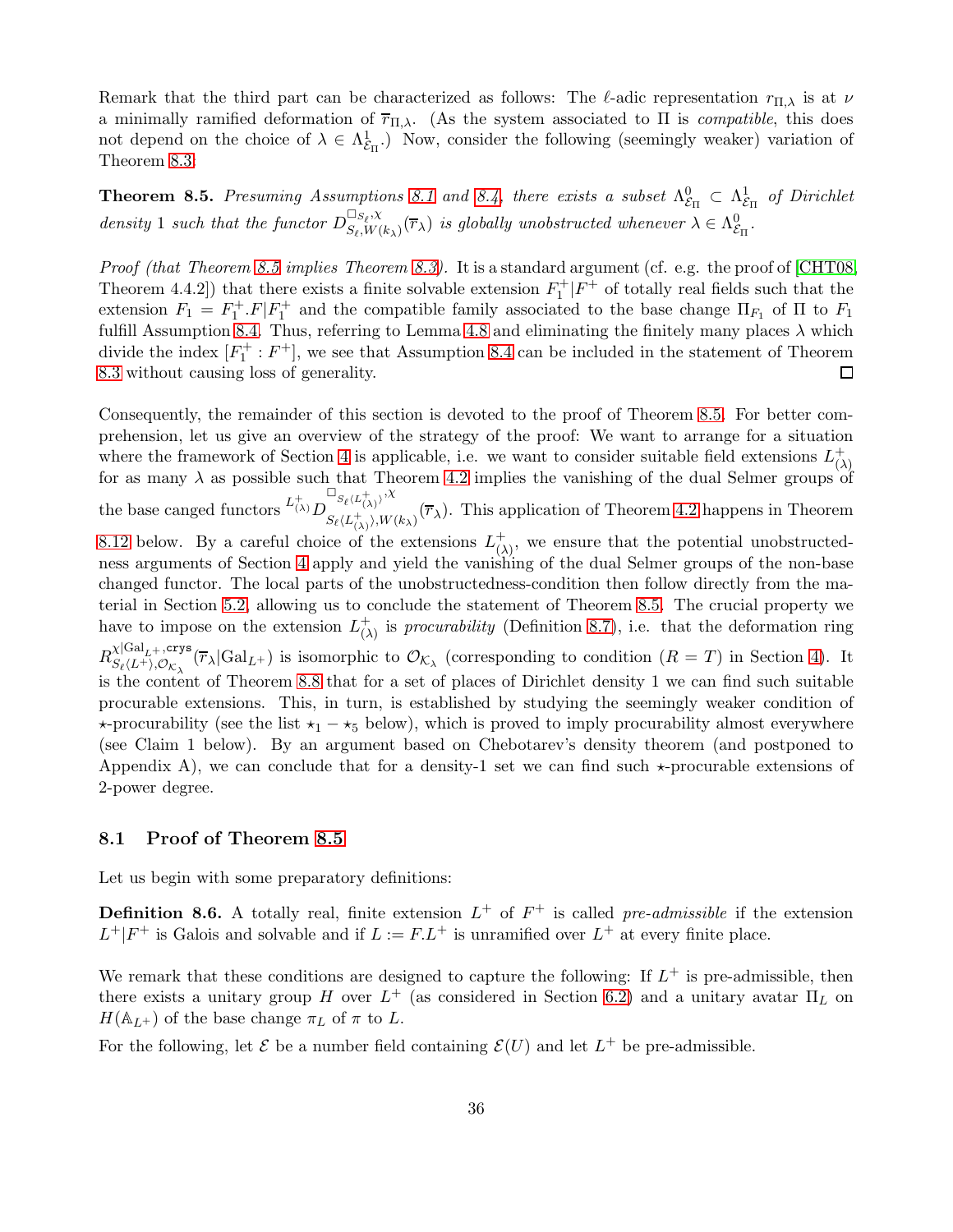<span id="page-36-0"></span>**Definition 8.7.** A place  $\lambda \in \Lambda_{\mathcal{E}}^1$  $\frac{1}{\mathcal{E}}$  is  $L^+$ -procurable if the following two conditions are fulfilled:

- P.1) The restriction of  $\overline{\rho}_{\lambda}$  to  $Gal_L$  remains absolutely irreducible;
- P.2) There exists an L-big enough extension  $K_{\lambda}$  of  $\mathcal{E}_{\lambda}$  such that there is an isomorphism

<span id="page-36-2"></span>
$$
L^+ R_{S_\ell, \mathcal{O}_{K_\lambda}}^{\chi, \text{crys}}(\overline{r}_\lambda) := R_{S_\ell \langle L^+ \rangle, \mathcal{O}_{K_\lambda}}^{\chi|\text{Gal}_{L^+}, \text{crys}}(\overline{r}_\lambda | \text{Gal}_{L^+}) \cong \mathcal{O}_{K_\lambda}.
$$
\n(11)

We remark that the first condition is rather harmless and affects only a failure set of Dirichlet density 0, cf. Assumption 8.1. We also remark that in the second condition, we consider  $\overline{r}_{\lambda}$  as a representation with values in the residue field  $k_{\mathcal{O}_{\mathcal{K}_{\lambda}}}$  of  $\mathcal{O}_{\mathcal{K}_{\lambda}}$  instead of  $k_{\lambda}$ .

With respect to a pre-admissible extension  $L^+$ , define  $\text{Proc}(L^+) \subset \Lambda^1_{\mathcal{E}}$  $\frac{1}{\mathcal{E}}$  as the subset of those  $\lambda$  which are  $L^+$ -procurable. Then we have:

<span id="page-36-1"></span>**Theorem 8.8.** There exists a nested sequece  $F^+ = L_0^+ \subset L_1^+ \subset \ldots$  of pre-admissible extensions of  $F^+$ such that

<span id="page-36-3"></span>
$$
\lim_{i \to \infty} \delta \left( \bigcup_{j=1}^{i} \text{Proc}(L_j^+) \right) = 1,\tag{12}
$$

where  $\delta(\Delta)$  denotes the density of those rational primes q for which each  $\lambda \in Pl_{\mathcal{E}}$  above q fulfills  $\lambda \in \Delta$ .

*Proof.* Let us first introduce another notation: With respect to a pre-admissible extension  $L^+$ , we say that  $\lambda \in \Lambda_{\mathcal{E}}^{1}$  $\frac{1}{\mathcal{E}}$  is  $L^+$ - $\star$ -procurable, if the following list is met (where, as usual, we abbreviate  $\ell = \ell(\lambda)$ ):

- $\star_1$ )  $\ell$  is not divisible by any element of S;
- $\star_2$ )  $\ell$  is unramified in the extension  $L|\mathbb{Q}$ ;
- $\star_3$ ) all places of L above  $S_{\ell}$  are split in the extension  $L|L^{+}$ ;
- $\star_4$ ) the base change  $\pi_L$  of  $\pi$  to L remains cuspidal;
- $\star_5$ ) if  $\nu \in Pl_A$  lies above S, then  $\pi_L$  admits a non-trivial Iwahori fix-vector.

As above, this defines a subset  $\text{Proc}^{\star}(L^{+}) \subset \Lambda_{\mathcal{E}}^{1}$ . (Observe that condition  $\star_4$  does not depend on  $\lambda$ , but we intentionally include it in the list. So, if  $\Pi_L$  fails to be cuspidal, we have  $\text{Proc}^*(L^+) = \emptyset$ .) **Claim 1:** Proc<sup>\*</sup> $(L^+)$  – Proc $(L^+)$  is finite.

*Proof of Claim 1.* We can suppose that  $\text{Proc}^*(L^+)$  is not empty (otherwise the claim is trivially true), so in particular that  $\pi_L$  is a RACSDC representation and there exists a unitary group and an avatar  $\Pi_L$ over L. Now, for each  $\lambda \in \text{Proc}^{\star}(L^{+})$  we pick an L-big enough field extension  $\mathcal{K}_{\lambda}$  of  $\mathcal{E}_{\lambda}$ . We consider the complex Hecke algebra  ${}^{{\mathcal{O}}\varepsilon} {\bf T}_{\boldsymbol{\omega}}^S(U)$  and the  $\ell$ -adic model  $\mathbb{T} := {}^{{\mathcal{O}}\varepsilon} {\mathbb{T}}_{\boldsymbol{\omega}}^{S_{\ell}}(U)$ .

Write  $\Pi_L = \langle f \rangle$  for the unitary avatar of the base change of  $\pi$  to L and for a suitable choice  $f \in$  $\mathcal{S}_{\omega}(U)$ . We see that  $\overline{\rho}_{\lambda}|\text{Gal}_{L}$  equals the reduction of the representation attached to the maximal ideal  $\mathfrak{m} = \ker(\varphi_{f^{(\lambda)}}) \subset \mathbb{T}$  by Proposition [6.7,](#page-27-0) where  $f^{(\lambda)}$  is the  $\ell$ -adic model of f.

Recalling that we presume Assumption 8.1, we see easily that the preconditions of Theorem [7.4](#page-30-1) hold for almost all of these choice of  $L|L^+$ ,  $\ell = \ell(\lambda), U, \omega, \mathcal{E}(U), \mathcal{K}_{\lambda}$  and m: The main issue is the adequateness of  $\overline{\rho}(\text{Gal}_{F(\zeta_{\ell})})$ , which follows from [\[BLGGT14,](#page-43-4) Proposition 2.1.2] as long as  $\ell > 2(n+1)$ . Thus, the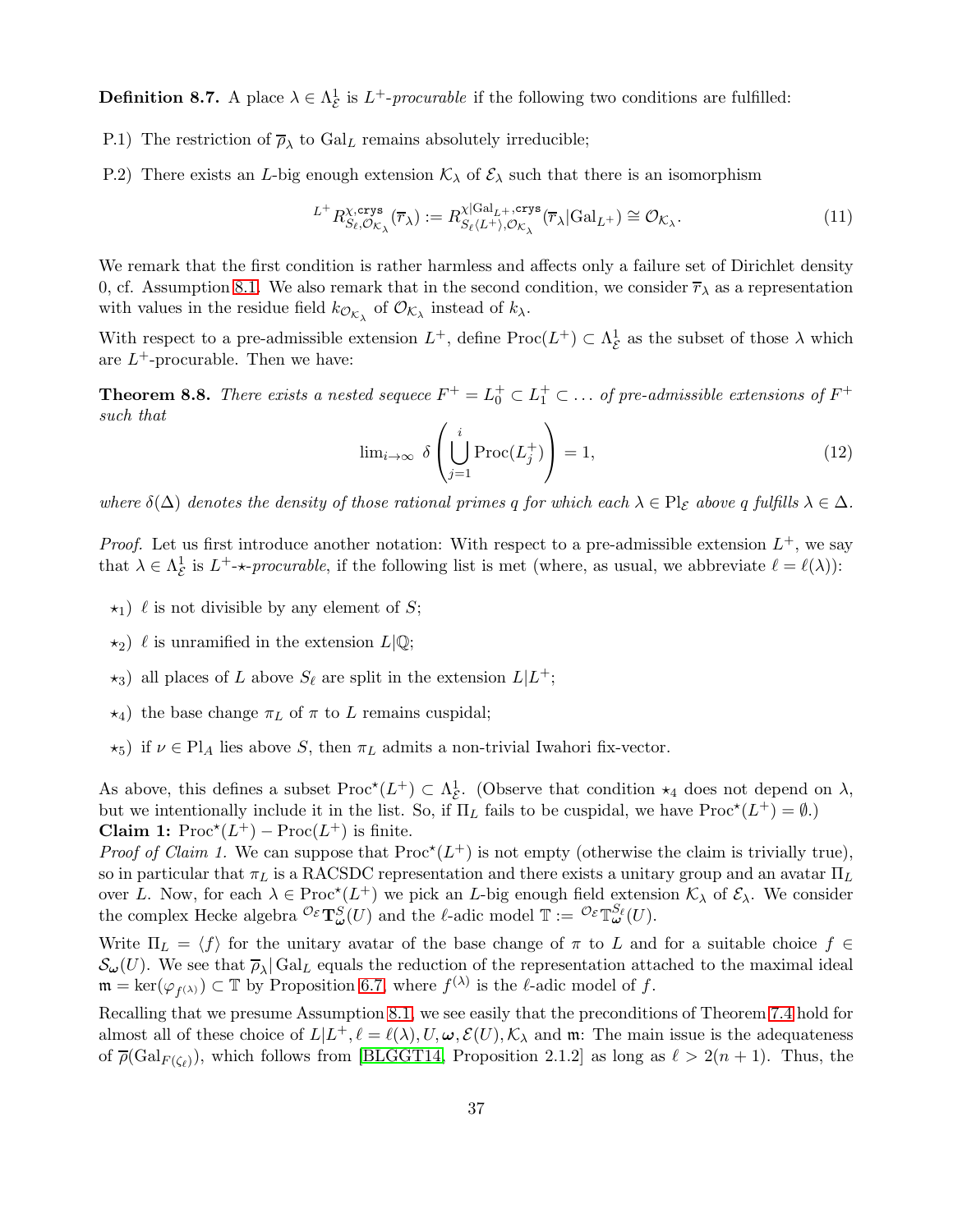desired isomorphism [\(11\)](#page-36-2) follows for allmost all  $\lambda$  in Proc<sup>\*</sup>( $L^+$ ) by Corollary [7.8.](#page-32-3) This completes the proof of the claim.

Consequently, it suffices to show that there exists a nested sequence  $F^+ = L_0^+ \subset L_1^+ \subset \ldots$  of preadmissible extensions of  $F^+$  such that equation [\(12\)](#page-36-3) holds with Proc<sup>\*</sup> instead of Proc. For the construction of these extensions, we define the set

$$
\Theta_F := \{ d \in \mathbb{N} \mid \sqrt{d} \notin F, \text{ the base change } \pi \sim \pi_{F(\sqrt{d})} \text{ remains cuspidal } \}.
$$

This set is not empty (cf. [\[AC89,](#page-42-2) Thm 4.2]), so choose a  $d_1 \in \Theta_F$  and take  $L_1^+ = F^+ (\sqrt{d_1})$ . **Claim 2:**  $L_1^+$  is pre-admissible.

*Proof of Claim 2.* The extension  $L_1^+|F^+|$  is automatically Galois and solvable because  $[L_1^+ : F^+] = 2$ . Thus we are left to check that  $L_1|\tilde{L}_1^+$  is unramified everywhere. For this, we use the identity of the discriminants  $\Delta_{L_1|F^+} = \Delta_{L_1^+|F^+}\Delta_{F|F^+} = \Delta_{L_1^+|F^+}$  (cf. [\[Jan96,](#page-44-16) Exercise 3 on p. 51]). Consider the diagram of field extensions



If now w is a prime of  $L_1^+$  that ramifies in (3), then the prime v of  $F^+$  which lies below w must ramify in the extension  $L_1|F^+$ . But then v divides  $\Delta_{L_1^+|F^+} = \Delta_{L_1|F^+}$ , i.e. v ramifies in (1). This implies that v has ramification index 4 in the extension  $L_1|F^+$ . But in (2), v is unramified by the prerequisites, so it can at most ramify in (4), yielding a ramification index of 2 in  $L_1|F^+$ . This contradicts the assumption that w ramifies in  $(3)$ .

Claim 3:  $\delta(\text{Proc}^*(F_1^+)) \geq \frac{1}{2}$ . *Proof of Claim 3.* We check which  $\lambda$  fail the list  $\star_1$  -  $\star_5$ :

- Concerning  $\star_1$  and  $\star_2$ , we have to exclude the finitely many places  $\lambda$  for which  $\ell(\lambda)$  is not coprime to S or ramifies in  $L_1^+|\mathbb{Q};$
- By an estimation based on Chebotarev's density thenorem (postponed as Lemma [A](#page-41-0) to the appendix), the density of those  $\ell$  which fulfill the condition that all primes of  $L_1^+$  above  $\ell$  are split in the extension  $L_1|L_1^+$  is at least  $\frac{1}{2}$ ;
- Condition  $\star_4$  is universally fulfilled by our choice of  $L_1^+$ ;
- Concerning condition  $\star_5$ , we remark that by local-global compatibility (cf. [\[CH13,](#page-43-16) Theorem 1.4] and the references therein)  $\pi_L$  admits an Iwahori-fixed vector if  $\rho | \text{Gal}_L$  has unipotent ramification at  $\nu$  [\[Wed08,](#page-46-5) (4.3.6) Proposition]. Thus, condition  $\star_5$  follows immediately from Assumption 8.4.

♣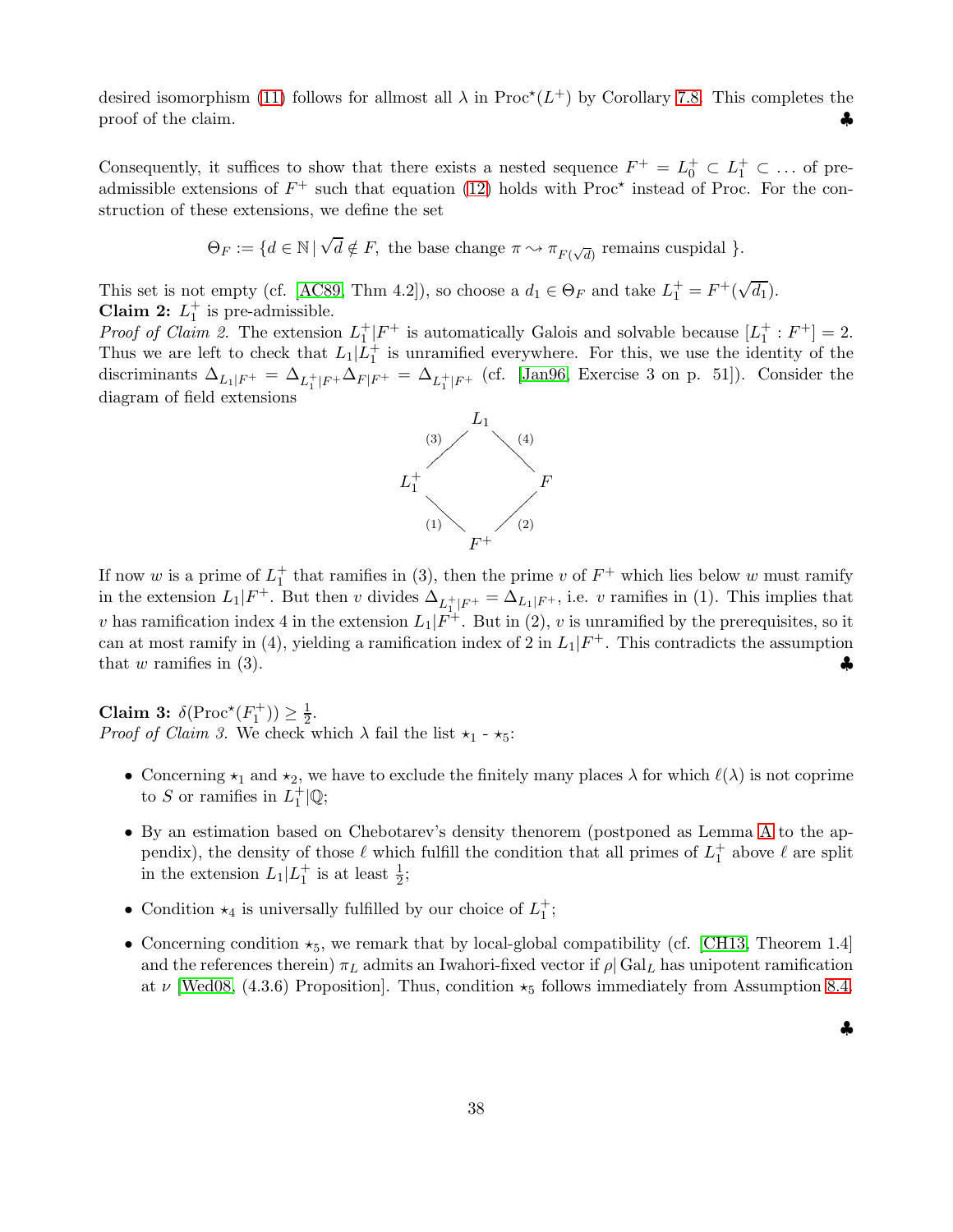For the next tower step we take  $F_2^+ = F_1^+(\sqrt{d_2})$  for some  $d_2 \in \Theta_{F_2}$ . It is again easy to check that  $\Theta_{F_2} \neq \emptyset$  and that  $F_2^+$  is pre-admissible. [A](#page-41-0)s in the proof of Claim 3, the statement of Lemma A implies  $\delta(\text{Proc}^*(F_2^+)) \geq \frac{3}{4}$ . Iterating this construction of quadratic extensions we end up with a nested sequence of pre-admissible fields  $F_j^+$  such that

$$
\delta\left(\bigcup_{j=1}^i\text{Proc}^{\star}(L_j^+)\right)\geq \delta(\text{Proc}^{\star}(L_i^+))\geq 1-\frac{1}{2^i}\underset{i\to\infty}{\longrightarrow} 1.
$$

Together with Claim 1, this concludes the proof of Theorem [8.8.](#page-36-1)

We now give a slight variant of the above:

**Definition 8.9.** With regard to a pre-admissible extension  $L^+$  of  $F^+$ , we say that  $\lambda \in \Lambda_{\mathcal{E}}^1$  $\frac{1}{\mathcal{E}}$  is  $L^+$ - $\sharp$ procurable if the restriction of  $\overline{\rho}_{\lambda}$  to Gal<sub>L</sub> (with  $L = F.L^{+}$ ) remains absolutely irreducible and if there is an isomorphism

<span id="page-38-0"></span>
$$
L^+ R_{\lambda}^{\square,\chi,\text{crys}} \cong W(k_{\lambda})[\![x_1,\ldots,x_u]\!],\tag{13}
$$

where  $L^+ R^{\square,\chi,\text{crys}}_\lambda = L^+ R^{\square,\chi,\text{crys}}_{S_\ell,W(k_\lambda)}$  $\mathbb{E}_{S_{\ell},W(k_{\lambda})}^{[1]}(\overline{r}_{\lambda})$  and  $u = \dim(\mathfrak{g}_{n}^{\text{der}}) = n^2$ . The set of all  $\lambda$  which are  $L^+$ -#procurable is denoted by  $\text{Proc}^{\sharp}(L^{+}).$ 

**Corollary 8.10.** There exists a nested sequece  $F^+ = L_0^+ \subset L_1^+ \subset \ldots$  of pre-admissible extensions of  $F^+$  such that

$$
\lim\n<_{i \to \infty} \delta \left( \bigcup_{j=1}^{i} \mathrm{Proc}^{\sharp}(L_{j}^{+}) \right) = 1.
$$

*Proof.* For  $i \in \mathbb{N}$ , denote  $\Delta_i = \bigcup_{j \leq i} \text{Proc}(L_j^+)$ . Also fix for each  $\lambda \in \Delta_i$  some  $j \leq i$  such that  $\lambda \in$ Proc( $L_j^+$ ). Denote the corresponding field extension from the proof of Theorem [8.8](#page-36-1) by  $L_{(\lambda)} = L_{(2)}^+$  $\overline{(\lambda)}^{\,+}.F.$ By Theorem [8.8,](#page-36-1) for such a  $\lambda \in \Delta_i$  we have the identity [\(11\)](#page-36-2) for a suitable extension  $\mathcal{O}_{\mathcal{K}_\lambda}$  of  $W(k_\lambda)$ . The third part of Proposition 3.17 then yields

$$
L^{\dagger}_{(\lambda)} R^{\square,\chi,\text{crys}}_{S_{\ell},\mathcal{O}_{\mathcal{K}_{\lambda}}}(\overline{r}_{\lambda}) \cong \mathcal{O}_{\mathcal{K}_{\lambda}}[\![x_1,\ldots,x_u]\!].
$$

Thus, we can use Lemma [3.6](#page-4-2) (and, if necessary, Remark [3.10\)](#page-5-2) to deduce the desired isomorphism [\(13\)](#page-38-0).  $\Box$ 

<span id="page-38-1"></span>**Corollary 8.11.** There exists a subset  $\Lambda_{\mathcal{E}}^2 \subset \Lambda_{\mathcal{E}}^1$  of Dirichlet density 1 such that for each  $\lambda \in \Lambda_{\mathcal{E}}^2$ exists a finite, totally real extension  $L_{(\lambda)}^+$  of F a  $\frac{2}{\mathcal{E}}$  there  $_{(\lambda)}^+$  of F and an isomorphism

$$
L^{\dagger}_{(\lambda)}R^{\square_{S_{\ell}\langle L^{\dagger}_{(\lambda)}\rangle},\chi,\text{crys}}_{S_{\ell}\langle L^{\dagger}_{(\lambda)}\rangle,W(k_{\lambda})}(\overline{r}_{\lambda})\cong W(k_{\lambda})[\hspace{-1.5pt}[ x_1,\ldots,x_{w(\lambda)}]\hspace{-1.5pt}]
$$

with  $w(\lambda) = (n^2 + 1) .#S_{\ell} \langle L_{\ell}^{+} \rangle$  $\begin{array}{c}\n\text{+} \\
\text{()}\n\end{array}$   $\rangle - 1$ .

Proof. This follows directly from Proposition 3.17.

Next, we will apply the framework of Section [4](#page-10-1) to the attained  $\lambda$ :

 $\Box$ 

 $\Box$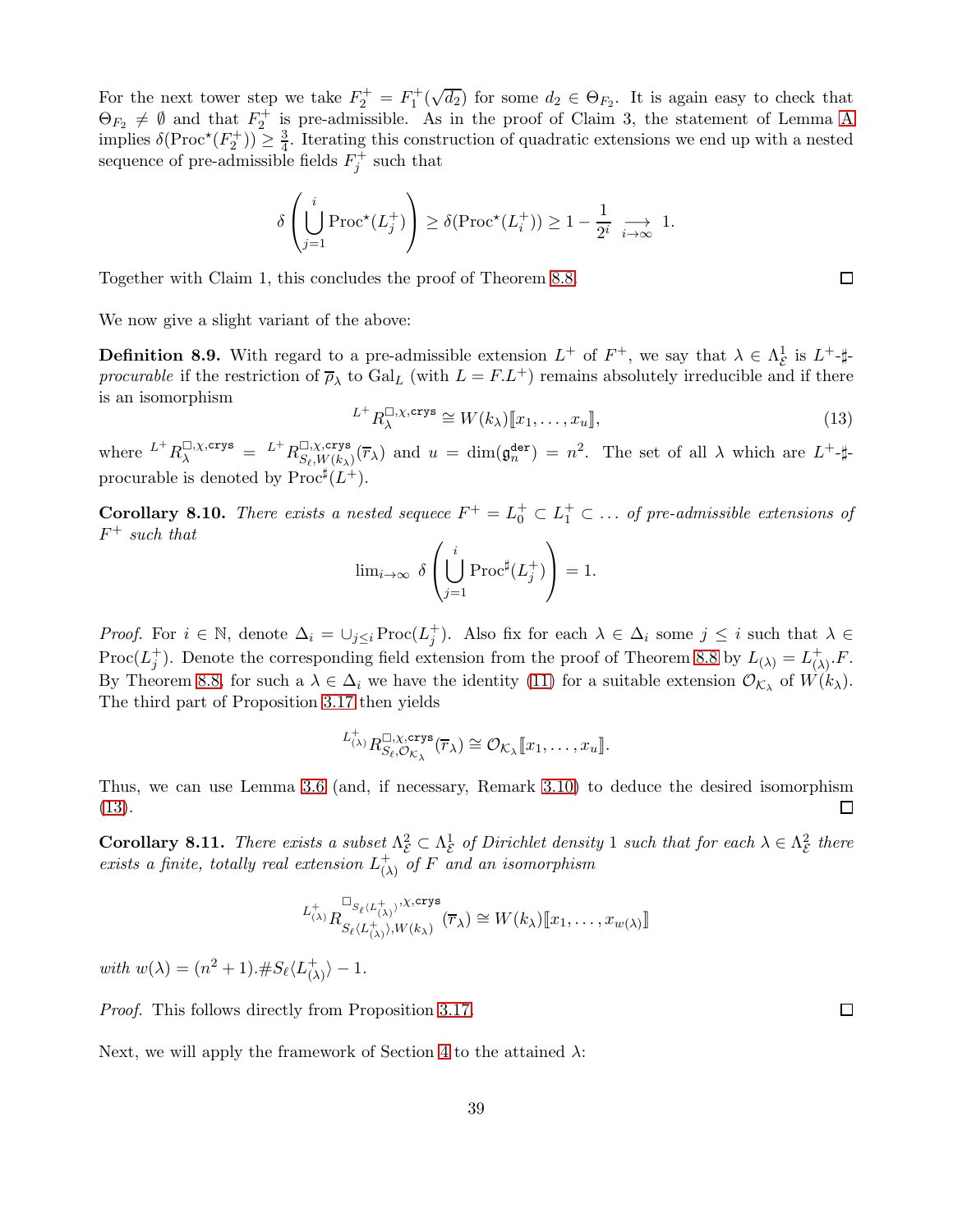<span id="page-39-0"></span>**Theorem 8.12.** There exists a cofinite subset  $\Lambda_{\mathcal{E}}^3 \subset \Lambda_{\mathcal{E}}^2$  $\frac{2}{\varepsilon}$  such that the following holds: Let  $\lambda \in \Lambda_{\varepsilon}^{3}$  $\stackrel{3}{\varepsilon}$  and  $L^+_{\Omega}$  $_{(\lambda)}^{+}$  the corresponding extension from Corollary [8.11.](#page-38-1) Then the functors

$$
\iota^+_{(\lambda)}D^{\square_{S_\ell\langle L^+_{(\lambda)}\rangle},\chi,\min}_{S_\ell\langle L^+_{(\lambda)}\rangle,W(k_\lambda)}(\overline{r}_\lambda) \quad \text{ and } \quad \iota^+_{(\lambda)}D^{\square_{S_\ell\langle L^+_{(\lambda)}\rangle},\chi}_{S_\ell\langle L^+_{(\lambda)}\rangle,W(k_\lambda)}(\overline{r}_\lambda)
$$

have vanishing dual Selmer group.

Proof. We start with the min-case: When applying the framework, we take for sm the condition parametrizing arbitrary deformations, for crys the condition parametrizing FL-crystalline deformations (cf. Section [5.3\)](#page-17-0) and for min the condition parametrizing minimally ramified deformations (cf. Section [5.4\)](#page-18-0). Moreover, we take  $\chi = \epsilon_{\ell}^{1-n} \delta_{F|F^+}^{n \text{(mod 2)}}$ . Let us now check the following list of conditions (and we abbreviate  $L^+ = L^+_{\Omega}$  $\begin{pmatrix} + \\ (\lambda) \end{pmatrix}$  as we check this for a fixed  $\lambda \in \Lambda_{\mathcal{E}}^2$  $(\frac{2}{\mathcal{E}})$ :

1.  $(\text{sm}/k)$ : As we took for sm the unrestricted deformation condition, we have to check that for each  $\nu \in \Omega_{\ell}$  the functor  $L^{\dagger}_{\nu} D^{\square, \chi_{\nu}}_{W(k)}$  $W(k_{\lambda})^{\overline{(r}_{\lambda,\nu})}$  is representable and that the representing object is formally smooth of relative dimension

$$
d_{\nu}^{\Box,\,\mathrm{sm}} = \dim(\mathfrak{g}^{\mathrm{der}}_{n})([L_{\tilde{\nu}}:\mathbb{Q}_{\ell}]+1) = n^{2}([L_{\tilde{\nu}}:\mathbb{Q}_{\ell}]+1) = n^{2}([L_{\nu}^{+}:\mathbb{Q}_{\ell}]+1).
$$

(This also amounts to the vanishing of the error terms  $\delta_{\nu}$  in Theorem [4.2.](#page-12-0))

Check: Representability was already remarked in Section [3.](#page-3-0) For the remaining claim, we first refer to Proposition [6.1](#page-23-0) in order to get an isomorphism

$$
L^{\perp}_{\nu} R^{\square,\chi_{\nu}}_{W(k_{\lambda})}(\overline{r}_{\lambda,\nu}) \cong L_{\tilde{\nu}} D^{\square,\chi_{\nu}}_{W(k_{\lambda})}(\overline{\rho}_{\lambda,\nu}).
$$

Now the claim follows from Theorem [5.2.](#page-16-0)

2. (crys): For each  $\nu \in \Omega_{\ell}$ , the subfunctor

$$
L^{\dagger}_{\nu}D^{\square,\chi_{\nu},\mathbf{crys}}_{W(k_{\lambda})}(\overline{r}_{\lambda,\nu})\hookrightarrow L^{\dagger}_{\nu}D^{\square,\chi_{\nu}}_{W(k_{\lambda})}(\overline{r}_{\lambda,\nu})
$$

is relatively representable and the representing object is formally smooth of relative dimension  $d_{\nu}^{\square,\text{crys}} = \dim(\mathfrak{g}^{\text{der}}_n) + (\dim(\mathfrak{g}^{\text{der}}_n) - \dim(\mathfrak{b}^{\text{der}}_n))[L_{\nu}^+ : \mathbb{Q}_{\ell}],$  where  $\mathfrak{b}_n$  denotes the Lie algebra of a Borel subgroup of  $\mathcal{G}_n$ .

Check: By definition, we have

$$
L^{\dagger}_{\nu} R^{\square, \chi_{\nu}, \text{crys}}_{W(k_{\lambda})}(\overline{r}_{\lambda, \nu}) \cong {}^{L_{\tilde{\nu}}}D^{\square, \chi_{\nu}, \text{crys}}_{W(k_{\lambda})}(\overline{\rho}_{\lambda, \nu}).
$$

Thus, the claim follows from Lemma [5.4.](#page-18-4)

3. (min): For each  $\nu \in S$ , the subfunctor

$$
{}^{L^+_{\nu}}D^{\square,\chi_\nu,\min}_{W(k_\lambda)}(\overline{r}_{\lambda,\nu})\hookrightarrow {}^{L^+_{\nu}}D^{\square,\chi_\nu}_{W(k_\lambda)}(\overline{r}_{\lambda,\nu})
$$

is relatively representable and the representing object is formally smooth of relative dimension  $d_{\nu}^{\square, \min} = \dim(\mathfrak{g}_n^{\tt{der}}).$ 

Check: Again, by definition, we have

$$
L^{\perp}_{\nu} R^{\square, \chi_{\nu}, \min}_{W(k_{\lambda})}(\overline{r}_{\lambda, \nu}) \cong {}^{L_{\tilde{\nu}}}D^{\square, \chi_{\nu}, \min}_{W(k_{\lambda})}(\overline{\rho}_{\lambda, \nu}).
$$

Thus, the claim follows from Proposition [5.5.](#page-18-3)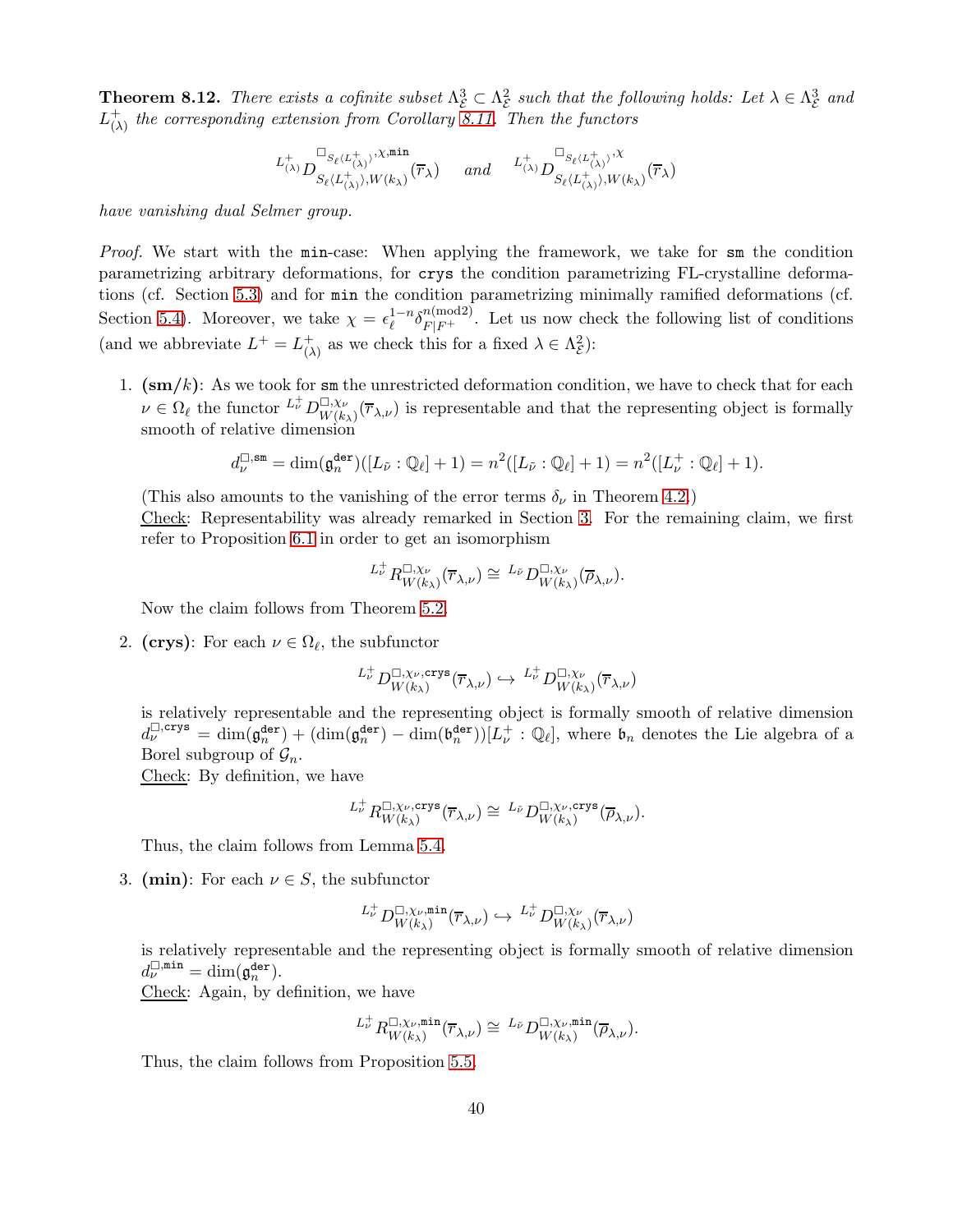- 4. ( $\infty$ ): For each  $\nu \in \Omega_{\infty}$ , the local deformation ring  $L^{\dagger}_{\nu} R^{\square, \chi_{\nu}}_{W(k)}$  $W_{W(k_{\lambda})}^{L, \chi_{\nu}}(\overline{r}_{\lambda, \nu})$  is formally smooth of relative dimension  $d_{\nu}^{\square} = \dim(\mathfrak{b}_{n}^{\text{der}})$ . Check: This was already used, see Remark [7.6.](#page-31-0)
- 5. (Presentability): Consider the ring

$$
{}^{L^+}R^{\texttt{loc,min}}:=\widehat{\bigotimes}_{\nu\in S_\ell\langle L^+\rangle} {}^{L^+}{\widetilde R}_\nu
$$

with  $L^+ \widetilde{R}_\nu = L^+_\nu D^{\square,\chi_\nu, \min}_{W(k_\lambda)}$  $\mathbb{U}_{W(k_{\lambda})}^{\square,\chi_{\nu},\min}(\overline{r}_{\lambda,\nu})$  if  $\nu \in S$  and  $L^{\perp}_{\nu}D^{\square,\chi_{\nu}}_{W(k_{\lambda})}$  $W_{W(k_{\lambda})}^{L;\chi_{\nu}}(\overline{r}_{\lambda,\nu})$  otherwise. Then, there exists a presentation

$$
L^+ R_{S_{\ell}, W(k_{\ell})}^{\square_{S_{\ell}, X}}(\overline{r}_{\lambda}) \cong L^+ R^{\texttt{loc,min}}[\![X_1, \ldots, X_a]\!]/(f_1, \ldots, f_b)
$$

with  $a - b = (\#S_{\ell} \langle L^{+} \rangle - 1) \cdot \dim(\mathfrak{g}_{n}^{\text{ab}}).$ 

Check: This is the content of Proposition [3.19,](#page-7-0) but we have to check Assumption [3.18.](#page-7-1) As  $\mathfrak{g}_n^{\text{der}} = \mathfrak{gl}_n$ , this condition holds by Corollary [3.24](#page-9-2) for almost all  $\lambda$ .

6.  $(R = T)$ : The ring  $L^+ R_{S_e W(k_e)}^{\square_{S_\ell}, \chi, \min, \text{crys}}$  $S_{\ell}, V_{k(\ell)}(r_{\lambda})$  is formally smooth of relative dimension  $r_0 = \dim(\mathfrak{g}).\#S_{\ell}\langle L^{+}\rangle - S_{\ell}, W(k_{\ell})$  $\dim(\mathfrak{g}^{\tt{ab}}).$ 

Check: This follows from Corollary [8.11.](#page-38-1)

We see that the general requirements of Theorem [4.2](#page-12-0) are met, so let us check the additional requirements of part 2. of Theorem [4.2:](#page-12-0)

- a) The condition  $\ell \gg 0$  can be achieved by leaving out finitely many  $\lambda$ ;
- b) The vanishing of  $H^0(\text{Gal}_{L^+}, \mathfrak{g}_n^{\text{der}, \vee})$  can be checked by observing

$$
H^0(\operatorname{Gal}_{L^+}, \mathfrak{g}^{\tt{der}, \vee}_{n}) \subset H^0(\operatorname{Gal}_{L}, \mathfrak{g}^{\tt{der}, \vee}_{n}) \cong H^0(\operatorname{Gal}_{L}, \mathfrak{g}^{\mathfrak{l}}_{n}'),
$$

as the adjoint representation of  $Gal_L$  on  $\mathfrak{g}_n^{\text{der}}$  (via  $\overline{r}_\lambda$ ) corresponds to the adjoint representation of Gal<sub>L</sub> on  $\mathfrak{gl}_n$  (via  $\overline{\rho}_{\lambda}$ ), cf. [\[CHT08,](#page-43-0) Section 2.1]. Thus, the desired vanishing follows for almost all  $\lambda$  by Corollary [3.24.](#page-9-2)

c) For  $\nu \in S\langle L^{+}\rangle$ ,  $\dim(L_{\lambda,\nu}) = h^{0}(\text{Gal}_{L_{\nu}^{+}}, \mathfrak{g}_{n}^{\text{der}})$ : As  $\nu$  is split, Proposition [6.1](#page-23-0) yields  $h^{0}(\text{Gal}_{L_{\nu}^{+}}, \mathfrak{g}_{n}^{\text{der}})$  =  $h^0(\text{Gal}_{L_{\tilde{\nu}}}, \mathfrak{gl}_n^{\text{der}})$ , where the action on  $\mathfrak{gl}_n$  is via  $\overline{\rho}_{\lambda,\tilde{\nu}}$ . The claim thus follows from [\[CHT08,](#page-43-0) Corollary 2.4.21].

The finitely many exclusions which occurred in the above items are now the places we must exclude from  $\Lambda_{\mathcal{E}}^2$  to get  $\Lambda_{\mathcal{E}}^3$ . This finishes the first part, i.e. that  $L^{(1)}_{(\lambda)}D$  $\square_{S_\ell \langle L^+_{(\lambda)} \rangle}, \chi, \min$  $S_{\ell}(L_{(\lambda)}^{(\lambda)},W(k_{\lambda})^{\tau})$  has vanishing dual Selmer group.

Concerning the second statement (i.e. the claimed vanishing of the non-minimal dual Selmer group) we first note that on each level  $L_{\Omega}^{+}$  $\chi^+_{(\lambda)}$  we can apply the  $R = R^{\min}$ -result of Corollary [7.13,](#page-33-1) yielding the desired vanishing except for a finite failure set. In other words: Fix a place  $\lambda'$ , then we have

$$
\iota^+_{(\lambda)} D^{\square_{S_\ell\langle L^+_{(\lambda)}\rangle},\chi,\min}_{S_\ell\langle L^+_{(\lambda)}\rangle,W(k_\lambda)}(\overline{r}_\lambda)=\iota^+_{(\lambda)} D^{\square_{S_\ell\langle L^+_{(\lambda)}\rangle},\chi}_{S_\ell\langle L^+_{(\lambda)}\rangle,W(k_\lambda)}(\overline{r}_\lambda)
$$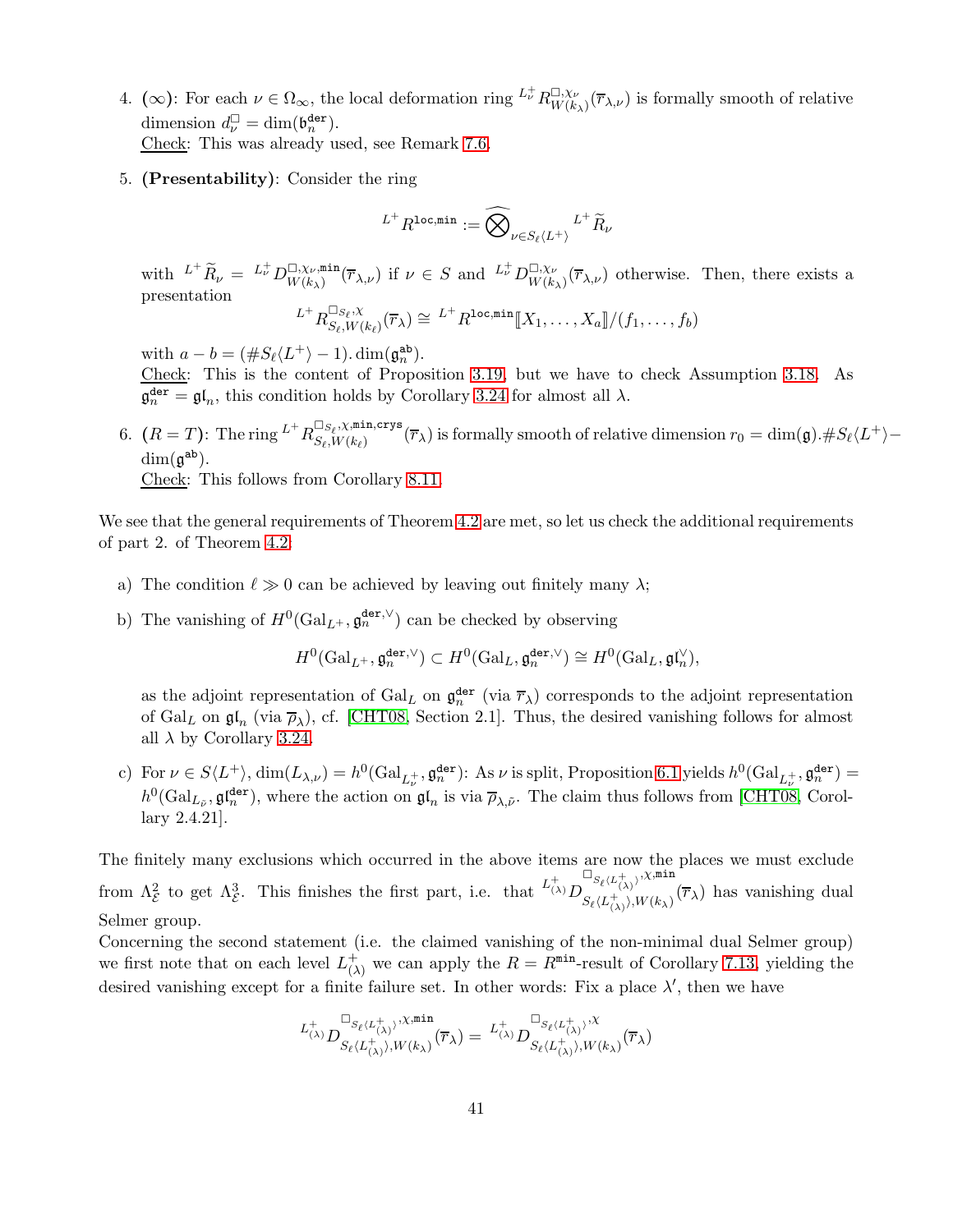for all  $\lambda$  with  $L^+_{(\lambda)} = L^+_{(\lambda')}$ , except for a finite failure set  $\mathfrak{F}_{\lambda'}$ . We should check that the occurrence of these failure sets at each step in the tower of field extensions does not disturb the desired result. For this, recall that the  $L^+_{\Omega}$  $\begin{pmatrix} + \\ 0 \end{pmatrix}$  show up in the tower  $F^+ = L_0^+ \subset L_1^+ \subset \ldots$  and that, by the first statement, we have

$$
\textstyle \lim_{i \to \infty} \; \delta \Big\{ \lambda \Big\vert \stackrel{L^+_{(\lambda)} \mathop{D} \nolimits^{\square} _{S_{\ell} (L^+_{(\lambda)})}, \chi, \min} {\mathfrak{m} \text{in}}(\overline{r}_{\lambda}) \text{ has vanishing dual Selmer group, } L^+_{(\lambda)} \subset L^+_{i} \Big\} = 1.
$$

But this clearly implies

$$
\lim_{i\to\infty} \delta\left\{\lambda\Big|\overset{L^+_{(\lambda)}}{D_{S_\ell\langle L^+_{(\lambda)}\rangle},W_{(\kappa_\lambda)}}(\overline{r}_\lambda)\right\}\text{ has vanishing dual Selmer group, } L^+_{(\lambda)}\subset L^+_i, \lambda \notin \mathfrak{F}_\lambda\right\}=1,
$$
\ninleting the proof.

completing the proof.

*Proof of Theorem [8.5.](#page-35-0)* The "has vanishing dual Selmer group"-part of Theorem [8.5](#page-35-0) follows immediately from Theorem [8.12](#page-39-0) and the potential unobstructedness result of Lemma [4.8,](#page-15-1) as each  $[L_0^+]$  $\frac{+}{(\lambda)}$ :  $F^+$ ] is a power of 2 (and  $k_{\lambda}$  has odd characteristic for  $\lambda \in \Lambda_{\mathcal{E}}^2$ ).

It remains to show that for all  $\nu \in \Omega_{\ell}^{F^+}$  the local lifting ring  $R_{W(k)}^{\square, \chi_{\nu}}$  $W_{W(k_{\lambda})}^{L, \chi_{\nu}}(\overline{r}_{\lambda, \nu})$  is relatively smooth. By Theorem [5.2](#page-16-0) we know that

$$
\begin{split} &\lim_{i\to\infty}\,\delta\Big\{\lambda\Big|\;R^{\square,\chi\nu}_{W(k_\lambda)}(\overline{r}_\lambda|\operatorname{Gal}_{L^+_{(\lambda)},\nu'})\;\text{is unobstructed for all}\;\nu'\in\Omega^{L^+_{(\lambda)}}_{\ell(\lambda)},L^+_{(\lambda)}\subset L^+_i\Big\}\\ &=\lim_{i\to\infty}\,\delta\Big\{\lambda\Big|\;\sup_{\nu'\,\in\,\Omega^{L^+_{(\lambda)}}_{\ell(\lambda)}}\text{is split in the extension}\;L_{(\lambda)}|L^+_{(\lambda)},L^+_{(\lambda)}\subset L^+_i\Big\}=1. \end{split}
$$

 $\Box$ 

Using Proposition [4.5](#page-14-2) and Corollary [4.4,](#page-14-0) the claim follows.

# Appendix A: A lemma on prime densities in non-Galois extensions

Let us consider a CM-field F with totally real subfield  $F^+$  and we denote by  $L^+ = F^+(\sqrt{d_1}, \ldots, \sqrt{d_k})$ the totally real extension of  $F^+$  of degree  $2^k$ , obtained by adjoining the square roots of some choice of elements  $d_1, \ldots, d_k \in \mathbb{N}$  such that each  $d_i$  is a non-square in the Galois closure  $\tilde{F}^+$  of  $F^+$ . Set  $L = L^+.F$ . Then we have:

<span id="page-41-0"></span>**Lemma A.** Let  $\Xi_{\mathbb{Q}}$  be the set of all those rational primes  $\ell$  with the following property: For any place  $\wp$  of  $L^+$ ,

 $[\wp \; divides \; \ell] \implies [\wp \; splits \; in \; L|L^+] \,.$ 

Then the density  $\delta(\Xi_{\mathbb{Q}})$  of  $\Xi_{\mathbb{Q}}$  in the set of all rational primes is at least  $1 - \frac{1}{2^l}$  $\frac{1}{2^k}$ .

Proof. Consider the following diagram of fields

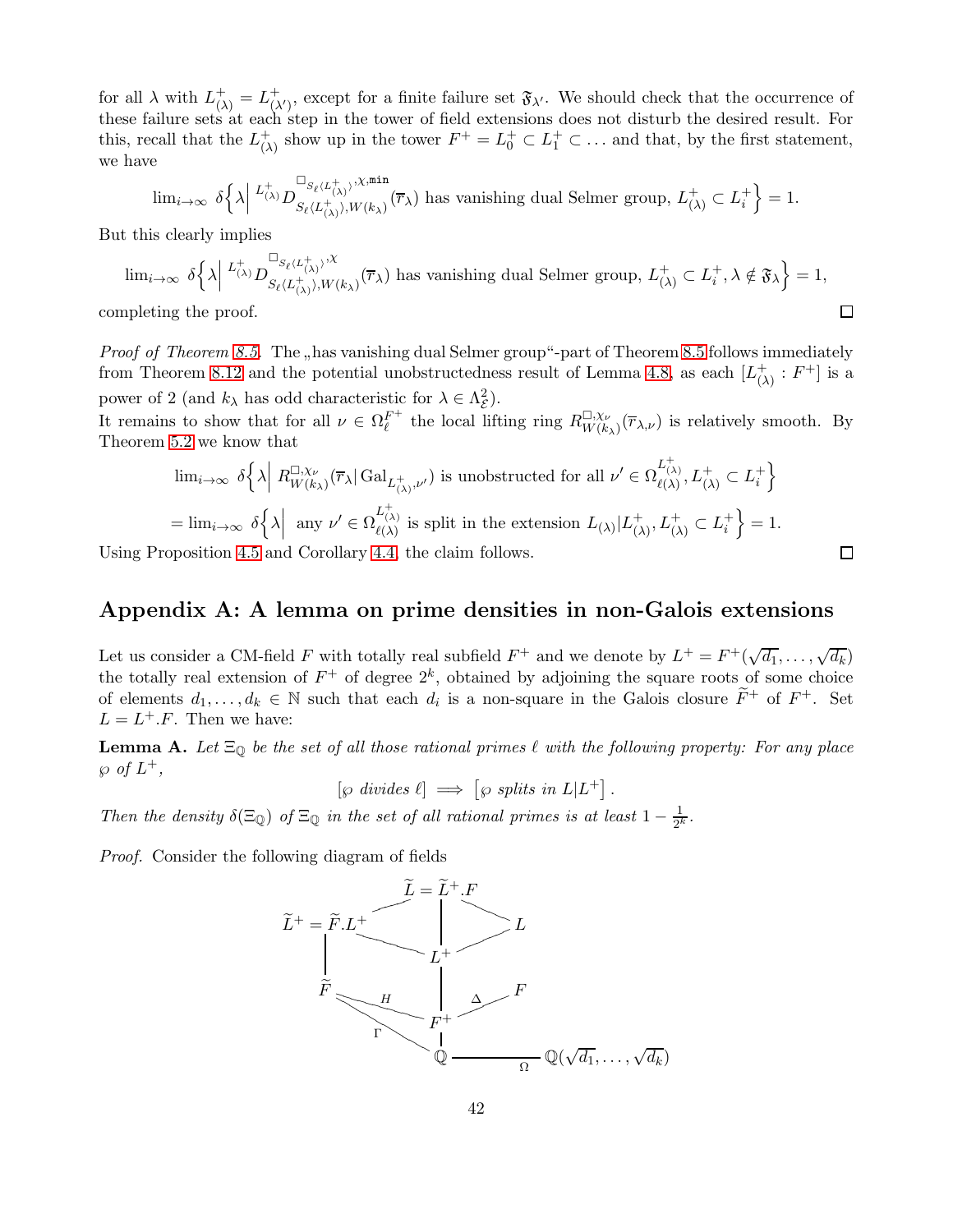with corresponding Galois groups  $\Delta = \mathbb{Z}/2\mathbb{Z}$ ,  $\Omega = (\mathbb{Z}/2\mathbb{Z})^k$  and  $\Gamma, H$  (for which we don't make an assumption). By our initial assumption that the  $d_i$  are not squares we have

$$
\operatorname{Gal}(\widetilde{L}^+|\mathbb{Q}) \cong \Gamma \times \Omega \quad \text{ and, hence,} \quad \operatorname{Gal}(\widetilde{L}|\mathbb{Q}) \cong \Gamma \times \Omega \times \Delta.
$$

Now, let  $\mathfrak P$  be a place of  $\widetilde{L}$  with corresponding Frobenius element  $(\gamma,\omega,\delta) \in \text{Gal}(\widetilde{L}|\mathbb{Q})$ . As  $\Omega$  and  $\Delta$ are abelian, the conjugacy class of  $\mathfrak P$  can be written as  $\{(u\gamma u^{-1}, \omega, \delta) | u \in \Gamma\}$  and consists precisely of the Frobenii of the places of L lying over the same rational prime p as  $\mathfrak{P}$ . Let  $\wp$  be the place of L below  $\mathfrak{P}$ . Its Frobenius element is given by

$$
(\gamma, \omega, \delta)^{e_{\gamma, \omega, \delta}} \in H \times \{1\} \times \Delta = \text{Gal}(\widetilde{L}|L^+)
$$

for  $e_{\gamma,\omega,\delta}$  minimal such that  $(\gamma,\omega,\delta)^{e_{\gamma,\omega,\delta}} \in H \times \{1\} \times \Delta$ . The condition that  $\wp$  splits in  $L \mid L^+$  then amounts precisely to  $(\gamma,\omega,\delta)^{e_{\gamma,\omega,\delta}} \in H \times \{1\} \times \{1\}$ , or, written in a more sophisticated way, that  $q((\gamma,\omega,\delta)^{e_{\gamma,\omega,\delta}})=1$ , where

$$
q: \operatorname{Gal}(\widetilde{L}|L^+) \to \operatorname{Gal}(\widetilde{L}|L^+)/\operatorname{Gal}(\widetilde{L}|\widetilde{L}^+)
$$

is the quotient map. If  $\omega \neq 1$ , we clearly must have  $2|e_{\gamma,\omega,\delta}$ , which imples that  $\wp$  splits in  $L|_{\infty}^{+\infty}$ . It is also important to note that the condition  $\omega \neq 1$  is not destroyed by conjugation inside Gal(L|Q). Now, set

$$
\Xi^* = \{(\gamma, \omega, \delta) \in \operatorname{Gal}(\widetilde{L}|\mathbb{Q}) \mid q((\gamma, \omega, \delta)^{e_{\gamma, \omega, \delta}}) = 1\}
$$

and consider the subset  $\Xi \subset \Xi^*$  which consists of those  $g \in \Xi^*$  for which the complete conjugacy class is contained in  $\Xi^*$ , i.e.  $\Xi = \{g \in \Xi^* \mid \langle g \rangle \subset \Xi^* \}.$ 

We can give another characterization of this set:  $\Xi$  is the union of all conjugacy classes  $\langle g \rangle \subset \text{Gal}(\widetilde{L}|\mathbb{Q})$ with the following property: If  $P<sub>q</sub>$  denotes the set of all places  $\mathfrak{P}$  of L such that Frob<sub> $\mathfrak{P} \in \langle g \rangle$ , then for</sub> any place  $\wp$  of  $L^+$  the following holds:

$$
[\exists \mathfrak{P} \in \mathbf{P}_g \text{ such that } \mathfrak{P} \text{ divides } \wp] \implies [\wp \text{ splits in } L | L^+].
$$

Then we have

$$
\#\Xi \ge \#\{(\gamma,\omega,\delta) \in \mathrm{Gal}(\widetilde{L}|\mathbb{Q}) \,|\, \omega \ne 1\} = (2^k - 1).2.\#\Gamma.
$$

As  $\Xi_0 = \{ \ell \in Pl_0 \mid \exists g \in \Xi \text{ such that } \mathfrak{P} | \ell \text{ for all } \mathfrak{P} \in \mathbf{P}_q \}, \text{ it follows from Chebotarev's density }$ theorem that

$$
\delta(\Xi_{\mathbb{Q}}) \ge \frac{(2^k - 1) \cdot 2 \cdot \# \Gamma}{\text{Gal}(\widetilde{L}|\mathbb{Q})} = 1 - \frac{1}{2^k}.
$$

### 9 References

- <span id="page-42-0"></span>[All16] P. Allen, On automorphic points in polarized deformation rings, preprint, 2016.
- <span id="page-42-2"></span>[AC89] J. ARTHUR AND L. CLOZEL, Simple algebras, base change, and the advanced theory of the trace formula, Annals of Mathematics Studies 120, Princeton University Press, Princeton, NJ, 1989.
- <span id="page-42-1"></span>[AM69] M. F. ATIYAH AND I. G. MACDONALD, *Introduction to commutative algebra*, Addison-Wesley Publishing Co., Reading, Mass.-London-Don Mills, Ont., 1969.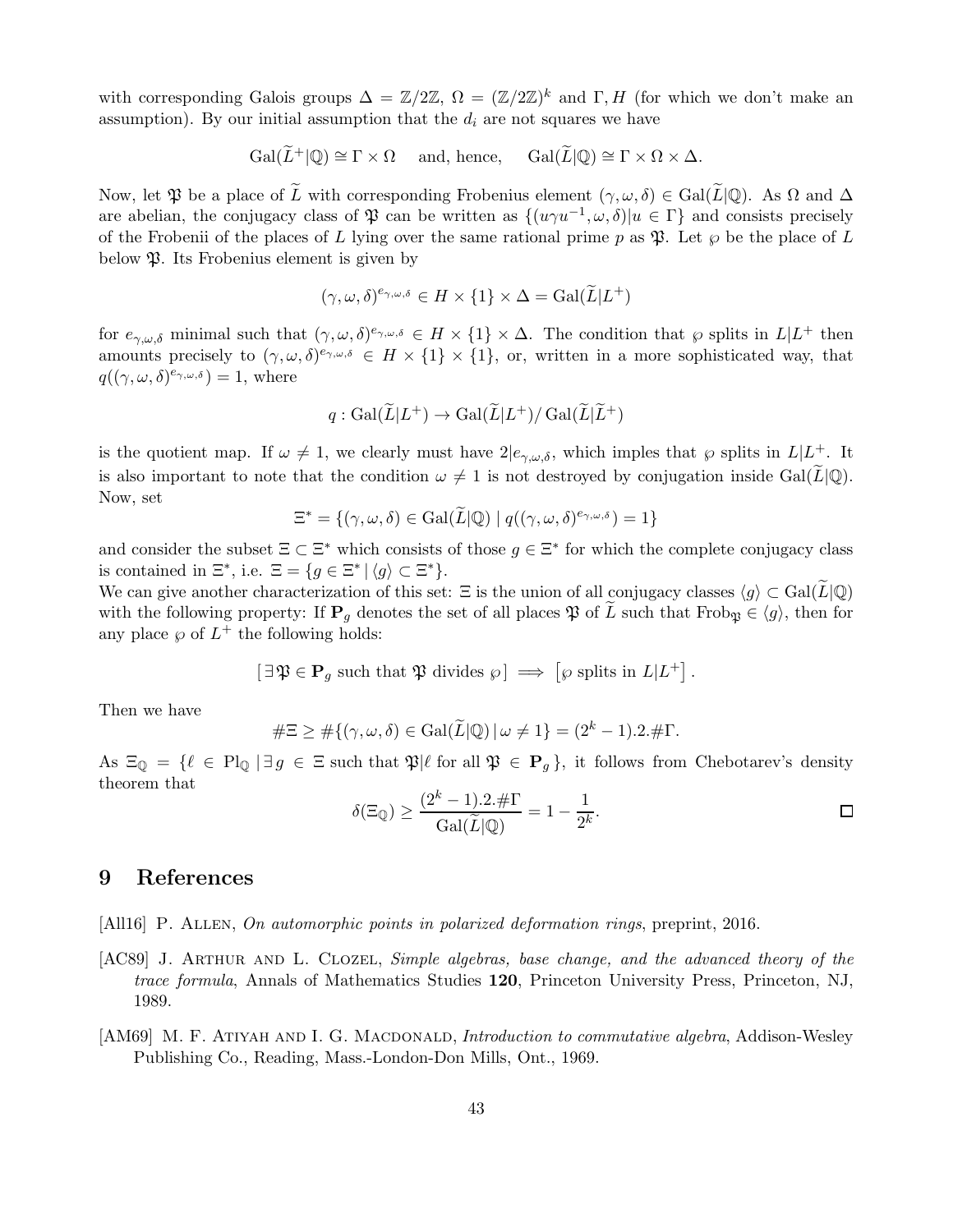- <span id="page-43-4"></span>[BLGGT14] T. BARNET-LAMB, T. GEE, D. GERAGTHY AND R. TAYLOR, Potential automorphy and change of weight, Ann. of Math. (2) 179 (2014), no. 2, pp. 501-609.
- <span id="page-43-8"></span>[BMR05] M. BATE, B. MARTIN AND G. RÖHRLE,  $A$  geometric approach to complete reducibility, Invent. Math. 161 (2005), no. 1, 177-218.
- <span id="page-43-9"></span>[BMRT10] M. BATE, B. MARTIN, G. RÖHRLE AND R. TANGE, Complete reducibility and separability, Trans. Amer. Math. Soc. 362 (2010), no. 8, 4283-4311.
- <span id="page-43-5"></span>[Bal12] S. Balaji, G-valued potentially semi-stable deformation rings, Ph.D. thesis, The University of Chicago, Chicago, IL, 2012.
- <span id="page-43-3"></span>[Bel09] J. BELLAÏCHE, *Introduction into the conjecture of Bloch-Kato*, unpublished notes for the Clay Summer School on Galois representations, Honolulu, 2009.
- <span id="page-43-14"></span>[BC09] J. BELLAÏCHE AND G. CHENEVIER, Families of Galois Representations and Selmer Groups, Astérisque 324, Publications de la SMF, Paris, 2009.
- <span id="page-43-6"></span>[BC03] F. Bleher and T. Chinburg, Deformations with respect to an algebraic group, Illinois J. Math. **47** (2003), no. 3, pp. 899-919.
- <span id="page-43-11"></span>[Böc07] G. BÖCKLE, *Presentations of universal deformation rings*, in L-functions and Galois representations, London Math. Soc. Lecture Note Ser. 320, Cambridge Univ. Press, Cambridge, 2007, pp. 24-58.
- <span id="page-43-10"></span>[Böc13a] G. BÖCKLE, *Deformations of Galois representations*, in Elliptic curves, Hilbert modular forms and Galois deformations, Adv. Courses Math. CRM Barcelona, Basel, 2013, pp. 21-115.
- <span id="page-43-15"></span>[CG13] F. Calegari and T. Gee, The conjectural connections between automorphic representations and Galois representations, to appear in the Proceedings of the LMS Durham Symposium 2011.
- <span id="page-43-16"></span>[CH13] G. CHENEVIER AND M. HARRIS, Construction of automorphic Galois representations, II, Camb. J. Math. 1, 2013, pp. 53–73.
- <span id="page-43-0"></span>[CHT08] L. CLOZEL, M. HARRIS AND R. TAYLOR, Automorphy for some l-adic lifts of automorphic mod l Galois representations, Publ. Math. Inst. Hautes Etudes Sci. No.  $108$  (2008), 1-181.
- <span id="page-43-7"></span>[CDT99] B. Conrad, F. Diamond and R. Taylor, Modularity of certain potentially Barsotti-Tate Galois Representations, J. Amer. Math. Soc.  $12$  (1999), no. 2, pp. 521-567.
- <span id="page-43-1"></span>[Del71] P. DELIGNE, Formes modulaires et répresentations de  $GL(2)$ , Lecture Notes in Math. 179 (1971), pp. 139–172.
- <span id="page-43-2"></span>[DS74] P. Deligne and J.-P. Serre, Formes modulaires de poids 1, Ann. Sci. ENS 7 (1974), pp. 507–530.
- <span id="page-43-12"></span>[FL82] J.-M. FONTAINE AND G. LAFFAILLE, Construction de représentations p-adiques, Ann. Sci. Ecole Norm. Sup.  $(4)$  15  $(1982)$ , no. 4, 547-608.
- <span id="page-43-13"></span>[Fre64] P. FREYD, Abelian categories. An introduction to the theory of functors, Harper's Series in Modern Mathematics, Harper & Row, Publishers, New York, 1964.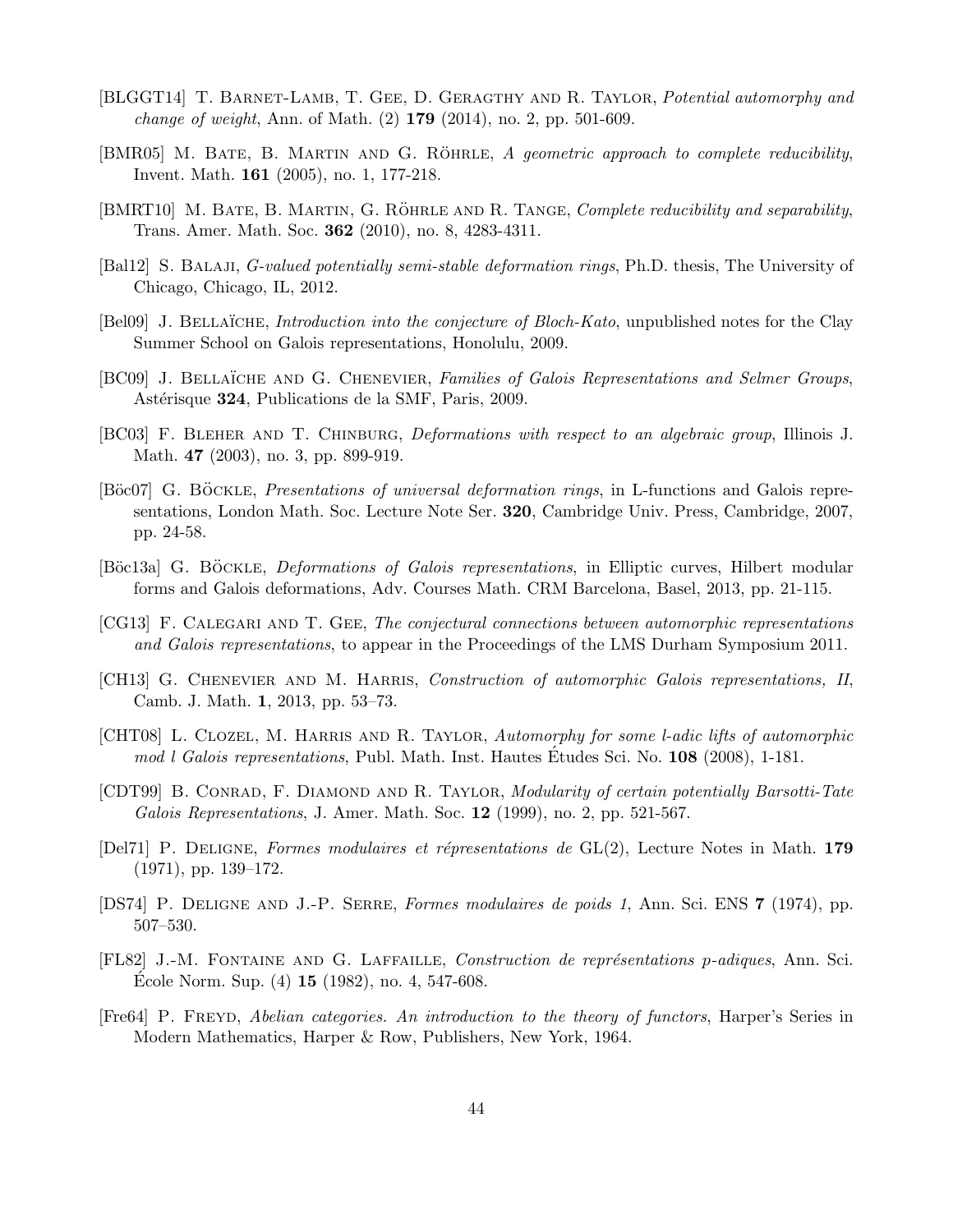- <span id="page-44-8"></span>[FH91] W. FULTON AND J. HARRIS, *Representation Theory. A first course*, Graduate Texts in Mathematics 129, Readings in Mathematics, Springer-Verlag, New York, 1991.
- <span id="page-44-2"></span>[Gam13] A. Gamzon, Unobstructed Hilbert modular deformation problems, 2013, to appear in Journal de Théorie des Nombres des Bordeaux.
- <span id="page-44-11"></span>[Gee11] T. Gee, Automorphic lifts of prescribed types, Math. Ann. 350 (2011), no. 1, 107-144.
- <span id="page-44-7"></span>[GK14] T. GEE AND M. KISIN, The Breuil-Mézard conjecture for potentially Barsotti-Tate represen*tations*, Forum Math. Pi  $2(2014)$ , e1, 56 pp.
- <span id="page-44-13"></span>[Ger10] D. GERAGHTY, Modularity lifting theorems for ordinary Galois representations, Ph.D. thesis, Harvard University, Cambridge, MA, 2010.
- <span id="page-44-6"></span>[Gou01] F. Q. GOUVÊA, *Deformations of Galois representations*, IAS/Park City Math. Ser. 9, Arithmetic algebraic geometry (Park City, UT, 1999), Amer. Math. Soc., Providence, RI, 2001, pp. 233-406.
- <span id="page-44-12"></span>[Guell] L. GUERBEROFF, Modularity lifting theorems for Galois representations of unitary type, Compos. Math. 147 (2011), no. 4, 1022-1058.
- <span id="page-44-3"></span> $[Gui16]$  D.-A. GUIRAUD, A framework for unobstructedness of Galois deformation rings, PhD thesis, Heidelberg Unversity, 2016. Available at http://www.ub.uni-heidelberg.de/archiv/20248.
- <span id="page-44-4"></span>[Gro64] A. GROTHENDIECK, Eléments de géométrie algébrique. IV. Étude locale des schémas et des morphismes de schémas. I., Inst. Hautes Études Sci. Publ. Math. No. 20, 1964.
- <span id="page-44-9"></span>[HHM08] J. Harris, J. Hist and M. Mossinghoff, Combinatorics and graph theory. Second edition, Undergraduate Texts in Mathematics. Springer, New York, 2008.
- <span id="page-44-1"></span>[Hat15] J. HATLEY, *Obstruction criteria for modular deformation problems*, PhD thesis, University of Massachusetts Amherst, Amherst, MA, 2015.
- <span id="page-44-14"></span>[JK81] G. JAMES AND A. KERBER, The representation theory of the symmetric group, Encyclopedia of Mathematics and its applications 16, Addison-Wesley Publishing Co., Reading, Mass., 1981.
- <span id="page-44-0"></span>[Jan89] U. Jannsen, On the l-adic cohomology of varieties over number fields and its Galois cohomology, in: Galois groups over Q (Berkeley, CA, 1987), Math. Sci. Res. Inst. Publ., 16, Springer, New York, 1989, pp. 315–360.
- <span id="page-44-16"></span>[Jan96] G. Janusz, Algebraic number fields. Second edition, Graduate Studies in Mathematics 7, American Mathematical Society, Providence, RI, 1996.
- <span id="page-44-15"></span>[Kha03] C. KHARE, On isomorphisms between deformation rings and Hecke rings, with an appendix by G. B¨ockle, Invent. Math. 154, no. 1, 2003, pp. 199–222.
- <span id="page-44-10"></span>[KW09a] C. Khare and J.-P. Wintenberger, On Serre's conjecture for 2-dimensional mod p representations of Gal $(\mathbb{Q}/\mathbb{Q})$ , Ann. of Math. (2), (169), 2009, pp. 229–253.
- <span id="page-44-5"></span>[KW09b] C. KHARE AND J.-P. WINTENBERGER, Serre's modularity conjecture (II), Invent. Math. 178, 2009, pp. 505-586.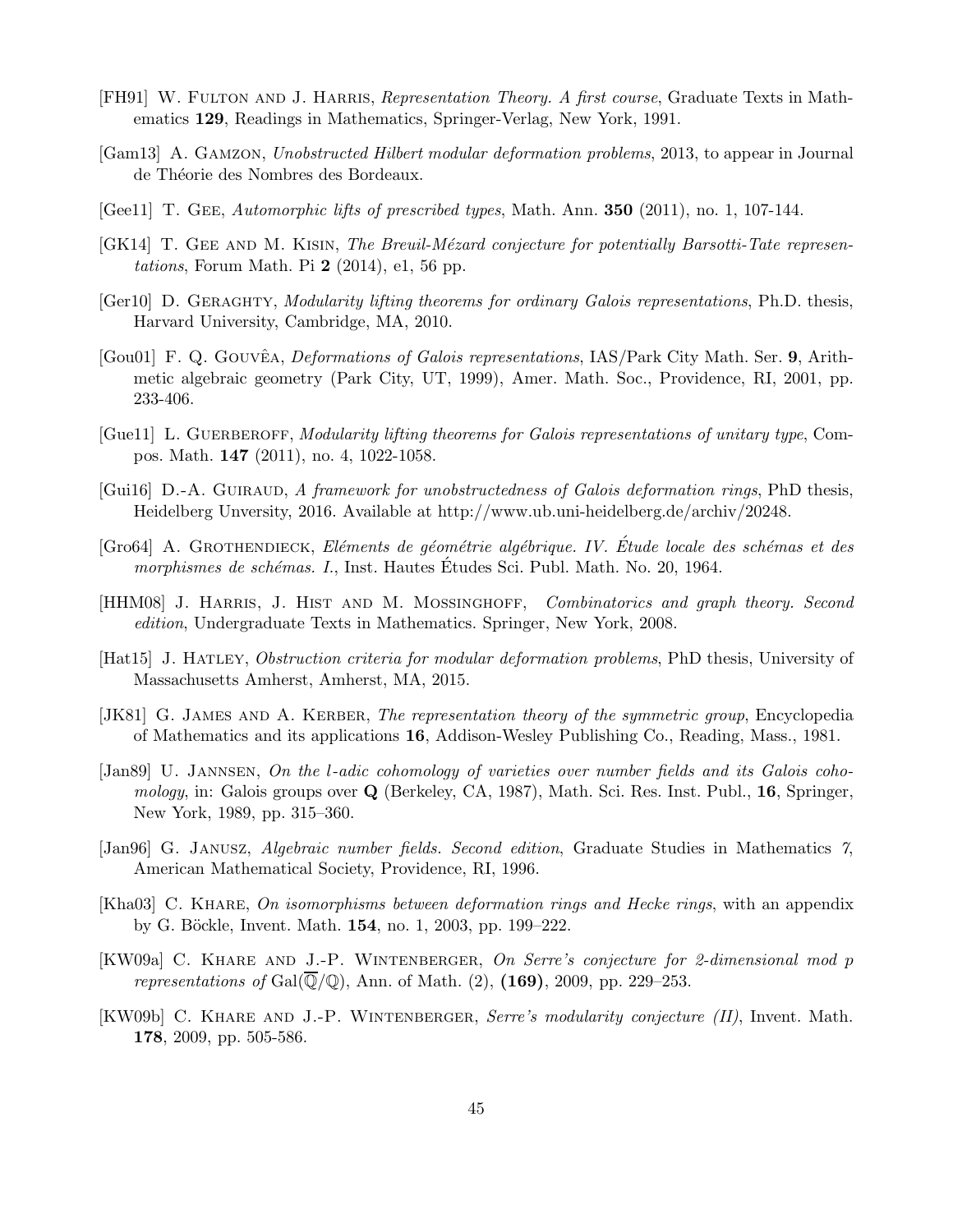- <span id="page-45-7"></span>[Kis07] M. KISIN, *Modularity of 2-dimensional Galois representations*, Current Developments in Mathematics 2005, 2007, pp. 191-230.
- <span id="page-45-4"></span>[Lev13] B. LEVIN, *G-valued flat deformations and local models*, Ph.D. thesis, Stanford University, Stanford, CA, 2013.
- <span id="page-45-3"></span> $[Mau00]$  D. MAUGER, Algèbre de Hecke quasi-ordinaire universelle d'un groupe réductif, Ph.D. thesis, Université Paris-Nord (Paris 13), Paris, 2000.
- <span id="page-45-0"></span>[Maz87] B. MAZUR, *Deforming Galois Representations*, in Galois groups over **Q**, Y. Ihara, K. Ribet, J.-P. Serre (editors), MSRI Publ. 16 (1987), Springer-Verlag, New York-Berlin, 1989, 385-437.
- <span id="page-45-2"></span>[Maz97] B. Mazur, An introduction to the deformation theory of Galois representations, in Modular Forms and Fermat's Last Theorem, G. Cornell, J. Silverman, and G. Stevens (editors), Springer-Verlag, New York-Berlin, 1997, pp. 243-311.
- <span id="page-45-9"></span>[NSW08] J. NEUKIRCH, A. SCHMIDT, K. WINGBERG, Cohomology of Number Fields, Second edition, Grundlehren der Mathematischen Wissenschaften 323, Springer-Verlag, Berlin, 2008.
- <span id="page-45-16"></span>[PT15] S. PATRIKIS AND R. TAYLOR, Automorphy and irreducibility of some l-adic representations, Composition Math. 151, 2015, p. 207.
- <span id="page-45-17"></span>[PSW16] S. Patrikis, A. Snowden and A. Wiles, Residual irreducibility of compatible systems, preprint, 2016.
- <span id="page-45-14"></span>[Pra14] D. Prasad, Notes on representations of finite groups of Lie type, unpublished lecture notes, 2014.
- <span id="page-45-11"></span>[Ram93] R. Ramakrishna, On a variation of Mazur's deformation functor, Compositio Math. 87 (1993), 269-286.
- <span id="page-45-13"></span> $[SZ99]$  P. SCHNEIDER AND E.-W. ZINK, K-types for the tempered components of a p-adic general linear group, J. Reine Angew. Math. 517 (1999), pp. 161-208.
- <span id="page-45-15"></span>[Ser79] J.-P. Serre, Local Fields, Graduate Texts in in Mathematics 67, Springer-Verlag, New York-Berlin, 1979.
- <span id="page-45-6"></span>[Ser98] J.-P. SERRE, The notion of complete reducibility in group theory, Part II of the Moursund lectures, available at http://math.uoregon.edu/resources/serre, 1998.
- <span id="page-45-5"></span>[Ser00] J.-P. Serre, Local Algebra, Springer Monographs in Mathematics, Springer-Verlag, Berlin, 2000.
- <span id="page-45-1"></span>[Shi71] G. Shimura, Introduction to the arithmetic theory of automorphic functions, Iwanami Shoten Publishers, Tokyo and Princeton University Press, Princeton, NJ, 1971.
- <span id="page-45-12"></span>[Sho15] J. ShOTTON, The Breuil-Mézard conjecture when l is not equal to p, Ph.D. thesis, Imperial College, London, 2015.
- <span id="page-45-10"></span>[Sho16] J. SHOTTON, The Breuil-Mézard conjecture when  $l \neq p$ , preprint, 2016.
- <span id="page-45-8"></span>[Spr01] J. Sprang, A universal deformation ring with unexpected Krull dimension, Math. Z. 275 (2013), no. 1-2, pp. 647-652.